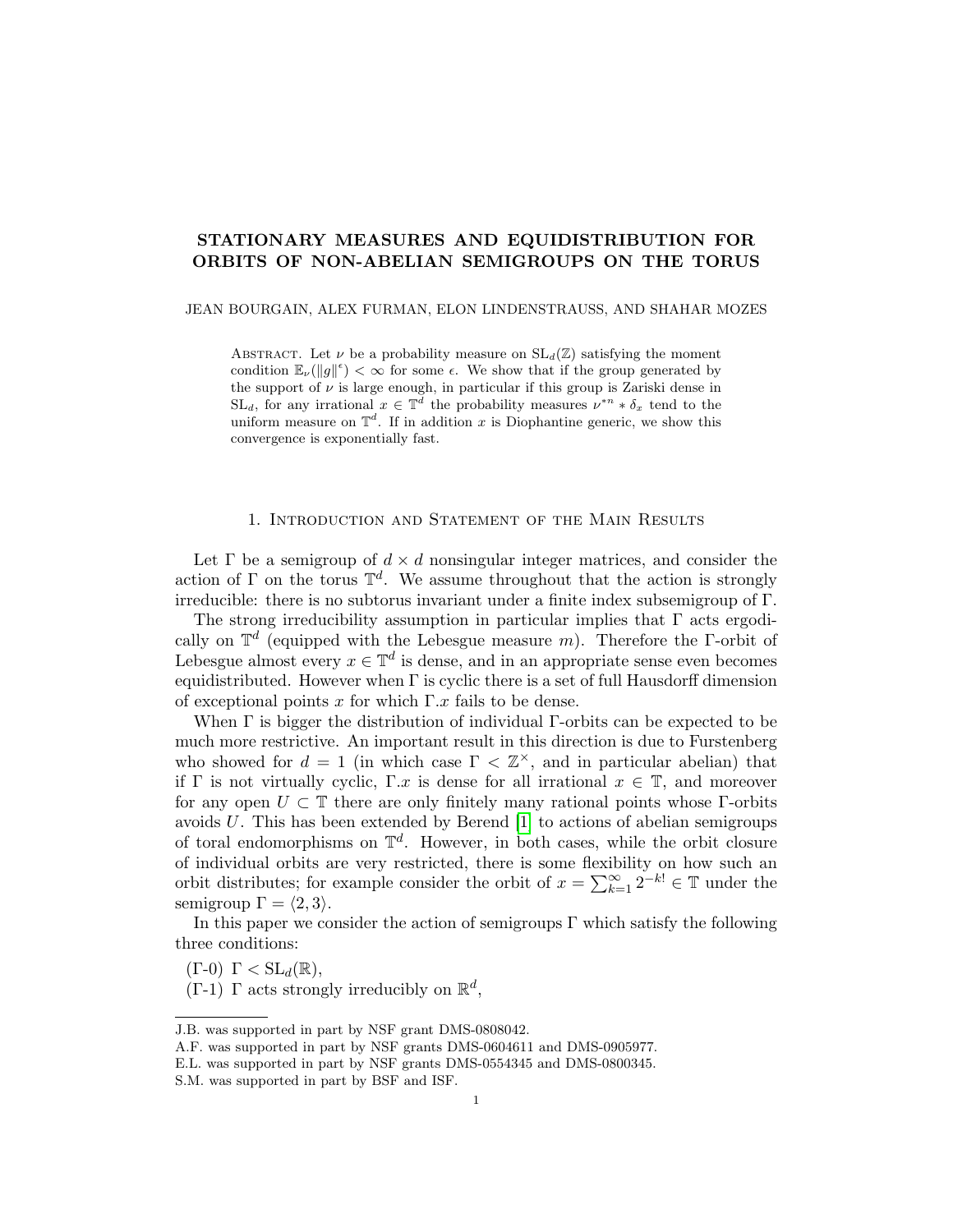$(\Gamma-2)$  Γ contain a proximal element: there is some  $g \in \Gamma$  with a dominant eigenvalue which is a simple root of its characteristic polynomial.

Note that (Γ-1) is substantially stronger than the requirement we have already imposed that  $\Gamma$  acts strongly irreducibly on  $\mathbb{T}^d$ . In particular, for  $d > 1$  and abelian semigroup never satisfies condition (Γ-1); indeed, the group generated by a semigroup satisfying (Γ-1) is nonamenable. Assumption (Γ-2) is a technical condition which is in particular satisfied when  $\Gamma$  is a Zariski dense semigroup of  $SL_d(\mathbb{Z})$  [\[16\]](#page-51-1). While a substantial part of the argument works without assumption (Γ-0), without it simple counterexamples can be given to Theorem [A](#page-1-0) below, similar to the example above of a non-equidistributed orbit for the semigroup  $\langle 2, 3 \rangle$ .

Under these (and more general) conditions, R. Muchnik [\[26\]](#page-52-0) and Guivarc'h-Starkov [\[19\]](#page-52-1) proved the analog of the theorems of Furstenberg and Berend, namely that for any  $x \in \mathbb{T}^d$  with at least one irrational coordinate  $\Gamma.x$  is dense, and moreover that there are only finitely many rational  $x$  whose orbit avoids a given open neighborhood in  $\mathbb{T}^d$ .

We study the quantitative distribution properties of  $\Gamma$ -orbits. Since  $\Gamma$  is not amenable we do this by considering a random walk on  $\Gamma.x$  corresponding to a probability measure  $\nu$  on Γ. We will assume that  $\nu$  satisfies the moment condition

(1.1) 
$$
\sum_{g \in \Gamma} \nu(g) \|g\|^\epsilon < \infty \qquad \text{for some } \epsilon > 0.
$$

Given a probability measure  $\nu$  on  $\Gamma$  and a probability measure  $\mu$  on  $\mathbb{T}^d$  the convolution  $\nu * \mu \in \mathbb{T}^d$  is

<span id="page-1-1"></span>
$$
\nu * \mu = \sum_{g \in \Gamma} \nu(g) \, g_* \mu.
$$

Furstenberg [\[14\]](#page-51-2) has shown that under assumption (Γ-1) the top Liapunov exponent defined by

$$
\lambda_1(\nu) = \lim_{n \to \infty} \frac{1}{n} \log \|g_1 g_2 \cdots g_n\| \qquad \nu^{\mathbb{Z}_+} \text{-a.s.}
$$

is positive. Assumption  $(\Gamma_2)$  guarantees that this Liapunov exponent is simple [\[16,](#page-51-1) [17\]](#page-52-2). Our main theorem is the following:

<span id="page-1-0"></span>**Theorem A.** Let  $\Gamma < SL_d(\mathbb{R})$  satisfy (Γ-1) and (Γ-2) above, and let v be a probability measure supported on a set of generators of  $\Gamma$  satisfying [\(1.1\)](#page-1-1). Then for any  $0 < \lambda < \lambda_1(\nu)$  there is a constant  $C = C(\nu, \lambda)$  so that if for a point  $x \in \mathbb{T}^d$ the measure  $\mu_n = \nu^{(n)} * \delta_x$  satisfies that for some  $a \in \mathbb{Z}^d \setminus \{0\}$ 

<span id="page-1-3"></span>
$$
|\widehat{\mu}_n(a)| > t > 0, \quad \text{with} \quad n > C \cdot \log(\frac{2||a||}{t}),
$$

then x admits a rational approximation  $p/q$  for  $p \in \mathbb{Z}^d$  and  $q \in \mathbb{Z}_+$  satisfying

(1.2) 
$$
\left\|x - \frac{p}{q}\right\| < e^{-\lambda n}
$$
 and  $|q| < \left(\frac{2\|a\|}{t}\right)^C$ .

<span id="page-1-2"></span>This theorem has several corollaries: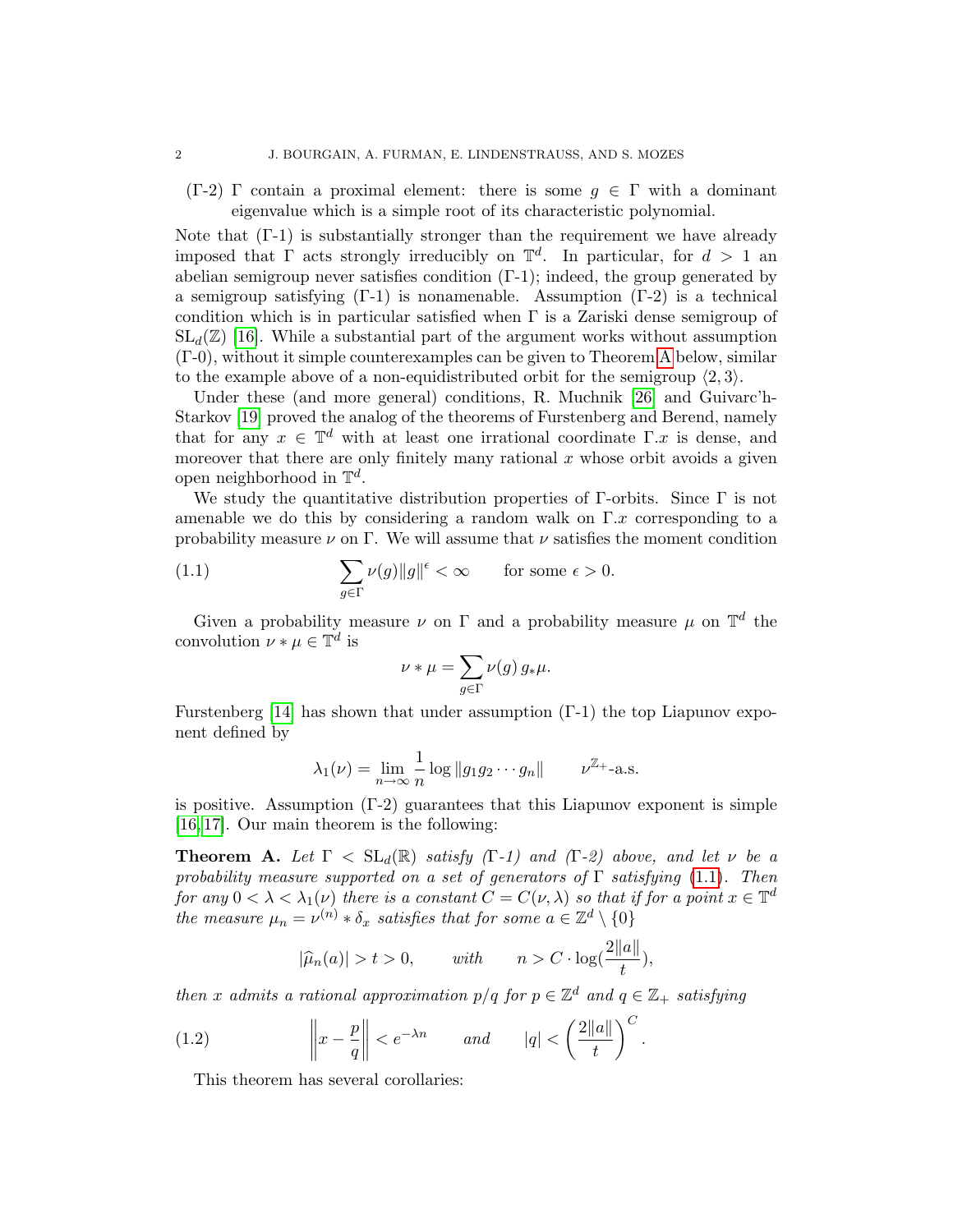**Corollary B.** Let  $\Gamma$  and  $\nu$  be as in Theorem [A,](#page-1-0) and  $x \in \mathbb{T}^d \setminus (\mathbb{Q}/\mathbb{Z})^d$ . Then the measures  $\mu_n = \nu^{*n} * \delta_x$  converge to the Haar measure m on  $\mathbb{T}^d$  in weak- $*$  topology.

This answers affirmatively a question of Guivarc'h in a private communication, and should be contrasted with the example given above for the case of  $d = 1$ . We also have the following more quantitative equidistribution results:

<span id="page-2-1"></span>**Corollary C.** Let  $\Gamma$  and  $\nu$  be as in Theorem [A,](#page-1-0)  $x \in \mathbb{T}^d$  and  $\mu_n = \nu^{*n} * \delta_x$ . Then there are  $c_1, c_2$  depending only on  $\nu$  so that the following holds:

(1) Assume x is Diophantine generic in the sense that for some M and Q

(1.3) 
$$
\left\|x - \frac{p}{q}\right\| > q^{-M} \quad \text{for all integers } q \ge Q \text{ and } p \in \mathbb{Z}^d.
$$

<span id="page-2-2"></span>Then for  $n > c_1 \log Q$ 

$$
\max_{b \in \mathbb{Z}^d, 0 < \|b\| < B} |\widehat{\mu}_n(b)| < B e^{-c_2 n / M}
$$

(2) Assume  $x \notin (\mathbb{Q}/\mathbb{Z})^d$ . Then there is a sequence  $n_i \to \infty$  along which

$$
\max_{b \in \mathbb{Z}^d, 0 < ||b|| < e^{c_2 n_i}} |\widehat{\mu}_{n_i}(b)| < e^{-c_2 n_i}
$$

Our next corollary answers a question raised by Furstenberg in [\[12\]](#page-51-3). Recall that a measure  $\mu$  is said to be *ν*-stationary if  $\nu * \mu = \mu$ . If the support of  $\nu$ generates a semigroup Γ, any Γ-invariant probability measure is  $\nu$ -stationary for any probability measure  $\nu$  on  $\Gamma$ , but the converse (even for a fixed  $\nu$ ) is not true in general. Following Furstenberg ([\[12\]](#page-51-3)), we say that an action  $\Gamma \curvearrowright X$  is  $\nu\text{-stiff}$  if any  $\nu$ -stationary measures is Γ-invariant.

In his paper [\[12\]](#page-51-3) Furstenberg shows that for carefully chosen  $\nu$  on  $SL_d(\mathbb{Z})$ , namely probability measures  $\nu$  so that the corresponding stationary measure on the boundary of  $SL(d, \mathbb{R})$  is absolutely continuous with respect to Lebesgue, the action of  $SL_d(\mathbb{Z})$  on  $\mathbb{T}^d$  is  $\nu$ -stiff. He then suggests that this should be true for any  $\nu$  whose support generates  $SL_d(\mathbb{Z})$ . The following corollary of our main theorem confirms Furstenberg's insight:

<span id="page-2-0"></span>**Theorem D.** Let  $\Gamma < SL_d(\mathbb{R})$  be a semigroup satisfying  $(\Gamma \cdot 1)$  and  $(\Gamma \cdot 2)$  above, and let  $\nu$  be a probability measure supported on a set of generators of  $\Gamma$  satisfying [\(1.1\)](#page-1-1). Then any v-stationary measure  $\mu$  on  $\mathbb{T}^d$  is a convex combination of the Haar measure on  $\mathbb{T}^d$  and atomic measures supported by rational points. In particular, for such  $\nu$  the action of  $\Gamma$  on  $\mathbb{T}^d$  is  $\nu$ -stiff.

The results of this paper have been announced in [\[6\]](#page-51-4). Since then an alternative, ergodic theoretic, approach to Theorem [D](#page-2-0) was discovered by Y. Benoist and F. Quint [\[2\]](#page-51-5). This approach has the advantage of being more general; in particular, Benoist and Quint have been able to prove Theorem [D](#page-2-0) without making the assumption  $(\Gamma-2)$ . However their ergodic theoretic argument is not quantitative, certainly not in the sense of Theorem [A.](#page-1-0) It also does not give equidistribution of  $\nu^{*n} * \delta_x$  as in Corollary [B.](#page-1-2)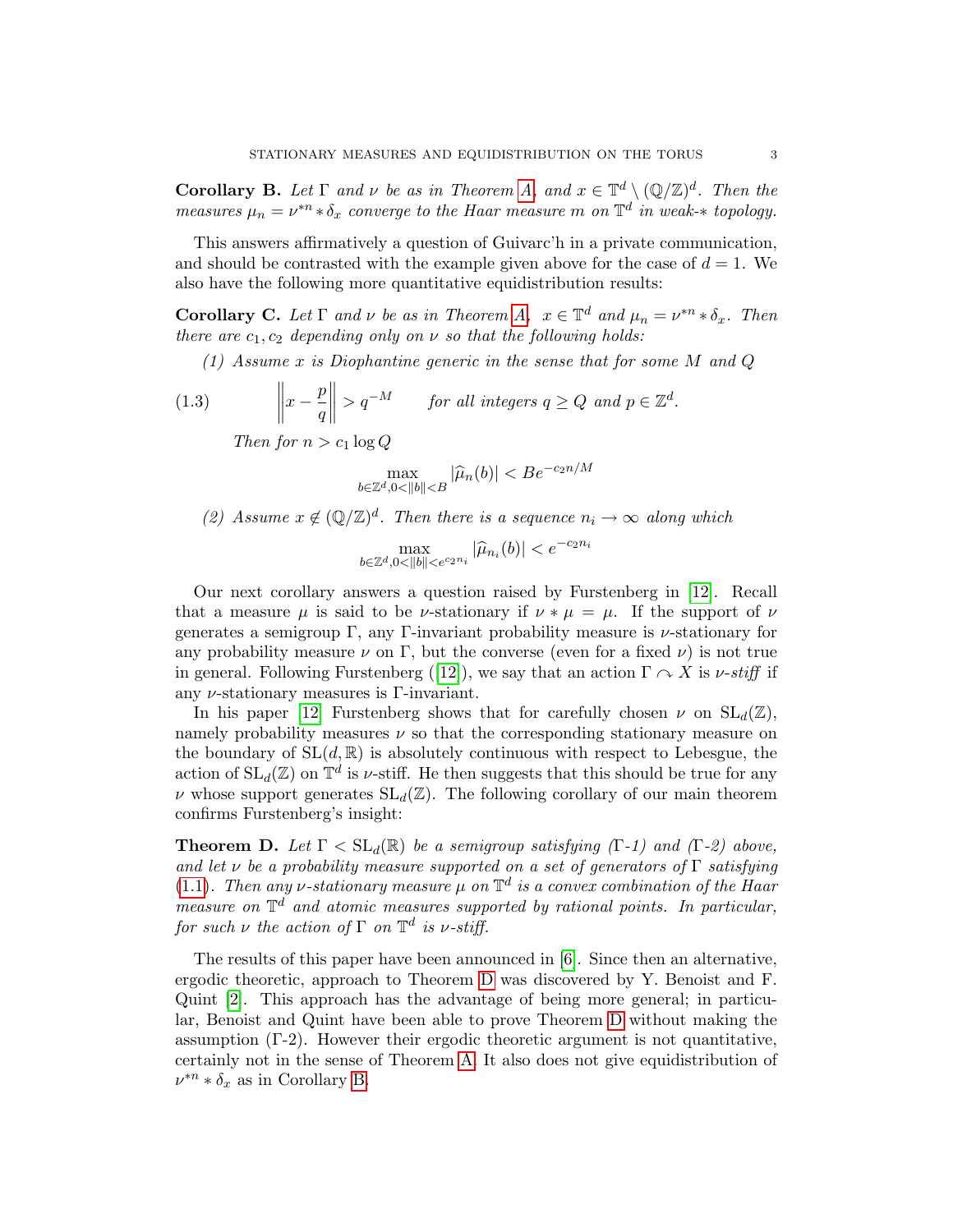#### 2. Deduction of corollaries from Theorem [A](#page-1-0)

Is this short section, we deduce Corollaries [B](#page-1-2) and [C](#page-2-1) from Theorem [A.](#page-1-0) The deduction of Theorem [D](#page-2-0) from Theorem [A,](#page-1-0) or more precisely from the closely related Proposition [3.1,](#page-4-0) is a given at the beginning of the next section.

*Proof of Corollary [B](#page-1-2) given Theorem [A.](#page-1-0)* Let  $x \in \mathbb{T}^d \setminus (\mathbb{Q}/\mathbb{Z})^d$ . Suppose that the measures  $\mu_n = \nu^{*n} * \delta_x$  fail to converge to the Haar measure m. Then by Weyl's equidistribution criterion it follows that for some  $a \in \mathbb{T}^d \setminus \{0\}$  and some sequence  $n_i \rightarrow \infty$ 

$$
|\widehat{\mu}_{n_i}(a)| > t > 0 \quad \text{for all } i.
$$

 $|\hat{\mu}_{n_i}(a)| > t > 0$  for all *i*.<br>It follows from Theorem [A](#page-1-0) that there is a sequence of approximations  $\frac{p_i}{q_i}$  tending to x with  $q_i$  uniformly bounded — which of course is only possible if x is rational.  $\Box$ 

*Proof of [C](#page-2-1)orollary C given Theorem [A.](#page-1-0)* We first prove assertion  $(1)$  of the corol-lary. Let x be Diophantine generic in the sense of [\(1.3\)](#page-2-2). Suppose that  $|\hat{\mu}_n(b)| >$  $t/B$  for some  $b \in \mathbb{Z}^d$  with  $0 < ||b|| < B$ . Then as long as

$$
(2.1) \t\t t > \frac{1}{2}e^{-n/C}
$$

for  $C = C(\nu, \lambda_1/2)$  as in Theorem [A,](#page-1-0) by [\(1.2\)](#page-1-3) there are integers p, q so that

<span id="page-3-0"></span>
$$
\left\|x - \frac{p}{q}\right\| < e^{-\lambda_1 n/2} \qquad \text{and} \qquad |q| < (2t^{-1})^C.
$$

By [\(1.3\)](#page-2-2), it follows that if  $n \geq c_1 \log Q$ 

(2.2) 
$$
e^{-\lambda_1 n/2} > q^{-M} > C't^{-MC}.
$$

It follows form [\(2.1\)](#page-3-0) and [\(2.2\)](#page-3-1) that

<span id="page-3-1"></span>
$$
t \le C'' \max(e^{-n/C}, e^{-\lambda_1 n/2MC}),
$$

establishing Corollary [B,](#page-1-2) part(1).

Suppose now that for some  $x \notin (\mathbb{Q}/\mathbb{Z})^d$  part (2) of the corollary does not hold, i.e. that for every *n* there is a  $b_n \in \mathbb{Z}^d$  so that

<span id="page-3-2"></span>
$$
|\widehat{\mu}_n(b_n)| \ge e^{-c_2 n}, \quad \text{and} \quad ||b_n|| < e^{c_2 n}.
$$

Then by Theorem [A,](#page-1-0) as long as  $2Cc_2 < 1$  and n is large enough there is a sequence of rational numbers  $\frac{p_n}{q_n}$  so that

(2.3) 
$$
\left\|x - \frac{p_n}{q_n}\right\| < e^{-\lambda_1 n/2}
$$
 and  $|q_n| < 2^C e^{2c_2 C n}$ .

Since x is irrational, the sequence  $q_n$  is not eventually constant, so there are arbitrarily large *n* for which  $\frac{p_n}{q_n} \neq \frac{p_{n+1}}{q_{n+1}}$  $\frac{p_{n+1}}{q_{n+1}}$ . But then by [\(2.3\)](#page-3-2) applied for both  $n, n+1$  gives

$$
2^{-2C}e^{-4Cc_2(n+1)} \le (q_nq_{n+1})^{-1} \le \left\|\frac{p_n}{q_n} - \frac{p_{n+1}}{q_{n+1}}\right\| \le 2e^{-\lambda_1 n/2},
$$

which is a contradiction for large n if  $8Cc_2 < \lambda_1$ .

 $\Box$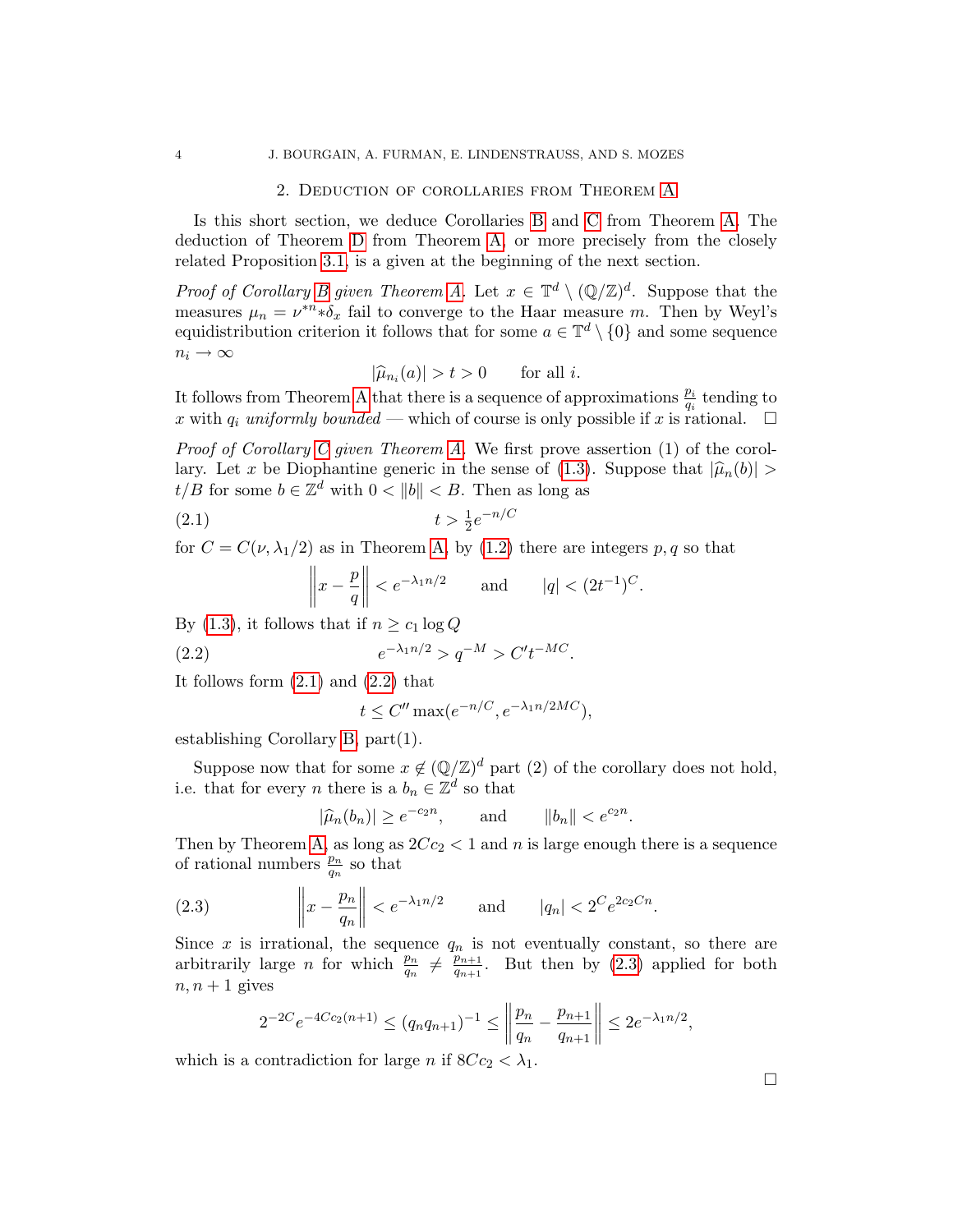#### 3. Outline of the proof

Given  $Q \in \mathbb{N}$  let

$$
R_Q = \bigcup_{q \le Q} \left\{ \left( \frac{p_1}{q}, \dots, \frac{p_d}{q} \right) \in \mathbb{T}^d \; : \; p_1, \dots, p_d \in \{0, \dots, q-1\} \right\}
$$

denote the set of rational points on the torus with denominators  $q \leq Q$ . For  $r > 0$ let  $\mathsf{W}_{Q,r} = \bigcup_{x \in R_Q} \mathsf{B}_{x,r}$  denote the *r*-neighborhood of  $R_Q$ . We prove Theorem [A](#page-1-0) by establishing the following:

<span id="page-4-0"></span>**Proposition 3.1.** Let  $\Gamma$  and  $\nu$  be as in Theorem [A,](#page-1-0)  $0 < \lambda < \lambda_1(\nu)$ . Then for some constant C depending on  $\nu$ ,  $\lambda$  the following holds: for any probability measure  $\mu_0$  on  $\mathbb{T}^d$ , if  $\mu_n = \nu^{*n} * \mu_0$  has a non-trivial Fourier coefficient  $a \in \mathbb{Z}^d \setminus \{0\}$ 

<span id="page-4-2"></span>(3.1) 
$$
|\hat{\mu}_n(a)| > t
$$
, with  $0 < t < \frac{1}{2}$  and  $n > C \cdot \log(\frac{2||a||}{t})$ ,

then

(3.2) 
$$
\mu_0(W_{Q,e^{-\lambda \cdot n}}) > t^C \quad where \quad Q = \left(\frac{2\|a\|}{t}\right)^C.
$$

By specializing to the case of  $\mu_0 = \delta_x$  we get Theorem [A,](#page-1-0) since

<span id="page-4-1"></span>
$$
\delta_x(\mathsf{W}_{Q,e^{-\lambda \cdot n}}) > 0 \qquad \Longleftrightarrow \qquad \left\| x - \frac{a}{q} \right\| < e^{-\lambda n} \quad \text{for some } q \le Q.
$$

Note that somewhat surprisingly Theorem [A](#page-1-0) then implies a sharper form of Proposition [3.1](#page-4-0) with the estimate [\(3.2\)](#page-4-1) on the mass of almost rational points replaced by the sharper estimate  $\mu_0(W_{Q,e^{-\lambda \cdot n}}) > C't$ . In the special case of  $\mu = \mu_0 = \mu_1 = \dots$ a  $\nu$ -stationary probability measure, we can take n in Proposition [3.1](#page-4-0) to be arbitrarily large, and deduce that for appropriate constant C

$$
\mu(R_Q) \ge t^C
$$
 for  $Q = \left(\frac{2\|a\|}{t}\right)^C$ ,

with a and t as in  $(3.1)$ , giving a somewhat more quantitative version of Theorem [D.](#page-2-0)

We sketch the proof of Proposition [3.1.](#page-4-0) The proof consists of two phases:

- (Ph-1) first one starts with a lower bound on a single Fourier coefficient of the measure  $\mu_n = \nu^{*n} * \mu$ , namely  $|\widehat{\mu}_n(a)| > t$ , and deduce from this that for an<br>appropriately chosen  $m_i < n$  the measure  $\mu$  has a rich set of Fourier appropriately chosen  $m_1 < n$  the measure  $\mu_{n-m_1}$  has a rich set of Fourier coefficients which are larger than a polynomial in t.
- (Ph-2) In the second phase, this information on the set of big Fourier coefficients of  $\mu_{n_1}$  for  $n_1 = n - m_1$  is used to show that for another appropriately chosen  $m_2 < n_1$  the measure  $\mu_{n_1-m_2}$  gives a significant (polynomial in t) mass to small balls around rationals of low denominator.

<span id="page-4-3"></span>It is perhaps instructive to present a proof of a much simpler result with a somewhat similar structure: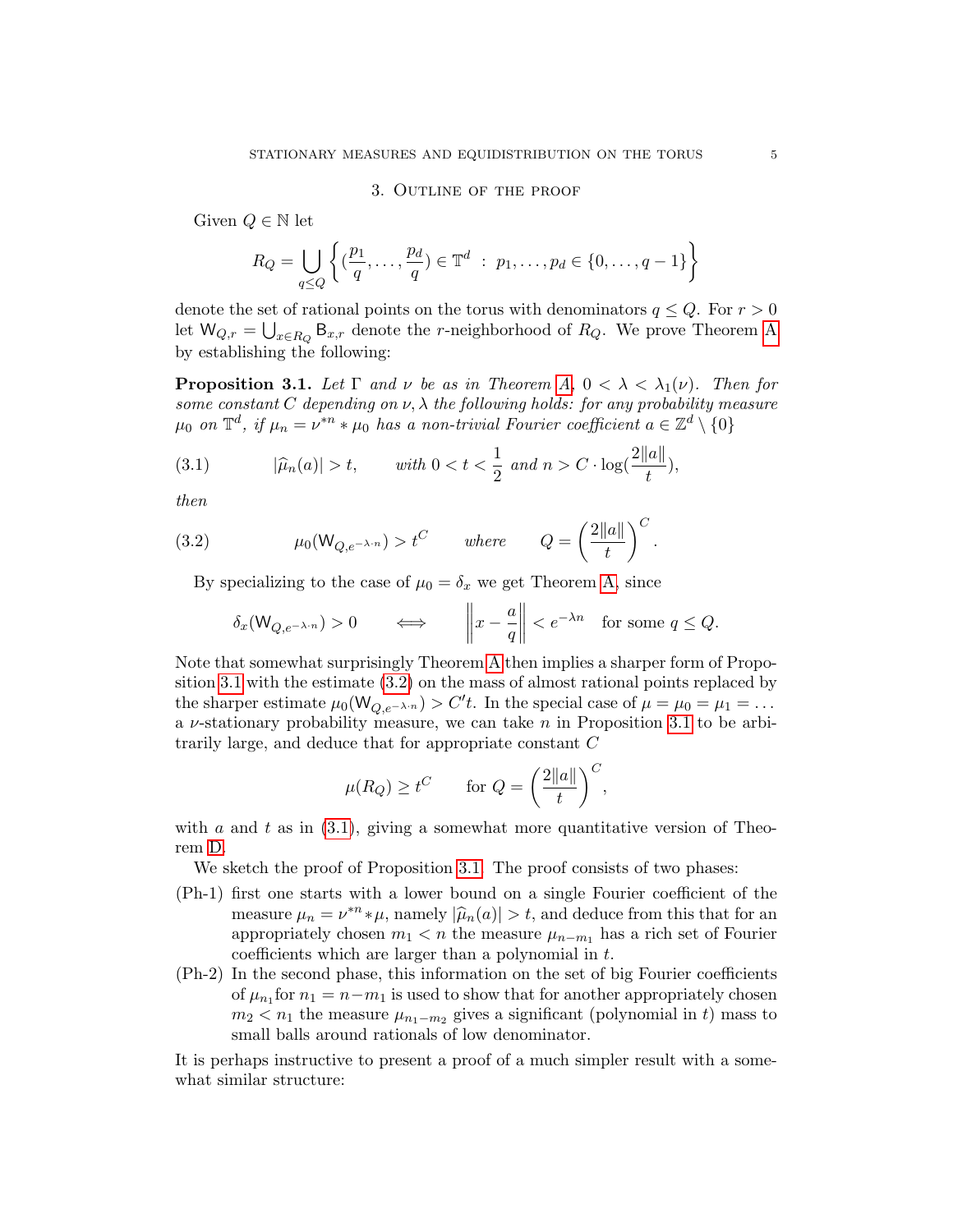**Proposition 3.2** ("Baby Case"). A probability measure  $\mu$  on  $\mathbb{T}^d$  which is  $\Gamma$ **invariant** for  $\Gamma$  a finite index subgroup of  $SL_d(\mathbb{Z})$  is a linear combination of Haar measure and a purely atomic Γ-invariant measure.

In this setting one can use the following simple argument by Marc Burger [\[9\]](#page-51-6).

• Assume that the Γ-invariant probability measure  $\mu$  is not Haar measure. Then  $\mu$  has a non trivial Fourier coefficient:

$$
|\hat{\mu}(a)| = t > 0 \quad \text{at some} \quad a \in \mathbb{Z}^d \setminus \{0\}.
$$

Since  $\hat{\mu}(a) = \hat{g}_{*}\hat{\mu}(a) = \hat{\mu}(g^{\text{tr}}a)$ , it follows that  $|\hat{\mu}(b)| = t_0 > 0$  for all  $b \in \Gamma^{\text{tr}}a$ . For SL (7) and its finite index subgroups, any orbit  $\Gamma^{\text{tr}}a \subset \mathbb{Z}^d \setminus \{0\}$  $\Gamma^{\text{tr}} a$ . For  $SL_d(\mathbb{Z})$  and its finite index subgroups, any orbit  $\Gamma^{\text{tr}} a \subset \mathbb{Z}^d \setminus \{0\}$ has *positive density* in  $\mathbb{Z}^d$ .

• By Wiener's Lemma this implies that  $\mu$  has atoms. Indeed, evaluating  $\mu \times \mu(\Delta) = \mu * \mu(\{0\})$  (where  $\Delta$  is the diagonal in  $\mathbb{T}^d \times \mathbb{T}^d$  and the convolution  $\mu * \check{\mu}$  is the image of  $\mu \times \mu$  under the projection  $(x, y) \mapsto x-y$ ) in two ways one gets the identity

(3.3) 
$$
\sum_{x \text{ atom of } \mu} \mu(\{x\})^2 = \lim_{N \to \infty} \frac{1}{N} \sum_{n=1}^N \frac{1}{|B_n|} \sum_{b \in B_n} |\hat{\mu}(b)|^2
$$

where  $B_N = \{a \in \mathbb{Z}^d : \max_{1 \leq i \leq d} |a_i| \leq N\}$ . It follows that any  $\gamma$ -invariant probability measure  $\mu$  on  $\mathbb{T}^d$  can be presented as a linear combination of Haar measure and a purely atomic Γ-invariant measure.

In the context of Proposition [3.1](#page-4-0) establishing the existence of enough "big" Fourier coefficients for  $\mu_{n_1}$  given that  $\mu_n$  had at least one significant Fourier coefficient is substantially more involved, and we get much less than positive density. Consequently, in the second phase of the proof we will start with a weaker type of information on  $\mu$  than in the simple proof sketched above.

3.A. Phase I: Large scale structure of the set of large Fourier coefficients. Starting from some  $a_0 \in \mathbb{Z}^d \setminus \{0\}$  with  $|\hat{\mu}_n(a_0)| = t_0 > 0$  for sufficiently large n depending on  $t_0, a_0$ , we shall prove that for  $t = t_0^p$  $\binom{p}{0}$  and any  $m_1$  in the range  $C(1 + \log t_0) < m_1 < n$  (with p, C some constants depending on  $\Gamma$ ,  $\nu$ ) the set of t-"large" Fourier coefficients

(3.4) 
$$
A_{n-m_1,t} = \left\{ a \in \mathbb{Z}^d : |\hat{\mu}_{n_1}(a)| > t \right\}
$$

is relatively "thick" in  $\mathbb{Z}^d$ , in the following sense.

Let  $\mathcal{N}(E;M)$  denotes the covering number of  $E \subset \mathbb{Z}^d$  by M-balls. In the simple proof of Proposition [3.2](#page-4-3) the proportion of "large" Fourier coefficients in any sufficiently large box was shown to be positive. In the context of Proposition [3.1](#page-4-0) the most difficult part of the proof, which in precise form is given by Theorem [6.1](#page-18-0) below, gives that there is a large N (with  $\frac{N}{\|a_0\|}$  bounded above and below by an exponential in  $m_1$ ) and an exponentially smaller M (more precisely,  $\frac{M}{\|a_0\|}$  will be in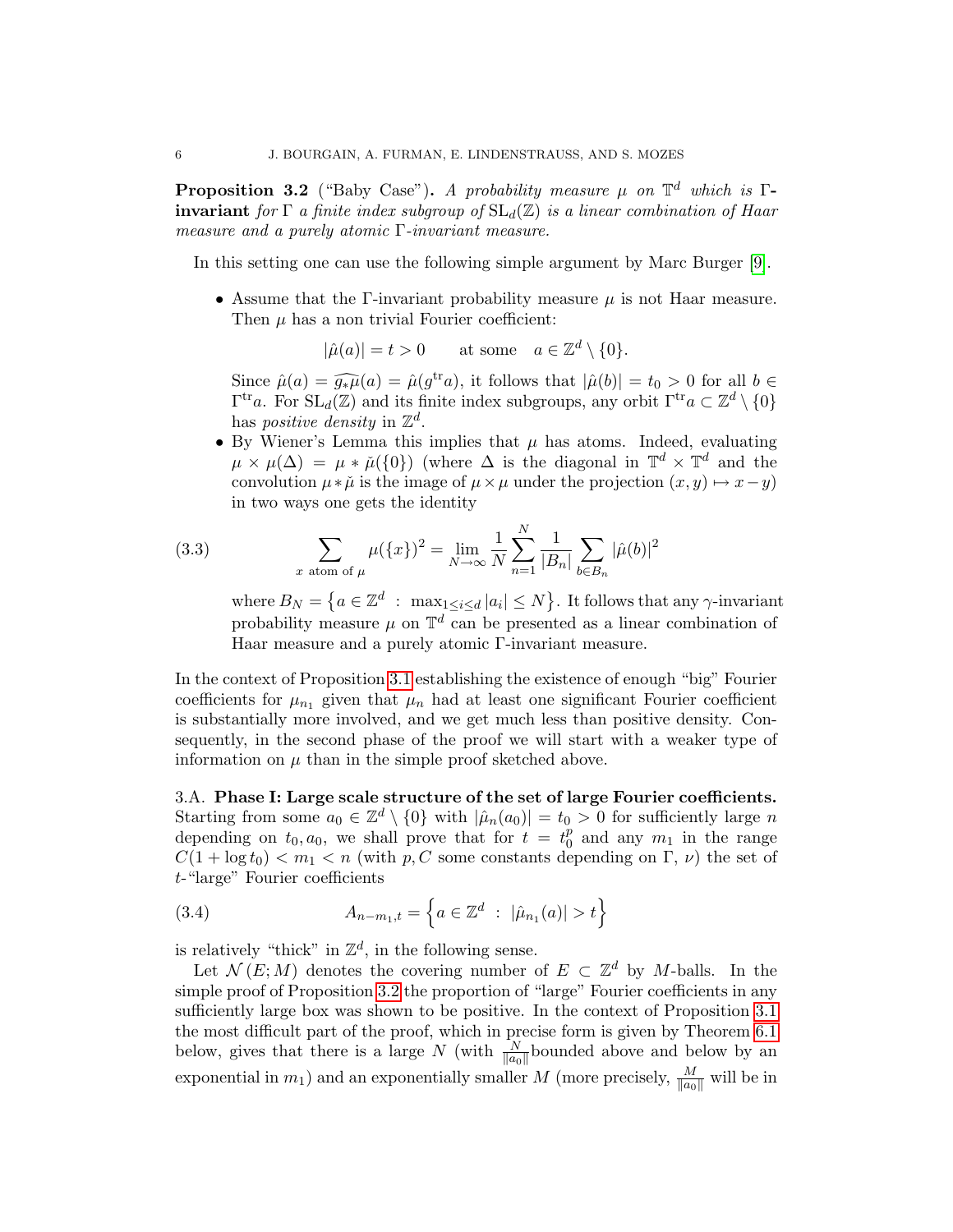the range  $\left(\frac{N}{\|a_0\|}\right)^{1-\kappa_1} < \frac{M}{\|a_0\|} < \left(\frac{N}{\|a_0\|}\right)^{1-\kappa_2}$  so that the number of M-balls needed to cover the intersection  $A_{n_1,t} \cap [-N,N]^d$  is large — namely

(3.5) 
$$
\mathcal{N}\left(A_{n_1,t_0^p} \cap [-N,N]^d;M\right) > t_0^p(N/M)^d,
$$

where  $p, \kappa_1, \kappa_2 > 0$  are constants depending only on  $\Gamma$  and  $\nu$ . Thinking of  $t_0$  as fixed (which is the case needed to establish Corollary [B\)](#page-1-2), this gives a lower bound on the covering number that is a positive proportion of the trivial upper bound.

To prove the key estimate [\(3.5\)](#page-6-0), one starts with the identity

<span id="page-6-1"></span><span id="page-6-0"></span>
$$
\widehat{\mu}_n(a_0) = \sum_g \nu^{*m}(g)\mu_{n-m}(g^{\text{tr}}a_0)
$$

to conclude that if  $|\widehat{\mu}_n(a_0)| > t_0$ , then

(3.6) 
$$
\nu^{*m} \left\{ g \in \Gamma \ : \ |\widehat{\mu}_{n-m}(g^{\text{tr}} a_0)| > t_0/2 \right\} \geq t_0/2.
$$

In Proposition [6.2](#page-19-0) below we deduce from [\(3.6\)](#page-6-1), using the quantitative theory of random matrix products, that once  $m_1$  is larger than some absolute constant,

<span id="page-6-3"></span>(3.7) 
$$
\mathcal{N}\left(A_{n_1,t_1} \cap [-N_1,N_1]^d;M_1\right) > (N_1/M_1)^{\alpha_1};
$$

where<sup>\*</sup>  $n_1 = n - m_1$ ,  $N_1 = ||a_0|| \exp(\frac{3}{2}\lambda m)$ ,  $M_1 = ||a_0||$ ,  $t_1 = t_0/2$ , with  $\lambda$  the top Liapunov exponent corresponding to  $\nu$  (cf. Section [4\)](#page-9-0).

For our proof it is crucial to improve the estimate [\(3.7\)](#page-6-3) to the much sharper den-sity type estimate [\(3.5\)](#page-6-0). Equation [\(3.7\)](#page-6-3) is equivalent to having an  $M_1$ -separated subset  $E \subset \mathbb{Z}^d \cap [-N_1, N_1]^d$  of cardinality  $|E| \ge (N_1/M_1)^{\alpha_1}$  so that for every  $a \in E$  we have  $|\hat{\mu}_{n_1}(a)| > t_1$ ; and decreasing the cardinality of E by a constant factor we may assume factor we may assume

(3.8) 
$$
\left|\sum_{e\in E} \widehat{\mu}_{n_1}(a)\right| > t_1 |E|/2.
$$

Similar to the way we used the identity  $\mu_n = \nu^{*m_1} * \mu_{n_1}$  in the proof of [\(3.7\)](#page-6-3), equation [\(3.8\)](#page-6-4) implies that (for any chice of  $m < n_1$ ), for  $\nu^{*m}$ -many  $g \in \Gamma$ , for many  $e \in g^{\text{tr}} E$  we have that  $|\widehat{\nu}_{n_1-m}(e)| > t_1/4$ ; indeed, if

<span id="page-6-4"></span>
$$
\mathcal{G} = \{ g \in \Gamma \ : \ \left| \{ e \in g^{\text{tr}} E \ : \ |\widehat{\mu}_{n_1 - m}(e)| > t_1/4 \} \right| > t_1 |E| / 4 \}
$$

then  $\nu^{*m}(\mathcal{G}) \geq t_1/4$ .

Our assumptions (Γ-0)–(Γ-2) on Γ guarantee that the top Liapunov exponent for the random walk on  $SL_d(\mathbb{Z})$  corresponding to  $\nu$  is simple, which allows us to approximate  $\nu^{*m}$ -typical g by a composition of dilation (by a factor  $\sigma_1(g)$  in the range  $e^{(\lambda - \epsilon)m} \leq \sigma_1(g) \leq e^{(\lambda + \epsilon)m}$ , a rotation, and a rank one projection, say  $\pi_q$ . The theory of random matrix products also gives us control over the distribution on the direction of the null space of this projection. Therefore choosing

<span id="page-6-2"></span><sup>\*</sup>There is nothing special about  $\frac{3}{2}$ ; any constant greater than one would do.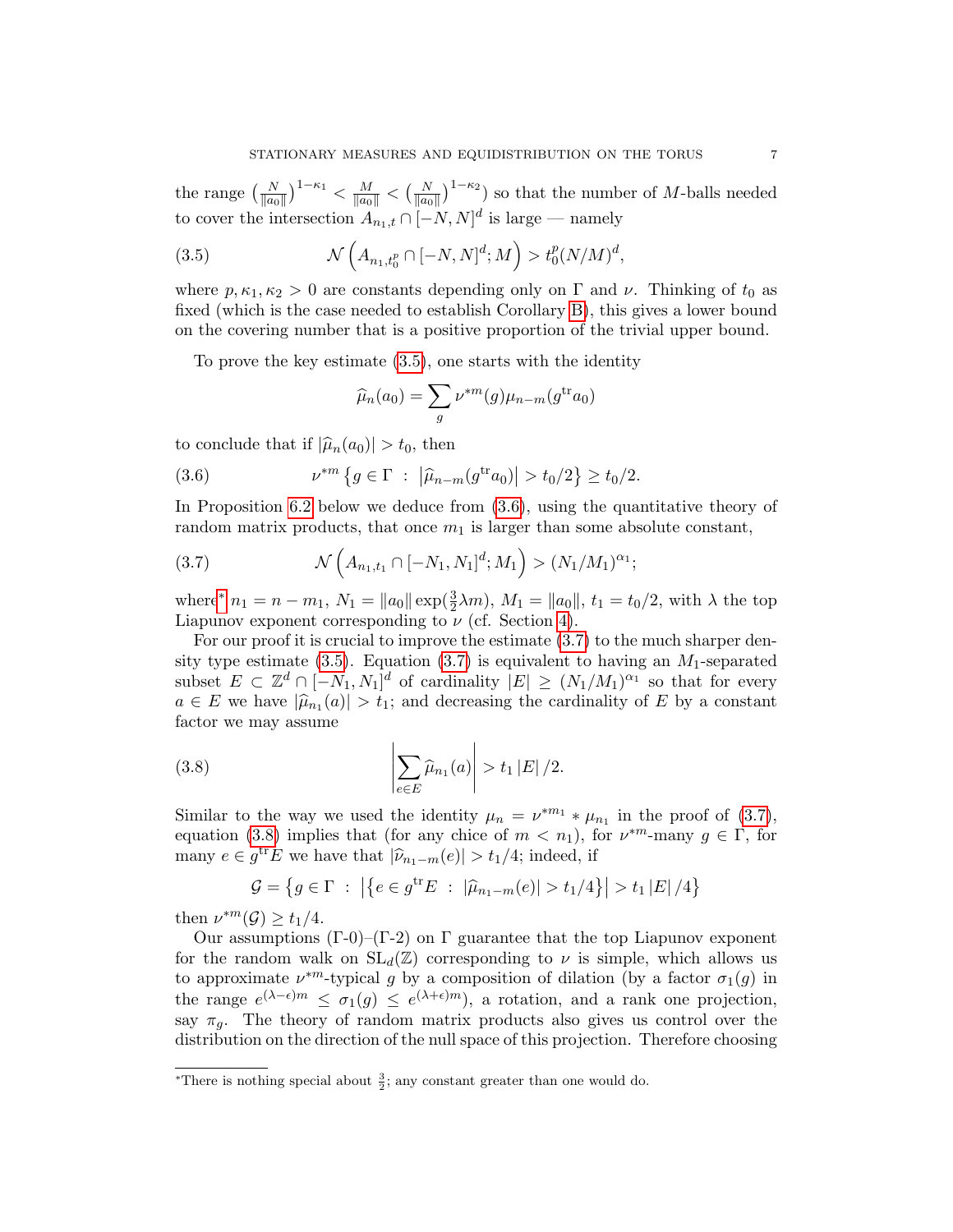$M_2$  appropriately, we cannot distinguish with resolution  $M_2$  between the map  $a \mapsto g^{\text{tr}}a$  and this rank one transformation, e.g. in the sense that for any  $E' \subset E$ 

$$
\mathcal{N}\left(g^{\mathrm{tr}}(E'); M_2\right) \asymp \mathcal{N}\left(\sigma_1(g)\pi_g^{\mathrm{tr}}(E'); M_2\right).
$$

As long as  $m = m_2$  is sufficiently large (larger than some constant times  $|\log t|$ ), this applies to most  $g \in \mathcal{G}$  so that we can view  $g^{\text{tr}}(E)$  as a rotated and dilated rank one (random) projection of E.

If  $N_2, M_2, m_2$  are appropriately chosen, outside a set of  $g \in \Gamma$  of negligible  $\nu^{*m}$ -measure,  $g^{tr}([-N_1, N_1]^d)$  is contained in a rotated rectangular box of size  $[-N_2, N_2] \times [-M_2, M_2] \times \cdots \times [-M_2, M_2]$ . If  $\alpha_1$  were very close to d (say bigger than some  $\alpha_{high}$ ) we could use a variant on the Marstrand Projection Theorem, or more precisely on an extension due to Falconer [\[13\]](#page-51-7), to show that for many  $g \in \mathcal{G}$ 

$$
\mathcal{N}\left(g^{\mathrm{tr}}E; M_2\right) \gg t_1^p(N_2/M_2),
$$

and moreover that a similar inequality (with possibly a different implied constant, still polynomial in  $t_1$ ) holds for any subset  $E' \subset E$  with  $|E'| \ge t_1 |E|/4$ . By definition of  $\mathcal{G}$ , one obtains that

$$
\mathcal{N}\left(A_{n_2,t_1/4} \cap g^{\text{tr}}([-N_1,N_1]^d);M_2\right) \gg t_1^p(N_2/M_2),
$$

and with some further arguments employing the inherent additive structure of Fourier coefficients of probability measures<sup>[†](#page-7-0)</sup> get from this an estimate of the desired form

$$
\mathcal{N}\left(A_{n_2,t_1/4} \cap [-N_2,N_2]^d;M_2\right) \gg t_1^{p'}(N_2/M_2)^d.
$$

The argument sketched above is carried in Section [6.C](#page-29-0) below, and the resulting proposition is given by Proposition [6.5](#page-20-0) below. Unfortunately, we have little control over  $\alpha_1$  which is determined by properties of the random walk corresponding to  $\nu$  on  $SL(d, \mathbb{R})$ . To handle the main case where  $\alpha_1 < \alpha_{high}$  we need to use arithmetic combinatorics: a projection result [\[5,](#page-51-8) Thm. 5] of the first author (based on techniques developed in the context of the Discretized Ring Conjecture [\[4\]](#page-51-9)). Roughly stated, this theorem asserts that given a sufficiently rich set of lines  $D \subset \mathbb{P}^{d-1}$  and a (sufficiently non-degenerate) set  $E \subset [0,1]^d$  of "dimension"  $\alpha$  there exist (many) lines  $\theta \in D$  so that the projection  $\pi_{\theta}(E)$  of E to  $\theta$  has "dimension" >  $(\alpha + \alpha_{inc})/d$ . This bootstrap step is the content of Proposition [6.3.](#page-19-1)

A complication in the proof of both Proposition [6.3](#page-19-1) and Proposition [6.5](#page-20-0) is that to employ the respective (discretized) projection theorem one needs finer control on the set to be projected than simply its covering number by  $M_i$ -balls. This is taken care of by zooming-in on a portion of the set  $A_{t_i,n_i} \cap [-N_i,N_i]$  in which there is greater regularity, and recentering this window using Cauchy-Schwartz, cf. Lemma [6.7.](#page-22-0)

<span id="page-7-0"></span><sup>†</sup>Essentially, the Cauchy-Schwartz inequality.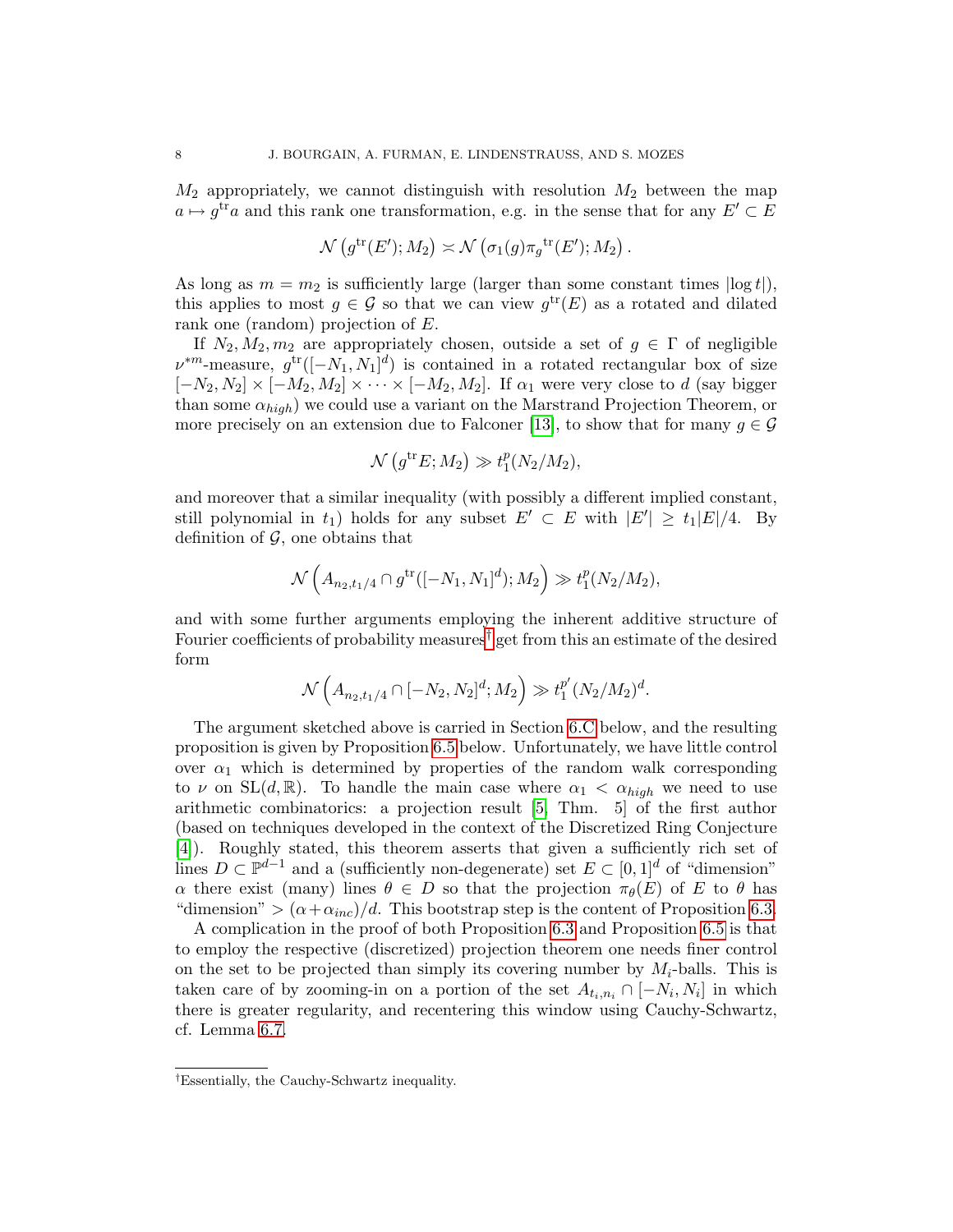#### 3.B. Phase II: Granulation structure of  $\mu_0$  on the torus.

The information on the Fourier coefficients of a measure  $\mu_0$  for which a Fourier coefficient  $\hat{\mu}_n(a)$  is significant that has been obtained in Phase I of the proof (with  $\mu_n = \nu^{*n} * \mu_0$  as before, and n sufficiently large depending on ||a|| and the size of  $|\hat{\mu}_n(a)|$ ) can be translated to a statement about the measure  $\mu_0$  itself (and more generally about the measures  $\mu_{n-m}$  for m large enough) using the following elementary harmonic analysis proposition in the spirit of Wiener's Lemma:

**Proposition 3.3** (cf. Proposition [7.5\)](#page-40-0). If a probability measure  $\mu$  on  $\mathbb{T}^d$  satisfies [\(3.5\)](#page-6-0) for some  $N > M$  then there exists a set  $X \subset \mathbb{T}^d$  of  $1/M$ -separated points in  $\mathbb{T}^d$  with

$$
\mu\left(\bigcup_{x\in X} \mathsf{B}_{x,\frac{1}{N}}\right) > t_0^{p'}.
$$

Using this harmonic analytic fact, the outcome of the first stage of the proof is that for  $m_1 \gg \log(||a||/t_0)$ , the measure  $\mu_{n_1} = \mu_{n-m}$  is granulated in the following sense (cf. Proposition [7.1\)](#page-35-0): for some constants  $1 < L_1 < L_2$  and  $\kappa > 0$  there is some  $\rho \in (L_2^{-m}, L_1^{-m})$  and the finite set  $X \subset \mathbb{T}^d$  so that

- (1) X is  $r = \rho^{1-\kappa}$ -separated;
- (2)  $\mu_{n_1} (\bigcup_{x \in X} B_{x,\rho}) > t^C$ .

This is not yet what we want. So we continue with the strategy of successively sacrificing some convolution powers of  $\nu$  (i.e., increasing m to  $m' > m$ ) in exchange for more precise information on  $\mu_{n-m'}$ .

The two conditions (1)–(2) above on  $\mu_{n-m}$  and X guarantee in particular that  $t^{O(1)}$  of the mass of  $\mu_{n-m}$  is concentrated in balls of radius  $\rho$  whose measure is rather large, namely  $\geq t^{O(1)} \rho^{1-\kappa}$ .

Thanks to the separation condition, we can improve this estimate (cf. Propo-sition [7.2\)](#page-36-0) and show that for appropriate  $m'$  (also  $\ll \log(\|a\|/t)$ ) there is a set X' of cardinality at most that of X so that  $\mu_{n-m'}(\bigcup_{x\in X'} \mathsf{B}_{x,\rho^N}) \geq t^{O_N(1)}$  for an arbitrary N.

At this stage we can rectify the unknown balls  $\{B_{x,\rho^N} : x \in X'\}$  to be centered at rational points of controlled denominator. The reason for that is that as

$$
\mu_{n-m'}(\mathsf{B}_{x,\rho^N}) = \sum_g \nu^{*\ell}(g) \,\mu_{n-m'-\ell}(g^{-1}\mathsf{B}_{x,\rho^N}),
$$

if  $\mu_{n-m'}(\mathsf{B}_{x,\rho^N})$  is big, for many g with  $||g^{-1}||$  of controllable size (roughly  $e^{-\lambda_d \ell}$ , with  $\lambda_d$  the bottom Liapunov exponent of  $\nu$ ) the measure of the "shifted" balls  $\mu_{n-m'-\ell}(g^{-1} \mathsf{B}_{x,\rho^N})$  has to be big — so many g in fact that as  $\mu_{n-m'-\ell}$  is a probability measure there should be a lot of intersections between these shifted balls. These nontrivial intersections can be used to show that x is much closer to a rational of controlled denominator than what can be expected of a random point in  $\mathbb{T}^d$ . This rough scheme is carried out by Proposition [7.3.](#page-36-1)

Using the extra information obtained, one can proceed similarly to the first step mentioned above (i.e. Proposition [7.2\)](#page-36-0) but with essentially no loss of mass (Proposition [7.4\)](#page-37-0) and obtain the desired conclusion, i.e. Proposition [3.1.](#page-4-0)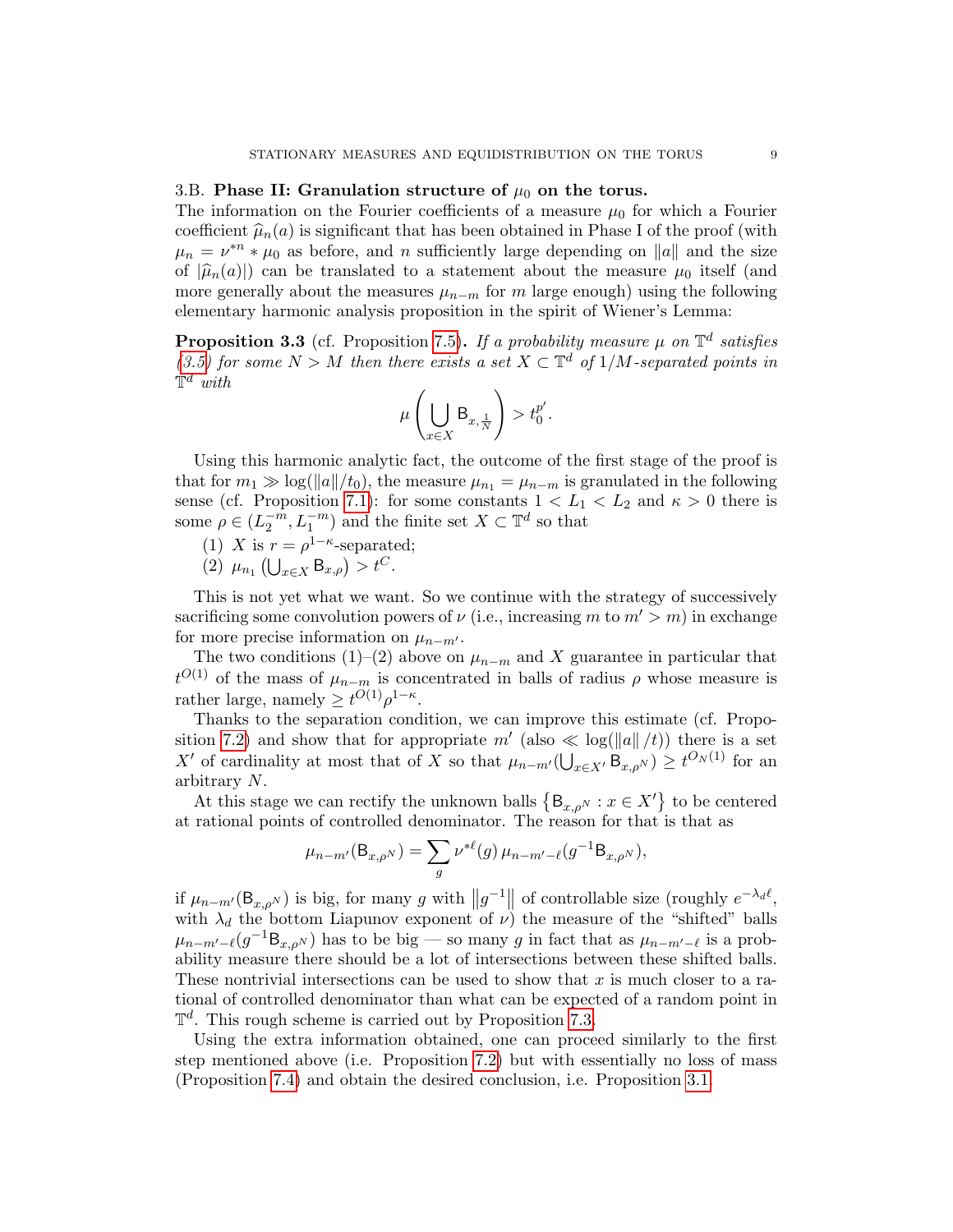#### 4. Random Matrix Products

<span id="page-9-1"></span><span id="page-9-0"></span>4.A. Notations. Let G be a topological group; in this paper the discrete group  $\Gamma$  or the torus  $\mathbb{T}^d$ . On the set  $\text{Prob}(G)$  of all probability measures on G (for  $G = \mathbb{T}^d$  the measures are assumed to be Borel regular) one defines operations of convolution:  $\nu_1, \nu_2 \mapsto \nu_1 * \nu_2$ , and of a reflection  $\nu \mapsto \check{\nu}$ , by pushing forward  $\nu_1 \times \nu_2$  under the product map  $(g_1, g_2) \mapsto g_1 \cdot g_2$ , and pushing  $\nu$  by the inverse map  $g \mapsto g^{-1}$ , respectively. For  $n \in \mathbb{N}$  we write  $\nu^{*n}$  for the nth convolution power of  $\nu$ with itself. This should be distinguished from the product  $\nu^{\times n}$  defined on  $G^n$ .

Similarly, if  $G \sim X$  is a continuous action on a topological space, for  $\nu \in$ Prob(G) and  $\mu \in \text{Prob}(X)$  the convolution  $\nu * \mu \in \text{Prob}(X)$  is the pushforward of  $\nu \times \mu$  under the action map  $G \times X \to X$ . For  $\Gamma \cap \tilde{\mathcal{T}}^d$  and  $\nu \in \text{Prob}(\Gamma)$ ,  $\mu \in \mathrm{Prob}(\mathbb{T}^d)$  we have

$$
\nu * \mu = \sum_{g \in \Gamma} \nu(g) \cdot g_* \mu, \quad \text{where} \quad g_* \mu(E) = \mu(g^{-1}E).
$$

For  $\mu \in \text{Prob}(\mathbb{T}^d)$  the Fourier coefficients are

$$
\hat{\mu}(a) = \int_{\mathbb{T}^d} e_a(x) d\mu(x) \quad \text{where} \quad e_a(x) = e^{2\pi i \langle a, x \rangle} \quad (a \in \mathbb{Z}^d, \ x \in \mathbb{T}^d).
$$

The Fourier transform intertwines  $\Gamma$ -actions on  $\mathbb{T}^d$  and on  $\mathbb{Z}^d = \hat{\mathbb{T}}^d$  according to

$$
\widehat{g_*\mu}(a) = \widehat{\mu}(g^{\text{tr}}a).
$$

In a metric space (such as  $\mathbb{Z}^d$ ,  $\mathbb{R}^d$ ,  $\mathbb{P}^{d-1}$ ,  $\mathbb{T}^d$ ) we denote by  $B_{x,r} = \{y : d(x,y) \leq r\}$ the closed r-ball around x, and by  $\mathsf{Nbd}_r(E)$  the (closed) r-neighborhood of a set E.

For a set  $E$  denote by

$$
\mathcal{N}(E;r) = \inf \left\{ n : \exists x_1, \dots, x_n \text{ s.t. } E \subset \bigcup_{i=1}^n \mathsf{B}_{x_i,r} \right\}
$$

the covering number of  $E$  by  $r$ -balls (these covering numbers will be used for finite subsets of  $\mathbb{Z}^d$  with a large r, and for subsets of  $\mathbb{P}^{d-1}$  and  $\mathbb{T}^d$  with small  $r > 0$ ).

Linear algebra. Throughout the paper we use the standard inner product  $\langle x, y \rangle = \sum_{i=1}^{d} x_i y_i$ , the Euclidean norm  $||x||^2 = \langle x, x \rangle$  on  $\mathbb{R}^d$ , and the operator norm  $||g|| = \max ||gx||/||x||$  on matrices  $g \in GL_d(\mathbb{R})$ . For  $x \in \mathbb{R}^d \setminus \{0\}$ ,  $\bar{x} = \mathbb{R}x$ denotes the corresponding point in the projective space  $\mathbb{P}^{d-1}$ . We equip  $\mathbb{P}^{d-1}$  with the metric given by

$$
d_{\text{ang}}\left(\bar{x}, \bar{y}\right) = \sin\left(\text{angle}(\bar{x}, \bar{y})\right) = \frac{\|x \wedge y\|}{\|x\| \cdot \|y\|}.
$$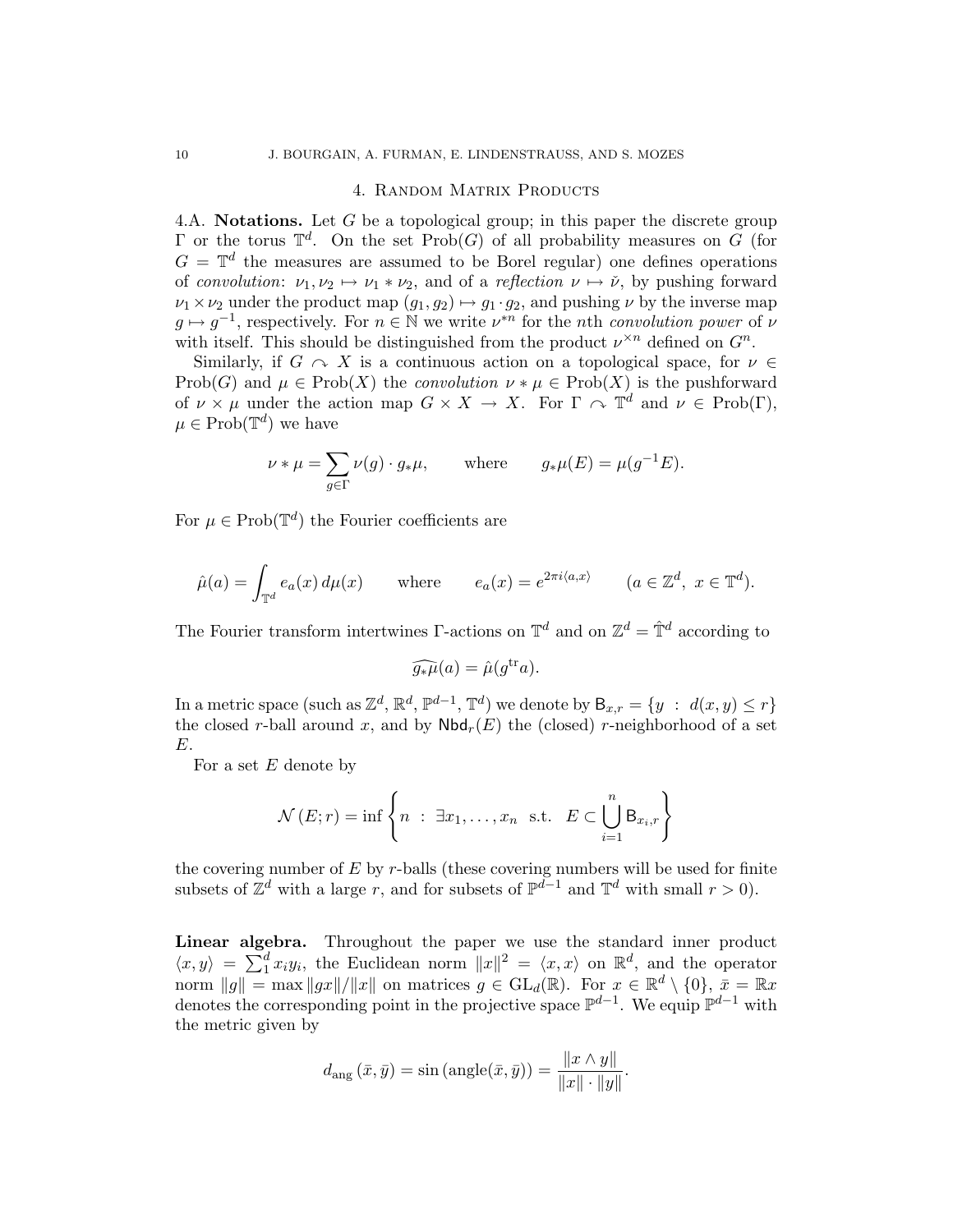For  $g \in GL_d(\mathbb{R})$  denote by  $\sigma_1(g) \geq \sigma_2(g) \geq \cdots \geq \sigma_d(g) > 0$  the singular values of g. In the polar decomposition we have

$$
g = U \begin{pmatrix} \sigma_1(g) & & \\ & \ddots & \\ & & \sigma_d(g) \end{pmatrix} V \quad \text{with} \quad U, V \quad \text{orthogonal.}
$$

For  $g \in GL_d(\mathbb{R})$  let  $\rho(g) = \sigma_2(g)/\sigma_1(g)$ . If  $\rho(g) < 1$  let  $\theta(g) = U \overline{e}_1 \in \mathbb{P}^{d-1}.$ 

This is the direction of the long axis of the g image of the round ball  $\{x \in \mathbb{R}^d : ||x|| \leq 1\}$ . Denote by  $H(g)$  the hyperplane of vectors with "shorter stretch"

$$
H(g) = \left\{ \bar{z} \in \mathbb{P}^{d-1} : Vz \in \text{Span}(e_2 + \dots + e_d) \right\}
$$
  

$$
\subset \left\{ \bar{z} \in \mathbb{P}^{d-1} : ||gz|| \le \sigma_2(g) ||z|| \right\}
$$

Note that  $\theta(q)$  describes the direction of the *image* of the "long vector", under  $g: \mathbb{R}^d \to \mathbb{R}^d$ , while  $H(g)$  refers to the *source* of the shorter ones.

<span id="page-10-0"></span>**Lemma 4.1.** For  $g \in GL_d(\mathbb{R})$  with  $\rho(g) < 1$ .

(1)  $H(g) = \theta(g^{\text{tr}})^{\perp}$ . (2) For any  $0 \neq z \in \mathbb{R}^d$ ,  $||g|| \cdot ||z|| \cdot d_{\text{ang}} (\bar{z}, H(g)) \le ||gz|| \le ||g|| \cdot ||z|| \cdot (\rho(g) + d_{\text{ang}} (\bar{z}, H(g))).$ (3)  $d_{\text{ang}}(g\overline{z},\theta(g)) < \rho(g)/d_{\text{ang}}(\overline{z},H(g))$  for any  $0 \neq z \in \mathbb{R}^d$ . (4) If  $g = hk$  with  $\rho(g) < 1$  and  $2\rho(h) < ||g||/(||h|| \cdot ||k||)$  then  $d_{\text{ang}}(\theta(g), \theta(h)) < 2\rho(h) \cdot \frac{\|h\| \cdot \|k\|}{\|h\| \cdot \|h\|}$  $\frac{\mathbb{E} \mathbb{E} \mathbb{E} \mathbb{E} \mathbb{E}}{\|g\|}$ .

Proof. (1) is immediate from the definitions.

(2) Write  $z = ||z|| \cdot (tx + sy)$  with  $\bar{x} \in H(g)^{\perp}$ ,  $\bar{y} \in H(g)$ ,  $||x|| = ||y|| = 1$ . Then  $|t| = d_{\text{ang}}(\bar{z}, H(g)),$  while

$$
||z|| \cdot ||g|| \cdot |t| \le ||gz|| = ||z|| \cdot \sqrt{t^2||gx||^2 + s^2||gy||^2} \le ||z|| \cdot (|t|||g|| + |s|\sigma_2(g)).
$$

(3) Assume  $||z|| = 1$  and write  $z = tx + sy$  as in (2). We have  $\theta(g) = g\bar{x}$  and  $||g|| = ||gx||$  and  $||gz|| \ge ||g|| \cdot |t|$ . Also  $gx \wedge gz = gx \wedge (tgx + sgy) = s(gx \wedge gy)$ . Hence

$$
d_{\text{ang}}(g\bar{z}, \theta(g)) = \frac{||gz \wedge gx||}{||gz|| \cdot ||gx||} \le \frac{|s| \cdot ||gy|| \cdot ||gx||}{||g|| \cdot |t| \cdot ||gx||} \le \frac{||gy||}{||g|| \cdot |t|}
$$

.

Now (3) follows, because  $||gy|| \leq \sigma_2(g)$  and  $|t| = d_{\text{ang}}(\bar{z}, H(g)).$ 

(4) Choose a unit vector  $x \perp H(g)$ , denote  $z = kx$  and write

$$
z = ||z|| \cdot (ty + sw)
$$
 with  $y \in H(h)^{\perp}$ ,  $w \in H(h)$ ,  $||y|| = ||w|| = 1$ .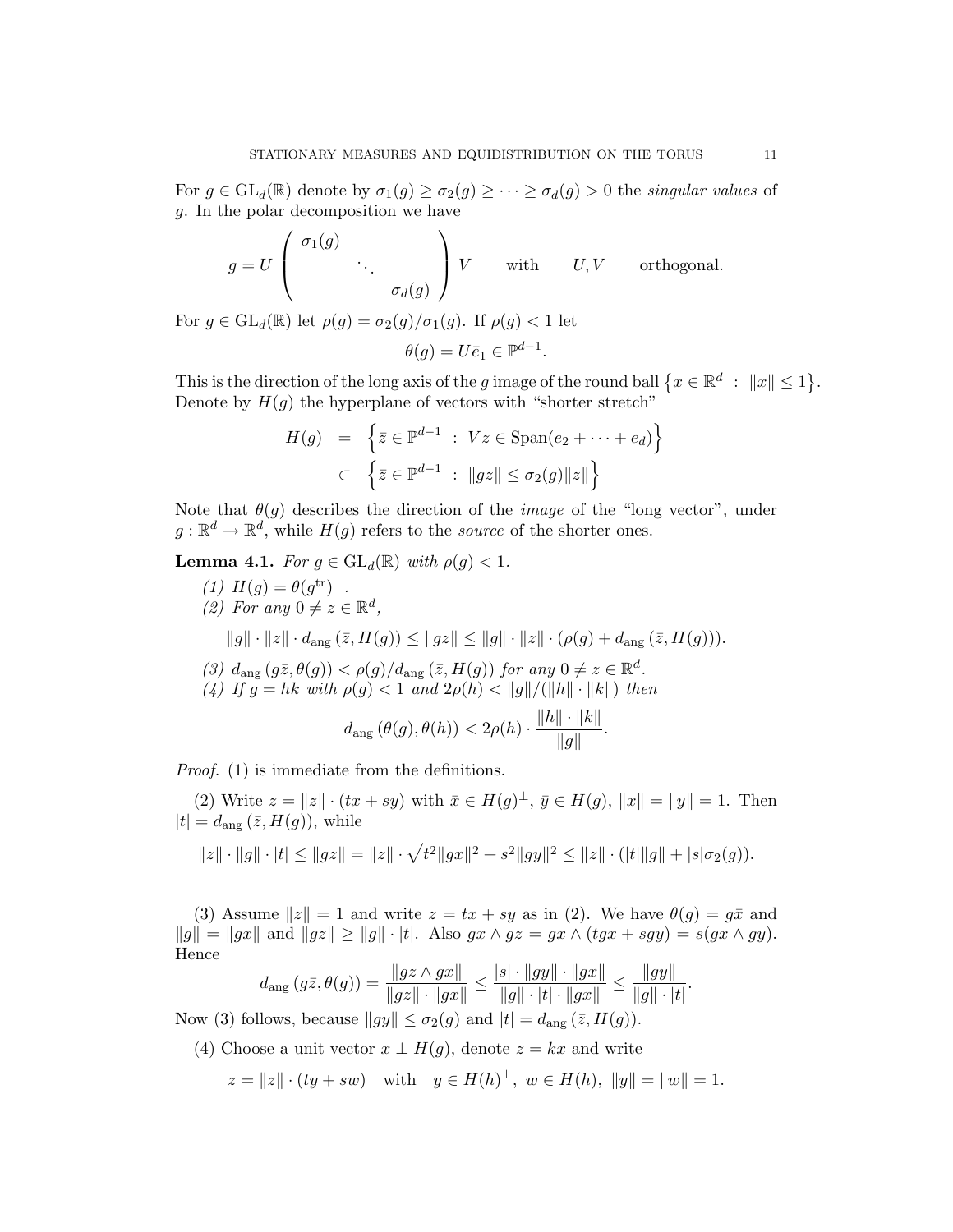Thus  $d_{\text{ang}}(\bar{z}, H(h)) = |t|$ . We have

$$
||g|| = ||gx|| = ||hz||
$$
,  $||z|| = ||kx|| \le ||k||$   $\implies$   $\frac{||hz||}{||z||} \ge \frac{||g||}{||k||}$ .

But  $||hz||^2 \le ||z||^2(t^2 \sigma_1(h)^2 + \sigma_2(h)^2 s^2)$  because  $w \in H(h)$ . Hence

$$
\frac{\|g\|}{\|h\| \cdot \|k\|} \le \frac{\|hz\|}{\|h\| \cdot \|z\|} \le \sqrt{t^2 + \rho(h)^2 s^2} \le \sqrt{t^2 + \rho(h)^2}.
$$

Denoting by c the LHS, we get  $d_{\text{ang}}(\bar{z}, H(h)) = |t| \geq \sqrt{c^2 - \rho(h)^2}$ . Since  $\theta(g) =$  $g\bar{x} = h\bar{z}$ , estimate (3) gives

<span id="page-11-0"></span>
$$
d_{\text{ang}}\left(\theta(g), \theta(h)\right) = d_{\text{ang}}\left(h\bar{z}, \theta(h)\right) \le \frac{\rho(h)}{\sqrt{c^2 - \rho(h)^2}} < \frac{2\rho(h)}{c}
$$

under the assumption  $2\rho(h) < c$ .

4.B. **Random walks.** Let  $\nu$  be a probability measure on  $SL_d(\mathbb{R})$  such that

(4.1) 
$$
\int \log \|g\| \, d\nu < \infty
$$

The Lyapunov exponents  $\lambda_1 \geq \lambda_2 \geq \cdots \geq \lambda_d$  of  $\nu$  are defined through the limits of the following sub-additive sequences:

$$
\lambda_1 = \lim_{n \to \infty} \int \frac{1}{n} \log \|g\| \, d\nu^{*n}(g), \qquad \sum_{i=1}^k \lambda_i = \lim_{n \to \infty} \int \frac{1}{n} \log \| \wedge^k g \| \, d\nu^{*n}(g).
$$

Equivalently,  $\lambda_i$  describes the asymptotic of  $\int n^{-1} \cdot \log \sigma_i(g) d\nu^{*n}(g)$ , where  $\sigma_i$  are the singular values; in particular,  $\sigma_1(g) = ||g||$ . The convergence holds not only on average, but also a.e. and in  $L^1$ : if  $(g_1, g_2, \ldots)$  are chosen independently according to  $\nu$  then, using Kingman's subadditive ergodic theorem, with probability one and in  $L^1(\nu^\infty)$  a long random product has polar decomposition

$$
g_n \cdots g_2 g_1 = U \left( \begin{array}{c} e^{\lambda_1 n + o(n)} & e^{\lambda_2 n + o(n)} & \cdots & e^{\lambda_2 n + o(n)} & \cdots & e^{\lambda_2 n + o(n)} & \cdots & e^{\lambda_2 n + o(n)} & \cdots & e^{\lambda_2 n + o(n)} & \cdots & e^{\lambda_2 n + o(n)} & \cdots & e^{\lambda_2 n + o(n)} & \cdots & e^{\lambda_2 n + o(n)} & \cdots & e^{\lambda_2 n + o(n)} & \cdots & e^{\lambda_2 n + o(n)} & \cdots & e^{\lambda_2 n + o(n)} & \cdots & e^{\lambda_2 n + o(n)} & \cdots & e^{\lambda_2 n + o(n)} & \cdots & e^{\lambda_2 n + o(n)} & \cdots & e^{\lambda_2 n + o(n)} & \cdots & e^{\lambda_2 n + o(n)} & \cdots & e^{\lambda_2 n + o(n)} & \cdots & e^{\lambda_2 n + o(n)} & \cdots & e^{\lambda_2 n + o(n)} & \cdots & e^{\lambda_2 n + o(n)} & \cdots & e^{\lambda_2 n + o(n)} & \cdots & e^{\lambda_2 n + o(n)} & \cdots & e^{\lambda_2 n + o(n)} & \cdots & e^{\lambda_2 n + o(n)} & \cdots & e^{\lambda_2 n + o(n)} & \cdots & e^{\lambda_2 n + o(n)} & \cdots & e^{\lambda_2 n + o(n)} & \cdots & e^{\lambda_2 n + o(n)} & \cdots & e^{\lambda_2 n + o(n)} & \cdots & e^{\lambda_2 n + o(n)} & \cdots & e^{\lambda_2 n + o(n)} & \cdots & e^{\lambda_2 n + o(n)} & \cdots & e^{\lambda_2 n + o(n)} & \cdots & e^{\lambda_2 n + o(n)} & \cdots & e^{\lambda_2 n + o(n)} & \cdots & e^{\lambda_2 n + o(n)} & \cdots & e^
$$

with  $U$  and  $V$  orthogonal.

**Theorem 4.2** ([\[17\]](#page-52-2), [\[16\]](#page-51-1)). Let v be a probability measure on  $SL_d(\mathbb{R})$  with [\(4.1\)](#page-11-0) and so that the group  $\langle \text{supp}(\nu) \rangle$  satisfies conditions (Γ-0)–(Γ-2) of p. [1.](#page-0-0) Then the top Lyapunov exponent is simple:

$$
\lambda_1 > \lambda_2
$$

In particular,  $\lambda_1 > 0$ .

If $\langle \text{supp}(\nu) \rangle$  is irreducible on  $\mathbb{R}^d$  then ([\[15\]](#page-51-10)) for any fixed  $x \in \mathbb{R}^d \setminus \{0\}$  for  $\nu^{\infty}$ -a.e. sequence  $(q_1, q_2, \dots)$ 

$$
\frac{1}{n}\log||g_n\cdots g_1x||=\lambda_1
$$

and, denoting  $h_n = g_n \cdots g_1$ , the angular distance  $d_{\text{ang}}(h_n\bar{x}, \theta(h_n)) \to 0$ .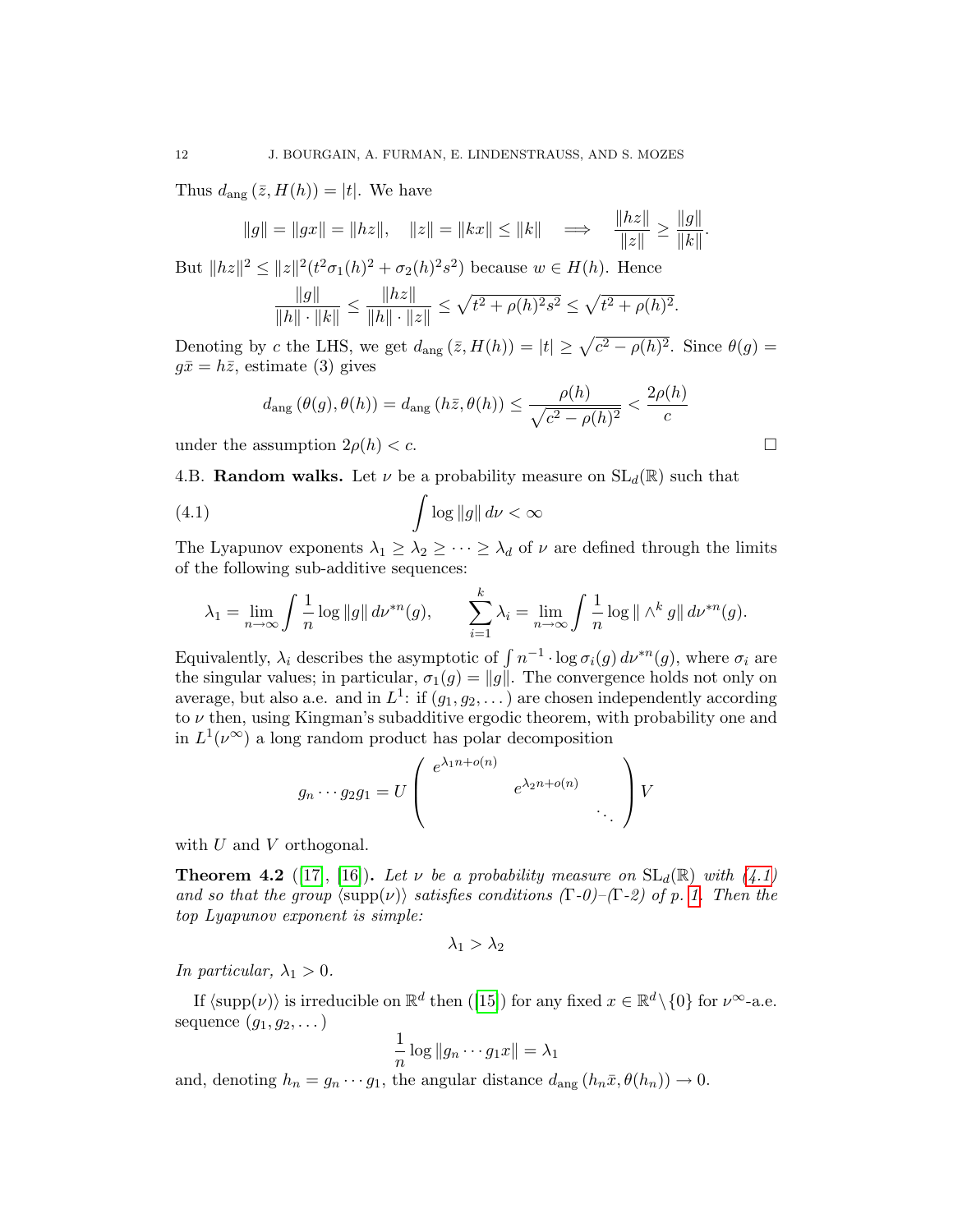We shall need exponential estimates for various rates of convergence in the above stated limits. Such estimates are known under an assumption slightly stronger than  $(4.1)$ , namely:

(4.2) 
$$
\int \|g\|^{\epsilon} d\nu(g) < \infty \quad \text{for some} \quad \epsilon > 0.
$$

<span id="page-12-1"></span>**Theorem 4.3** (Large deviations). Let  $\nu \in \text{Prob}(\text{SL}_d(\mathbb{R}))$  satisfy [\(4.2\)](#page-12-0). Then for any  $\omega > 0$  there is  $\rho_{\omega} > 0$  and  $m_0(\omega)$  so that for  $m \geq m_0(\omega)$ 

<span id="page-12-0"></span>
$$
\nu^{*m} \left\{ g \ : \ \left| \lambda_1 - \frac{1}{m} \log \left( \|gx\| / \|x\| \right) \right| > \omega \right\} < e^{-\rho_\omega \cdot m} \qquad \forall x \in \mathbb{R}^{d-1} \setminus \{0\}
$$

$$
\nu^{*m} \left\{ g \ : \ \left| \lambda_i - \frac{1}{m} \log \sigma_i(g) \right| > \omega \right\} < e^{-\rho_\omega \cdot m} \qquad (i = 1, \dots, d)
$$

Proof. The first inequality follows from [\[3,](#page-51-11) Thm. V.6.1] and the remarks following the proof regarding uniformity in x; the second inequality is [\[3,](#page-51-11) Thm. V.6.2].  $\Box$ 

<span id="page-12-5"></span>**Theorem 4.4** (Exponential Estimates). Let  $\nu \in Prob(SL_d(\mathbb{R}))$  satisfy [\(4.2\)](#page-12-0) and conditions  $(\Gamma \cdot \theta)$ – $(\Gamma \cdot \theta)$  of p. [1.](#page-0-0) Then for any  $c_1 > 0$  and some  $c_2 > 0$  there exist  $c_3 > 0$  and  $m_0 \in \mathbb{N}$  so that for all  $\bar{x}, \bar{y} \in \mathbb{P}^{d-1}$  each of the following subsets of  $\Gamma$ :

(1)  $\{g \in \Gamma : d_{\text{ang}}(g\bar{x}, \bar{y}) > e^{-c_1 \cdot m}\},$ (2)  $\{g \in \Gamma : d_{\text{ang}}(g\bar{x}, \bar{y}^{\perp}) > e^{-c_1 \cdot m}\}\$ (3)  ${g \in \Gamma : d_{\text{ang}}(g\bar{x}, \theta(g)) < e^{-c_2 \cdot \hat{m}}}}$ 

.

has  $\nu^{*m}$ -probability  $> 1 - e^{-c_3 \cdot m}$  for  $m \ge m_0$ .

*Proof.* We first establish (3). By Theorem [4.3,](#page-12-1) there is some  $\rho_1 > 0$  so that with probability >  $1 - e^{-\rho_1 m}$ ,

(4.3) 
$$
\left| \frac{1}{m} \log \sigma_1(g) - \lambda_1 \right| < \frac{\lambda_1 - \lambda_2}{12}
$$

$$
\left| \frac{1}{m} \log \sigma_2(g) - \lambda_2 \right| < \frac{\lambda_1 - \lambda_2}{12}.
$$

In the notations of Lemma [4.1,](#page-10-0) the above two inequality implies that  $\rho(q)$  <  $e^{-5(\lambda_1-\lambda_2)m/6}$ , hence by (3) of that lemma, at least one of the following two equations holds:

<span id="page-12-4"></span>(4.4) 
$$
d_{\text{ang}}(g\bar{x}, \theta(g)) < e^{-(\lambda_1 - \lambda_2)m/2}
$$

<span id="page-12-2"></span>(4.5) 
$$
d_{\text{ang}}(\bar{x}, H(g)) < e^{-(\lambda_1 - \lambda_2)m/3}.
$$

But if  $(4.5)$  holds, by Lemma  $4.1(2)$ 

<span id="page-12-3"></span>(4.6) 
$$
\log(\|gx\| / \|x\|) \le 1 + \max(\log \sigma_1(g) - m(\lambda_1 - \lambda_2)/3, \log \sigma_2(g))
$$

$$
\le 1 + (2\lambda_1 + \lambda_2)/3.
$$

By Theorem [4.3,](#page-12-1) [\(4.6\)](#page-12-3) occurs with probability  $\langle e^{-\rho_2 m} \rangle$  for some positive  $\rho_2$  and  $m > m_0$ , so  $d_{\text{ang}}(g\bar{x}, \theta(g)) < e^{-(\lambda_1 - \lambda_2)m/2}$  outside a set of  $\nu^{*m}$ -measure  $\leq e^{-\rho_1 m} +$  $e^{-\rho_2 m}$ , establishing (3) with  $c_2 = (\lambda_1 - \lambda_2)/2$ .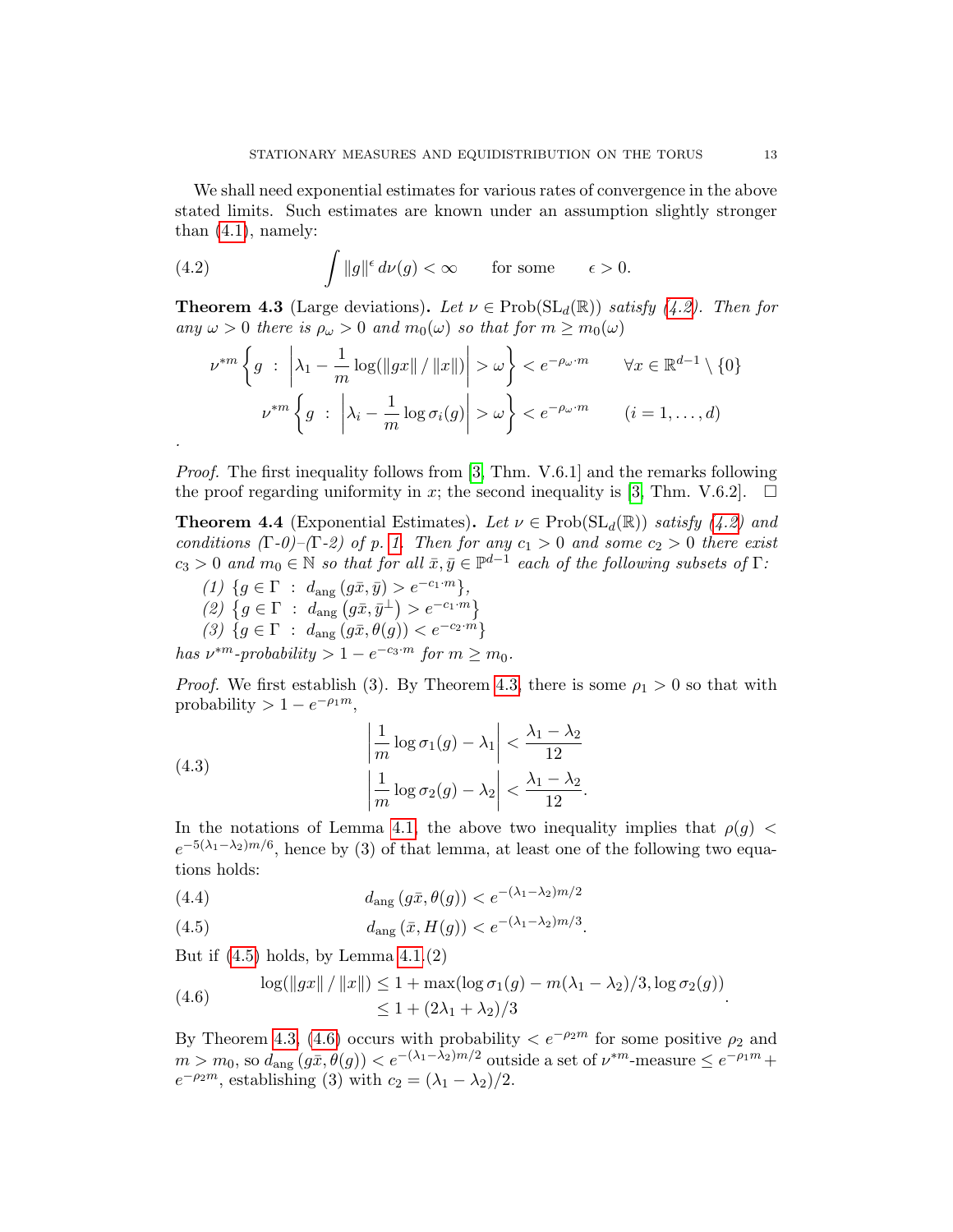We now turn to the proof of assertion (2). This also relies on Theorem [4.3,](#page-12-1) but applied to the random walk corresponding to the measure  $\tilde{\nu}$  defined by  $\tilde{\nu}(q)$  =  $\nu(g^{\text{tr}})$ . The measure  $\tilde{\nu}$  also satisfies conditions [\(4.2\)](#page-12-0) and conditions (Γ-0)–(Γ-2) above and moreover has the same the Lyapunov exponents as  $\nu$ . Writing

$$
g = U \begin{pmatrix} \sigma_1(g) & & \\ & \ddots & \\ & & \sigma_d(g) \end{pmatrix} V \quad \text{with} \quad U, V \quad \text{orthogonal.}
$$

and recalling that by definition  $\theta(g) = Ue_1$ , we have that if [\(4.4\)](#page-12-4) holds

$$
d_{\text{ang}}\left(gx, y^{\perp}\right) \geq d_{\text{ang}}\left(\theta(g), y^{\perp}\right) - d_{\text{ang}}\left(gx, \theta(g)\right)
$$
  

$$
\geq d_{\text{ang}}\left(e_1, (U^{\text{tr}}y)^{\perp}\right) - e^{-(\lambda_1 - \lambda_2)m/2}
$$
  

$$
\geq \frac{\|g^{\text{tr}}y\| / \|y\| - \sigma_2(g)}{\sigma_1(g)} - e^{-(\lambda_1 - \lambda_2)m/2}.
$$

By Theorem [4.3,](#page-12-1) with probability  $\geq 1 - e^{-\rho_3 m}$ 

$$
\frac{\|g^{\text{tr}}y\|/\|y\| - \sigma_2(g)}{\sigma_1(g)} \ge 2e^{-\min(c_1,(\lambda_1 - \lambda_2)/2)m},
$$

hence  $d_{\text{ang}}(gx, y^{\perp}) \geq 2e^{-c_1m}$  with probability  $\geq 1 - e^{-\rho_1m} - e^{-\rho_2m} - e^{-\rho_3m}$ , establishing (2).

Assertion (1) is a trivial consequence of (2).  $\Box$ 

4.C. Some further estimates. In this subsection we shall establish some basic estimates that will be used in the following sections.

Given a point  $\bar{x}$  and a set D in  $\mathbb{P}^{d-1}$  let

$$
\Gamma_{\bar{x}\to D} = \{ g \in \Gamma \; : \; g\bar{x} \in D \}, \qquad \Gamma_{\theta(g)\in D} = \{ g \in \Gamma \; : \; \theta(g) \in D \}.
$$

<span id="page-13-0"></span>**Lemma 4.5** (Basic estimate of distribution of directions). There exist  $\tau > 0$  and  $m_0$  so that for any r in the range

$$
e^{-m} < r < e^{-m_0},
$$

one has

$$
\nu^{*m}(\Gamma_{\bar{x}\to V}) < r^{\tau}, \qquad \nu^{*m}(\Gamma_{\theta(g)\in V}) < r^{\tau}.
$$

for any  $\bar{x} \in \mathbb{P}^{d-1}$  and an r-neighborhood of a hyperplane  $V = \mathsf{Nbd}_r(\bar{y}^\perp)$ .

*Proof.* Given  $r > 0$  let  $V(r) = \text{Nbd}_r(\bar{y}^{\perp})$ , and choose  $k \in \mathbb{N}$  with

$$
e^{-k-1} < r \le e^{-k}.
$$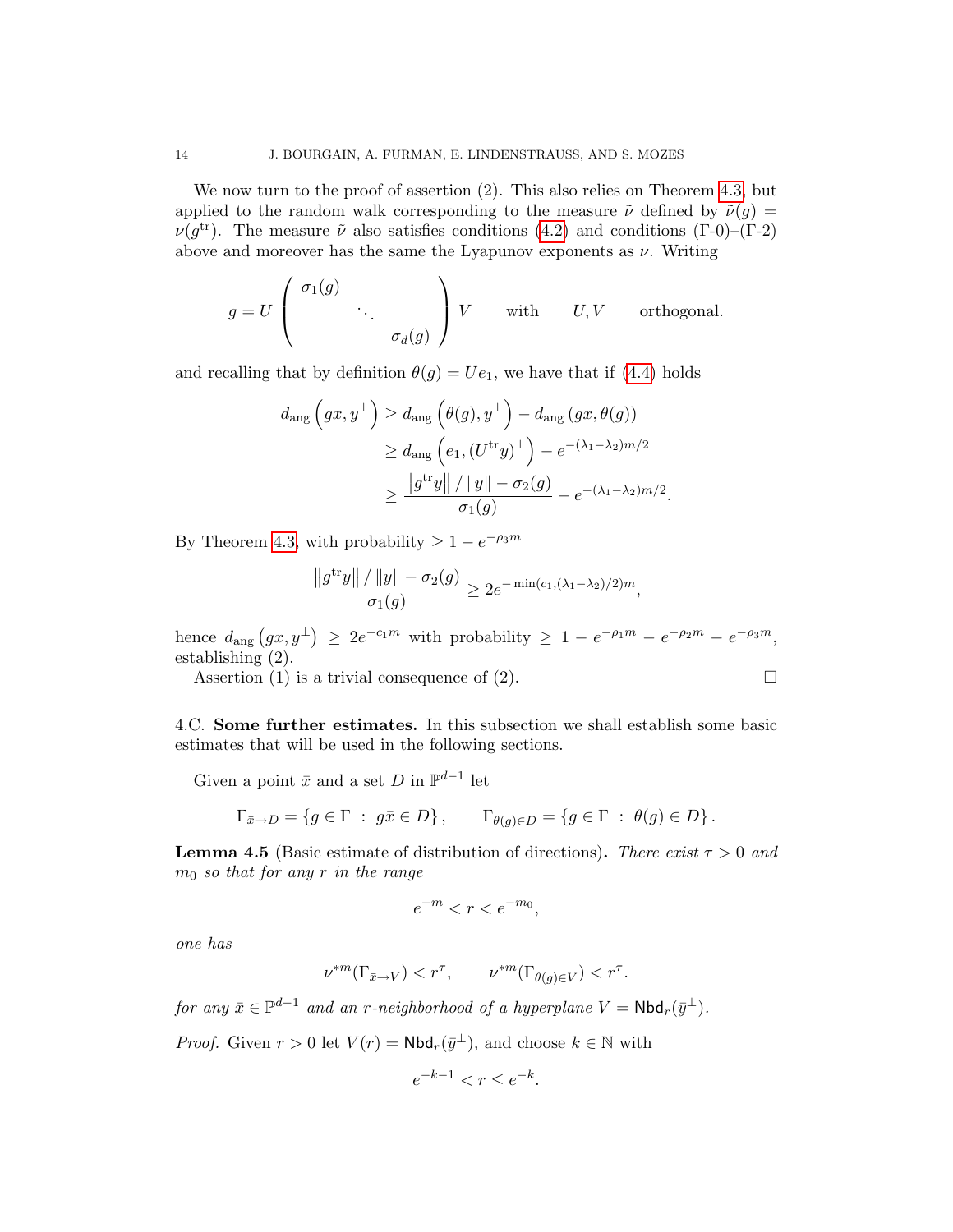Asuming  $k > m_0$  for  $m_0$  as in Theorem [4.4](#page-12-5) applied with  $c_1 = 1$ , by part (2) of that theorem

$$
\nu^{*m}(\Gamma_{\bar{x}\to V(r)}) \leq \nu^{*m}(\Gamma_{\bar{x}\to V(e^{-k})}) = \int \nu^{*k}(\Gamma_{h\bar{x}\to V(e^{-k})}) d\nu^{*(m-k)}(h)
$$
  

$$
\leq \int e^{-c_2k} d\nu^{*(m-k)}(h) = e^{-c_5 \cdot k}
$$
  

$$
< (er)^{c_3},
$$

with  $c_3$  as in Theorem [4.4.](#page-12-5)

To estimate  $\nu^{*m}(\Gamma_{\theta(g)\in V(r)})$  set  $r_1 = \max(r, e^{-c_2m})$ . Then

$$
\nu^{*m}(\Gamma_{\theta(g)\in V(r)})\leq \nu^{*m}(\Gamma_{\theta(g)\in V(2r_1)})+\nu^{*m}(d_{\mathrm{ang}}\left(g\bar{x},\theta(g)\right)).
$$

The first of these is  $\leq (2er_1)^{c_3}$ ; the second, by part (3) of Theorem [4.4,](#page-12-5) is  $\leq r_1^{c_3}$ . It follows that

$$
\nu^{*m}(\Gamma_{\theta(g)\in V(r)}) \le 2(2er_1)^{c_3} \le Cr^{(\min(1,c_2)c_3)}.
$$

Setting e.g.  $\tau = \min(c_3, c_2c_3)/2$  the lemma follows once  $m_0$  is sufficiently large.  $\Box$ 

Given a set  $F = \{\bar{x}_1, \ldots, \bar{x}_d\} \subset \mathbb{P}^{d-1}$  a quantitative measure of the extent to which these lines are in general position is given by the volume spanned by unit vectors in these directions:

$$
\text{vol}(\bar{x}_1,\ldots,\bar{x}_d)=\frac{|x_1\wedge\cdots\wedge x_d|}{\|x_1\|\cdots\|x_d\|}.
$$

This quantity is symmetric in the arguments, but can be computed as

$$
vol(\bar{x}_1,\ldots,\bar{x}_d)=\prod_{i=2}^d d_{\text{ang}}(x_i,\text{Span}(x_1,\ldots,x_{i-1})).
$$

Hence, denoting

$$
u(\bar{x}_1,\ldots,\bar{x}_d)=\min_{1\leq j\leq d}d_{\text{ang}}(x_j,\text{Span}(x_1,\ldots,\hat{x}_j,\ldots,x_d))
$$

we have

$$
u(\bar{x}_1,\ldots,\bar{x}_d)^d \leq \text{vol}(\bar{x}_1,\ldots,\bar{x}_d)) \leq u(\bar{x}_1,\ldots,\bar{x}_d).
$$

<span id="page-14-0"></span>**Lemma 4.6** (General position). For some  $p < \infty$ ,  $c_0$  and  $s_0 > 0$  depending on  $\nu$ , one has

$$
(\nu^{*m})^{\times d} \left\{ \vec{g} \in \Gamma^d \; : \; \text{vol}(\theta(g_1), \dots, \theta(g_d)) > s^p \right\} > 1 - s.
$$

and

$$
(\nu^{*m})^{\times d} \left\{ \vec{g} \in \Gamma^d \ : \ \text{vol}(\theta(g_1^{\text{tr}}), \dots, \theta(g_d^{\text{tr}})) > s^p \right\} > 1 - s.
$$

for  $e^{-cm} < s < s_0$ 

*Proof.* Let  $r = d^{-1} \cdot s^{1/\tau}$ . Given any arbitrary  $g_1 \in \Gamma$  the  $\nu^{*m}$ -probability that  $d_{\text{ang}}(\theta(h), \theta(g_1)) > r$ 

is at least  $1 - r^{\tau}$  (Theorem [4.4\)](#page-12-5). For the same reason given any  $g_1, g_2$ :  $\nu^{*m} \{ h : d_{\text{ang}}(\theta(h), \theta(g_1) \oplus \theta(g_2)) > r \} > 1 - r^{\tau}.$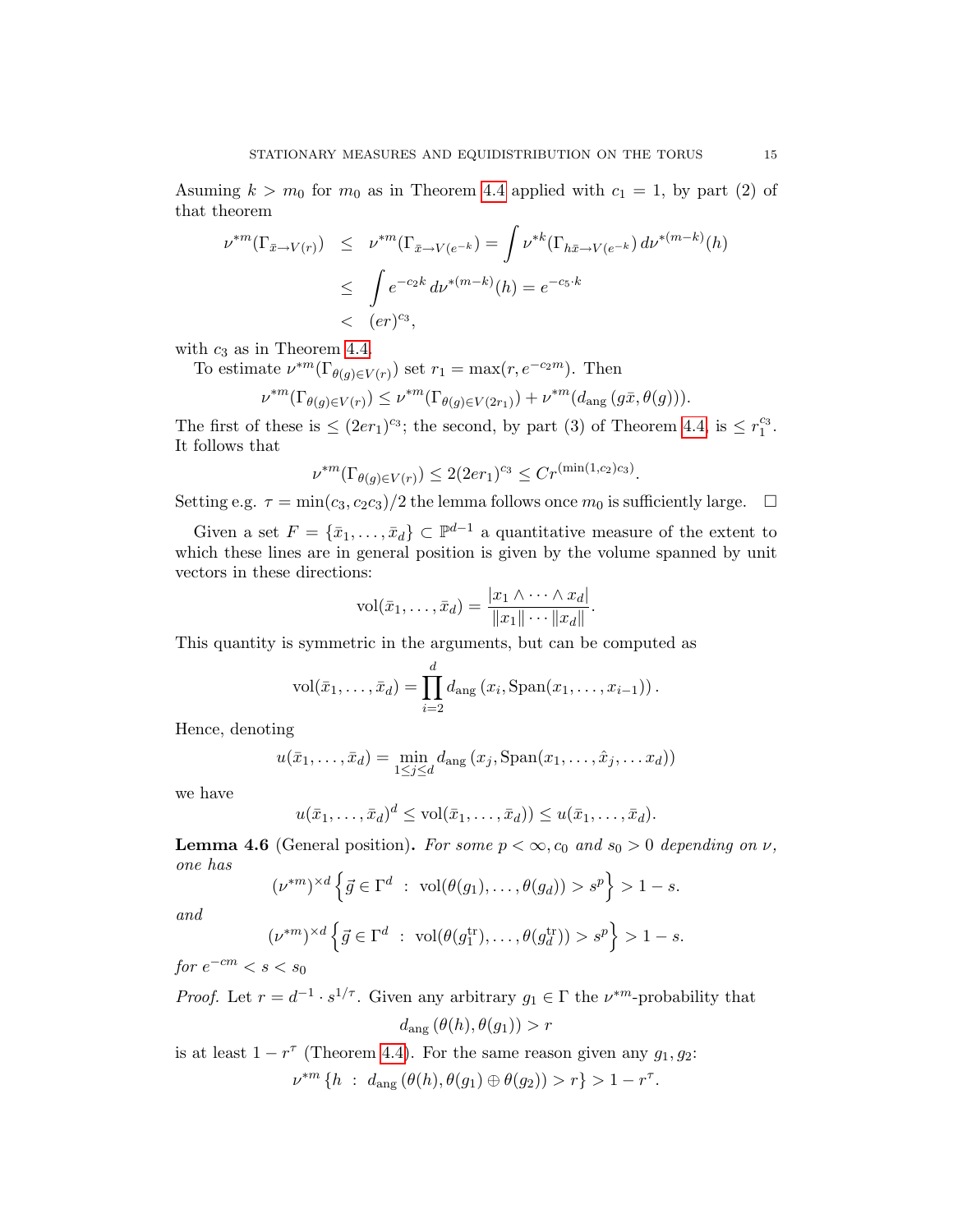Continuing this argument we deduce that the set

$$
\left\{\vec{g}\in\Gamma^d\;:\;d_{\text{ang}}\left(\theta(g_i),\theta(g_1)\oplus\cdots\oplus\theta(g_{i-1})\right)>r,\;i=2,\ldots,d\right\}
$$

has  $(\nu^{*m})^{\times d}$ -measure at least

$$
(1 - r^{\tau})^{d-1} > 1 - (d - 1)r^{\tau} > 1 - s.
$$

On the other hand every d-tuple in the set above has

$$
\text{vol}(\theta(g_1),\ldots,\theta(g_d)) > r^d
$$

If p is large enough,  $s^p < r^d = d^{-d} s^{d/\tau}$ .

To deduce the second estimate, one may apply the same arguments to the random walk generated by  $\tilde{\nu}$ , with  $\tilde{\nu}$  the transpose to  $\nu$  as in p. [14.](#page-12-3)

## 5. Two notions of coarse dimension

<span id="page-15-2"></span>Given a subset  $\tilde{A}$  of  $B_{0,1} \subset \mathbb{R}^d$ , there are several ways one can try to estimate its dimension, or more precisely, in our case, its dimension at scale  $r$ . One simple way is via covering numbers: we can consider  $\tilde{A}$  to be of "coarse dimension"  $\geq \alpha$  at scale r if  $\mathcal{N}(\tilde{A}; r) \geq r^{-\alpha}$ . Another, more restrictive definition of "coarse" dimension  $\geq \alpha$ " is via the following:

<span id="page-15-0"></span>**Definition 5.1.** A measure  $\rho$  on a set B is said to be  $(C, \alpha)$ -regular at scale r on *B* if for any  $x \in A$ ,  $s \geq r$ 

$$
\rho(\mathsf{B}_{x,s}) < C \left(\frac{s}{\operatorname{diam} B}\right)^{\alpha}.
$$

Thus another plausible definition of "coarse dimension" of a finite set A would be that A supports some probability measure  $\rho$  which is  $(C, \alpha)$ -regular at scale r on A for some absolute constant C.

The following lemma allows us to relate the two notions:

<span id="page-15-1"></span>**Lemma 5.2.** For any  $\epsilon > 0$  there are constants  $C_{\epsilon}, C'_{\epsilon} > 0$  such that for every  $s, \alpha$  with  $2\epsilon < s < \alpha$  and  $r < 1$ , if  $\tilde{A} \subset B_{0,1} \subset \mathbb{R}^d$  satisfies

$$
\mathcal{N}\left(\tilde{A};r\right) \geq r^{\alpha}
$$

then there is a point  $x \in \mathsf{B}_{0,1}$  and a probability measure  $\rho$  supported on  $\tilde{A} \cap \mathsf{B}_{x,r}$ which is  $(C_{\epsilon}, \alpha - s)$ -regular on  $\mathsf{B}_{x,C'_{\epsilon}r^{\beta}}$  at scale r for  $\beta = \frac{d-\alpha+\epsilon}{d-\alpha+s}$  $rac{a-\alpha+\epsilon}{d-\alpha+s-\epsilon}$ .

*Proof.* Let T be a large integer (which will eventually be determined by  $\epsilon$ ), and  $k_1 = \lceil -\log_2(r)/T \rceil$ . Without loss of generality we shall assume that every cube of size  $2^{-k_1T}$  intersects  $\tilde{A}$  in at most one point.

Consider

$$
\mathcal{Q} = \left\{ (x_1, \ldots, x_d) : \exists \, 1 \leq i \leq d, \exists \, 0 \leq k \leq k_1 \quad \text{so that} \quad 2^{kT} x_i \in \mathbb{Z} + [0, 2^{-T}] \right\}.
$$

Then as  $\mathcal{Q}$  is a subset of  $\mathbb{R}^d$  of density at most

$$
1 - (1 - d2^{-T})^{k_1}
$$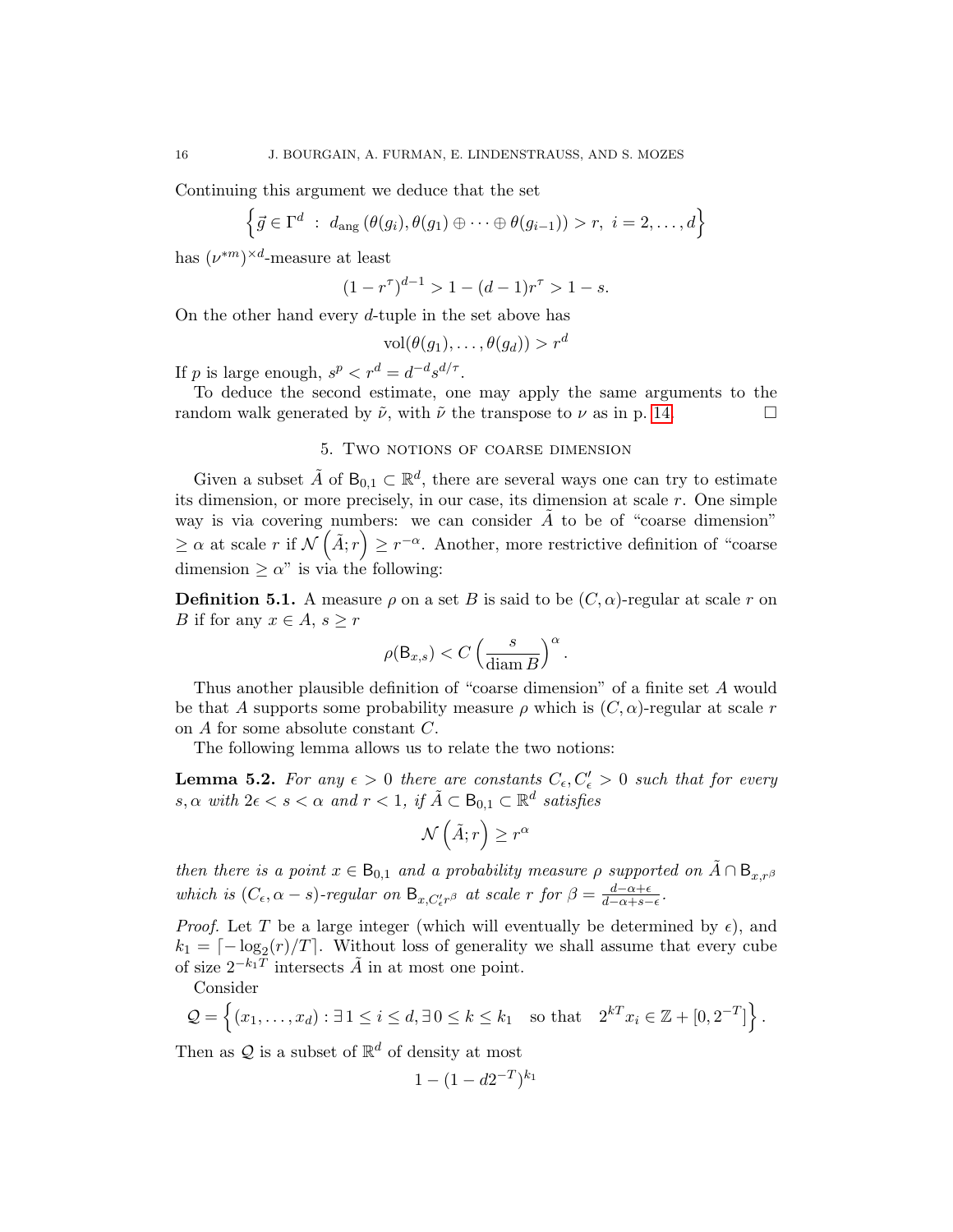there is a translate  $\tilde{A} + \xi$  of  $\tilde{A}$  so that

$$
\left| (\tilde{A} + \xi) \setminus \mathcal{Q} \right| \ge (1 - d2^{-T})^{k_1} \left| \tilde{A} \right| \ge C^{(1)} r^{-\alpha + \epsilon/2}
$$

as long as T is large enough (depending only on  $d, \epsilon$ ) for some constant  $C^{(1)}$ (depending on d, T and  $\epsilon$ ). Let  $\tilde{A}_0 = (\tilde{A} + \xi) \setminus \mathcal{Q}$ .

We shall call a cube of the form  $[n_1 2^{-kT}, (n_1 + 1)2^{-kT}) \times \cdots \times [n_d 2^{-kT}, (n_d +$ 1)2<sup>-kT</sup>) for  $(n_1, \ldots, n_d) \in \mathbb{Z}^d$  a 2<sup>-kT</sup>-cube. By definition of  $A_0$ , for any  $0 \le k \le k_1$ , and any two distinct  $2^{-kT}$ -cubes  $I_1, I_2$  intersecting  $\tilde{A}_0$ , the distance between  $I_1 \cap \tilde{A}_0$ and  $I_2 \cap \tilde{A}_0$  is at least  $2^{-(k+1)T}$  (this is precisely the purpose of removing points of  $Q$  from an appropriate shift of  $A$ ).

It will be convenient to start by extracting from  $\tilde{A}_0$  a large subset  $\tilde{A}_1$  with tree-structure (similar to but simpler than that used in  $[4, 5]$  $[4, 5]$ ). By this we mean that there are integers  $R_1, \ldots, R_{k_1}$  with  $1 \leq R_k \leq 2^T$  so that if  $\mathcal{A}_k$  denotes the collection of  $2^{-kT}$ -cubes intersecting  $\tilde{A}_1$ , then each  $0 \leq k \leq k_1$ , each  $2^{-kT}$ -cube  $I \in \mathcal{A}_k$  contains precisely  $R_{k+1}$  cubes in  $\mathcal{A}_{k+1}$ . By successively trimming the set  $\tilde{A}_0$  one easily shows that if T is large enough (also depending only on  $\epsilon$ ), one can find such a subset  $\tilde{A}_1 \subset \tilde{A}_0$  with tree-structure so that  $\left| \tilde{A}_1 \right| \geq C^{(2)} r^{-\alpha + \epsilon}$ .

Indeed, to obtain this trimmed set  $\tilde{A}_1$ , consider all  $2^{-(k_1-1)T}$  cubes intersecting  $\tilde{A}_0$ , and find  $R_{k_1}$  so that the number of these cubes containing between  $R_{k_1}$  and  $2R_{k_1}$  of the  $2^{-k_1T}$ -cubes is maximized. Throw away all points of  $\tilde{A}_0$  which are not contained in such a  $2^{-(k_1-1)T}$ -cube. Suppose Q is one of the remaining  $2^{-(k_1-1)T}$ cubes, and that exactly  $n_Q$  of the  $2^{k_1T}$ -subcubes in Q have nonempty intersection with  $\tilde{A}_0$ . We throw away all points of  $\tilde{A}_0$  in  $n_Q - R_{k_1}$  of these  $2^{k_1 T}$ -subcubes so that precisely  $R_{k_1}$  subcubes in with nonempty intersection with  $\tilde{A}_0$  remain in  $Q$ . Now consider all  $2^{-(k_1-2)T}$ -cubes intersecting the surviving set, and choose  $R_{k_1-1}$ in a similar way, etc.

If  $T$  is large enough

$$
\sum_{\ell=1}^{k_1} \log_2 R_{\ell} = \log_2 |\tilde{A}_1| \ge -(\alpha - \epsilon) \log_2 r \ge (\alpha - \epsilon)T(k_1 - 1)
$$

the first equality being a consequence of the fact that no  $2^{-k_1T}$ -cube can contain more than one point of  $\tilde{A}_1$ .

Set

$$
M_i = \min_{i < k \le k_1} \frac{1}{k - i} \sum_{\ell = i + 1}^k \log_2 R_\ell.
$$

Let  $1 \leq k_2 < k_1$  be the smallest integer for which  $M_{k_2} > (\alpha - s + \epsilon)T$  if such exists; otherwise set  $k_2 = k_1$ . Then a standard covering argument gives that there is some  $k_2 \leq k \leq k_1$  so that

$$
\sum_{\ell=1}^k \log_2 R_\ell \le k(\alpha - s + \epsilon)T
$$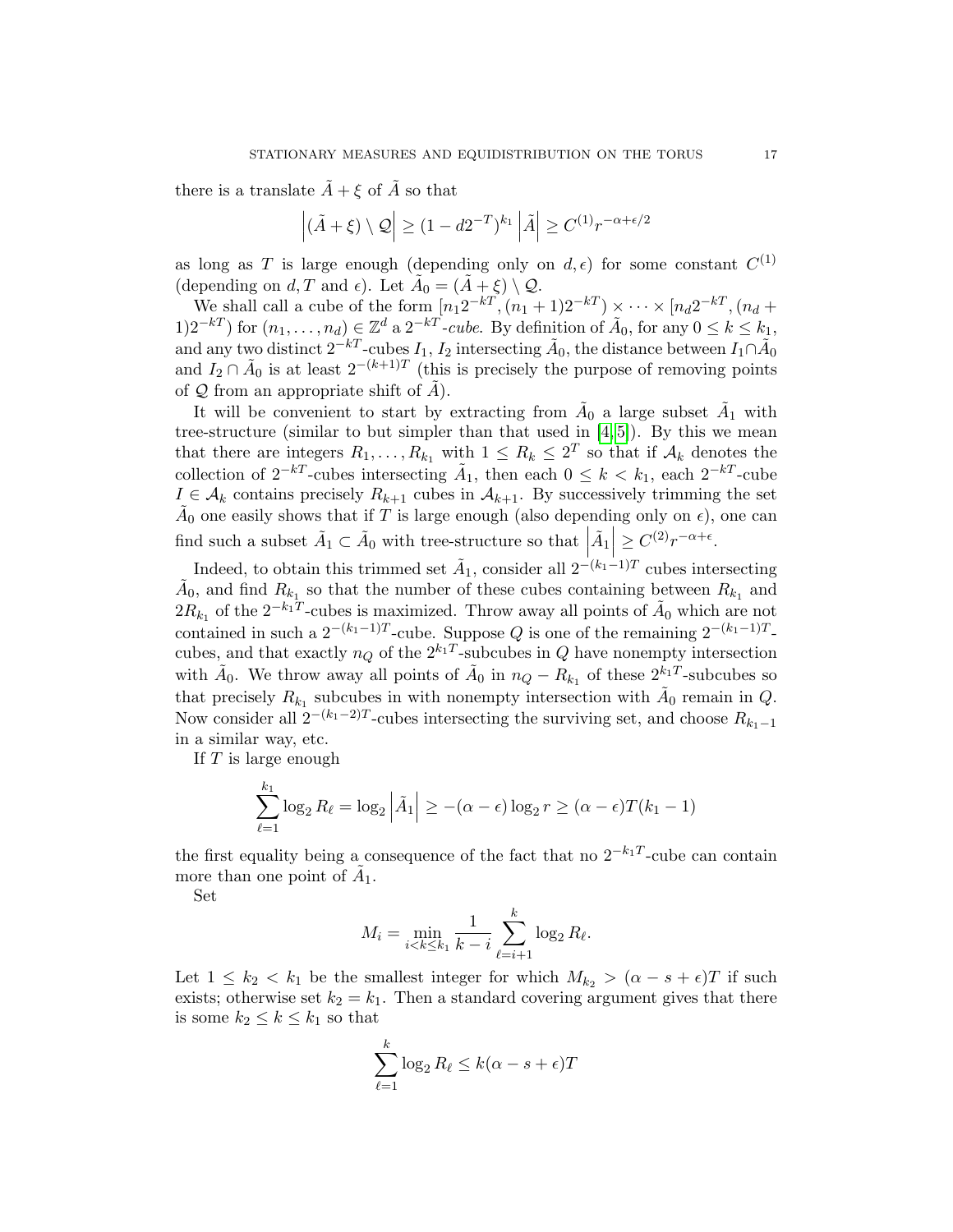hence using the trivial bound  $R_\ell \leq 2^{dT}$  we get the inequality

$$
k_2(\alpha - s + \epsilon)T + (k_1 - k_2)dT \ge (\alpha - \epsilon)T(k_1 - 1)
$$

and

$$
k_2 \le k_1 \frac{d - \alpha + \epsilon}{d - \alpha + s - \epsilon} + O(1)
$$

(explicitly, the  $O(1)$  term is  $(\alpha - \epsilon)/(d - \alpha + s - \epsilon)$ ).

Now let I be any  $2^{-k_2T}$ -cube intersecting  $\tilde{A}_1$ , and let  $\rho_i$  be the normalized counting measure on  $\tilde{A}_1 \cap I$  as above. Then as  $M_{k_2} \geq (\alpha - s + \epsilon)T$  for any  $2^{-\ell T}$ -cube  $J \subset I$  for  $k_2 \leq \ell \leq k_1$ 

$$
\rho_I(J) = \prod_{\ell'=k_2+1}^{\ell} R_{\ell'}^{-1} \le 2^{-(\ell-k_2)(\alpha-s+\epsilon)T}
$$

and  $\rho_I$  is a  $(C_{\epsilon}, \alpha - s)$ -regular measure on I at scale r, for a suitably chosen constant  $C_{\epsilon}$ ; note also that I is a cube of diameter  $C_{\epsilon}' r^{\beta}$  for  $\beta = k_2/k_1 = \frac{d-\alpha+\epsilon}{d-\alpha+s}$  $rac{d-\alpha+\epsilon}{d-\alpha+s-\epsilon}.$ Ò

<span id="page-17-1"></span>**Lemma 5.3.** Let  $\rho$  be a  $(C, \alpha)$ -regular probability measure at scale r on  $B \subset \mathbb{R}^d$ . Then for any  $\epsilon > 0$  there is a r-separated subset  $A \subset \text{supp } \rho$  so that the uniform measure on A (i.e.  $\mu_A = \frac{1}{|A|}$  $\frac{1}{|A|}\sum_{a\in A}\delta_a)$  is  $(C_\epsilon,\alpha-\epsilon)$ -regular at scale r on B.

Proof. For simplicity of notations, we may assume without loss of generality that diam  $B = 1$ . Choose randomly a sequence  $a_1, a_2, \ldots, a_L \in \text{supp } \rho \text{ with } L = r^{-(\alpha - \epsilon)}$ with each  $a_i$  chosen i.i.d. according to  $\rho$ .

For any  $r \leq s < 1$  partition B into  $s^{-d}$ -cubes of size s; the probability that any of these cubes contain at least N points of  $\{a_1, \ldots, a_L\}$  for  $N > Ls^{\alpha}$  is at most

(5.1) 
$$
s^{-d} \left( \sum_{n \geq N} {L \choose n} s^{n\alpha} \right) r \leq 2s^{-d} \frac{(Ls^{\alpha})^N}{N!}.
$$

Choosing  $N = \max(\frac{2d}{\epsilon}, 3Ls^{\alpha-\epsilon})$ , and using the trivial inequality  $N! > (N/3)^N$ valid for all  $N > 1$ , we see that

<span id="page-17-0"></span>
$$
(5.1) \le 2s^{-d+\epsilon N} \le 2s^d.
$$

As  $2\sum_{k=1}^{\infty}10^{-kd} < 1$ , with positive probability for all k, no cube of size  $10^{-k}$  will contain more than  $\max(\frac{2d}{\epsilon}, 3L10^{-k(\alpha-\epsilon)})$  points of the set  $\{a_1, \ldots, a_L\}$ . Apply this to  $k_0 = \lfloor \lfloor \log_{10}(1/r) \rfloor$ , and obtain an r separated subset  $A \subset \{a_1, \ldots, a_L\}$  of size  $|A| \geq \frac{\epsilon L}{2d}$  so that for any  $10^{-\ell}$ -cube Q with  $\ell < k_0$ ,

$$
|Q \cap A| \leq 6d\epsilon^{-1}L10^{-k(\alpha - \epsilon)} \leq 12d^2\epsilon^{-2} |A| \, 10^{-k(\alpha - \epsilon)}
$$

establishing the lemma.

Closely related to the notion of  $(C, \alpha)$ -regular measures introduced in Defini-tion [5.1](#page-15-0) is the notion of  $\alpha$ -energy of a measure  $\rho$ , denoted by  $\mathcal{E}_{\alpha}(\rho)$ , which we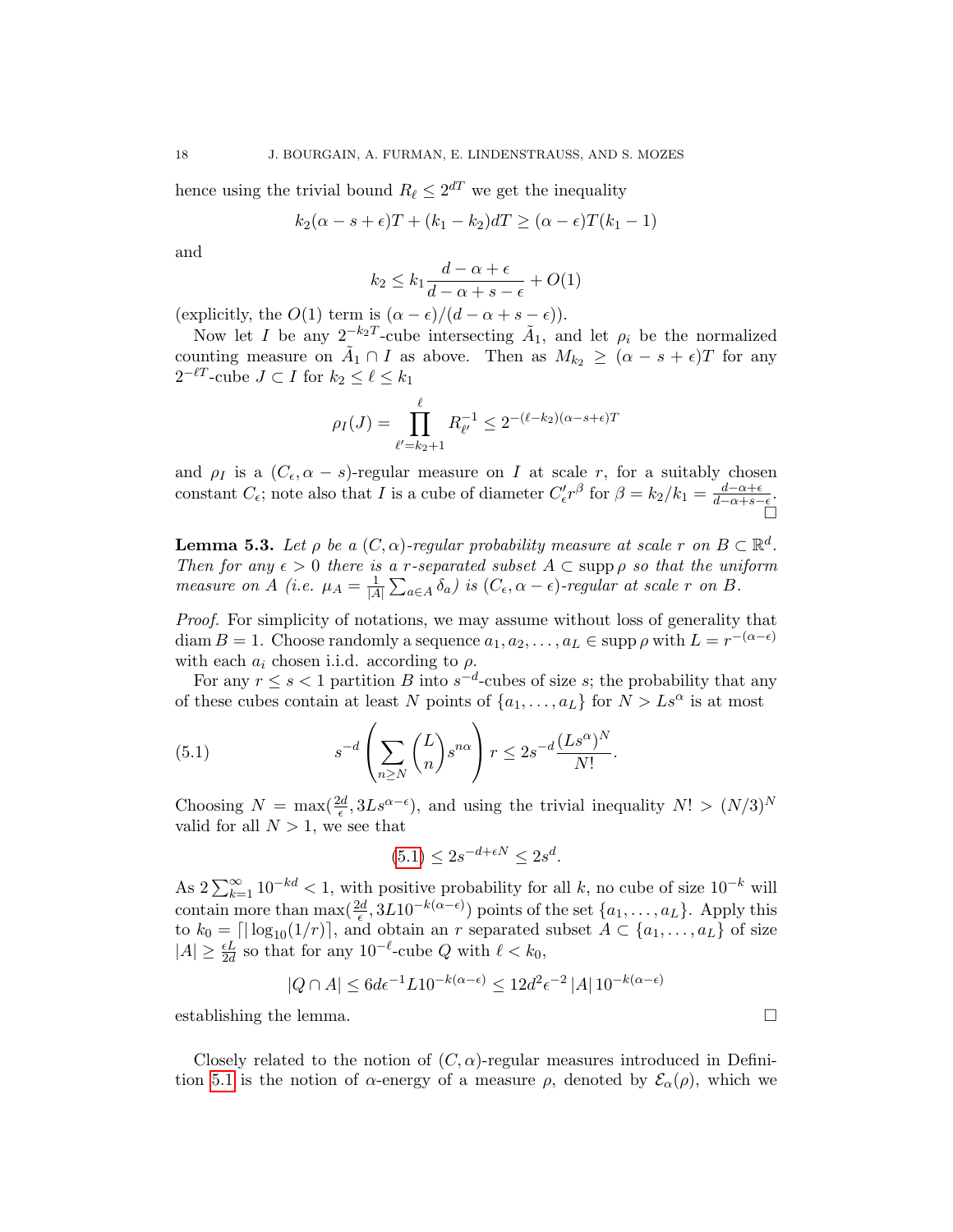define for a compactly supported measure  $\rho$  on  $\mathbb{R}^d$  and  $\alpha < d$  by:

$$
\mathcal{E}_{\alpha}(\rho) = \int_{\mathbb{R}^d} \int_{\mathbb{R}^d} \frac{d\rho(x) d\rho(y)}{|x - y|^{\alpha}}.
$$

If  $\rho$  is  $(C, \alpha + \epsilon)$ -regular on a set B at all scales, then

<span id="page-18-1"></span>
$$
\mathcal{E}_{\alpha}(\rho) = \alpha \iint \frac{\mu(\mathsf{B}_{x,r})}{r^{\alpha+1}} d\mu(x) dr \le C(\text{diam}\,B)^{-\alpha-\epsilon} \alpha \epsilon^{-1}.
$$

The energy  $\mathcal{E}_{\alpha}(\rho)$  can be given also in terms of the Fourier transform of  $\rho$ , up to an implicit constant that tends to  $\infty$  as  $\alpha \to d$  (cf. [\[25,](#page-52-3) 12.12])):

(5.2) 
$$
\mathcal{E}_{\alpha}(\rho) \asymp \int_{\mathbb{R}^d} |\hat{\rho}(\xi)|^2 (1+|\xi|)^{\alpha-d} d\xi.
$$

If  $\mathcal{E}_{\alpha}(\rho) < \infty$  then any set of positive  $\rho$  measure has Hausdorff dimension  $\geq \alpha$  (for this and further information about  $\alpha$ -energy, see [\[25\]](#page-52-3)).

A simple way to adapt this notion to our "coarse" setup, where we do not care about the details of how  $\rho$  behaves at scales smaller than r is to smoothen it by convolving with an appropriate kernel. Let  $\Phi$  be a fixed radially symmetric nonnegative smooth function on  $\mathbb{R}^d$  with  $\|\Phi\|_1 = 1$  supported on  $B_{0,1}$ , and set for  $r > 0$ 

$$
\Phi_r(x) = r^{-d}\Phi(r^{-1}x).
$$

Then instead of using the possibly atomic measure  $\rho$ , we can consider its smoothed version  $\rho' = \rho * \Phi_r$ . In particular, if  $\rho$  is  $(C, \alpha + \epsilon)$ -regular at scale r on a subset  $B \subset \mathbb{R}^d$  then

$$
\mathcal{E}_{\alpha}(\rho * \Phi_r) \ll C(\text{diam }B)^{-\alpha-\epsilon}\alpha \epsilon^{-1}
$$

with the implicit parameter depending only on d and the choice of  $\Phi$ .

## 6. Structure of the set of t-large Fourier coefficients

<span id="page-18-2"></span>Fix some probability measure  $\mu_0 \in \text{Prob}(\mathbb{T}^d)$  and consider the sequence

$$
\mu_n = \nu^{*n} * \mu_0
$$

and the following sets of "large" coefficients

$$
A_{t,n} = \left\{ b \in \mathbb{Z}^d \ : \ |\hat{\mu}_n(b)| > t \right\}.
$$

Our goal in this section is to obtain the following result:

<span id="page-18-0"></span>**Theorem 6.1.** There exist constants  $\kappa_1 > \kappa_2 > 0$ ,  $L_2 > L_1 > 1$ ,  $p, C < \infty$ depending on  $\nu$  only, so that if for some  $t_0 \in (0, 1/2)$ 

(6.1) 
$$
|\hat{\mu}_{n_0}(a_0)| \ge t_0
$$

then for any  $m > C(1 + |\log t_0|)$  one has

$$
\mathcal{N}\left(A_{t_0^p,n_0-m_1}\cap \mathsf{B}_{0,N};M\right)>t_0^p\cdot \left(\frac{N}{M}\right)^d
$$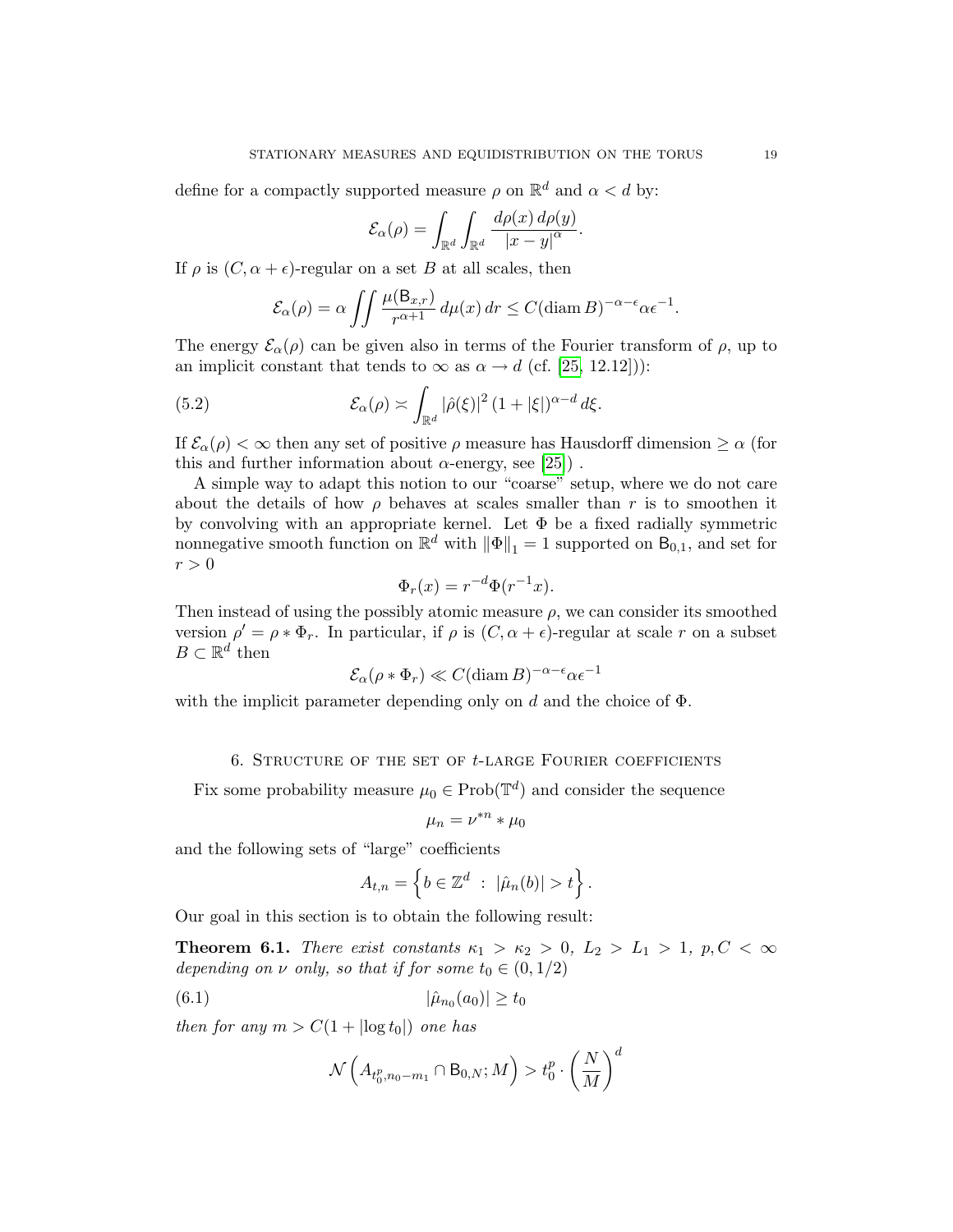for some  $m_1~\leq~m, ~~~N$  in the range  $L_1^m~<~\frac{N}{\|a_0\|}~<~L_2^m,~$  and  $M$  in the range  $\sqrt{\frac{N}{N}}$  $\overline{\|a_0\|}$  $\left(\frac{M}{\|a_0\|}\right)^{1-\kappa_1} < \frac{M}{\|a_0\|} < \left(\frac{N}{\|a_0\|}\right)^{1-\kappa_1}$  $\overline{\|a_0\|}$  $\big)^{1-\kappa_2}$ .

The proof of Theorem [6.1](#page-18-0) involves the following steps.

<span id="page-19-0"></span>**Proposition 6.2** (Initial dimension). There exist  $\alpha_{ini}$ ,  $C_1 > 0$  depending only on v so that for any measure  $\mu_0$  on  $\mathbb{T}^d$ , if  $\mu_n = \nu^{*n} * \mu_0$  satisfies for  $n = n_0, t_0 < 1/2$ that

$$
|\hat{\mu}_{n_0}(a_0)| > t_0 > 0
$$

then for any integer m with

$$
n_0 > m \ge C_1(1 + |\log(t_0)|)
$$

it holds that

(6.2) 
$$
\mathcal{N}\left(A_{t_0/2,n_0-m}\cap B_{0,N};M\right)\geq (N/M)^{\alpha_{ini}}
$$

for  $N = \exp(3\lambda_1 m/2) ||a_0||$ ,  $M = ||a_0||$ .

<span id="page-19-1"></span>**Proposition 6.3** (Improving the large scale dimension). Given  $\alpha_{ini} > 0$  and  $\alpha_{high} < d$  there exists  $\alpha_{inc}, c_2, C > 0$  (depending on  $\nu$ ) so that if for some  $1/2 >$  $t > 0, 1 \leq M < N$  with

(6.3) 
$$
\log(N/M) > c_2 \log(1/t) \quad and \quad n \ge c_2 \log(N/M)
$$

it holds that

<span id="page-19-3"></span>
$$
\mathcal{N}(A_{t,n} \cap B_{0,N}; M) > \left(\frac{N}{M}\right)^{\alpha} \text{ for some } \alpha_{ini} \leq \alpha \leq \alpha_{high},
$$

then there are  $m, M', N'$  with

$$
m \le c_2 \log(N/M)
$$
  $N' \le N(N/M)^{c_2}$   $(N'/M') \ge (N/M)^{1/c_2}$ 

so that

(6.4) 
$$
\mathcal{N}\left(A_{t,n-m} \cap B_{0,N'}; M'\right) > \left(\frac{N'}{M'}\right)^{\alpha + \alpha_{inc}}
$$

for  $t' = Ct^{4d}$ .

Iterating this proposition we obtain:

<span id="page-19-2"></span>**Corollary 6.4** (of Proposition [6.3\)](#page-19-1). Given  $\alpha_{ini} > 0$  and  $\alpha_{high} < d$  there exists  $c_3, C_3 > 0$  so that if for some  $1/2 > t > 0, 1 \leq M < N$  with  $\log(N/M) >$  $c_3 \log(1/t)$  and  $n \ge c_3 \log(N/M)$  it holds that

(6.5) 
$$
\mathcal{N}(A_{t,n} \cap B_{0,N};M) > \left(\frac{N}{M}\right)^{\alpha_{ini}},
$$

then there are  $m, M', N'$  with

$$
m \leq c_3 \log(N/M)
$$
  $N' \leq N(N/M)^{c_3}$   $(N'/M') \geq (N/M)^{1/c_3}$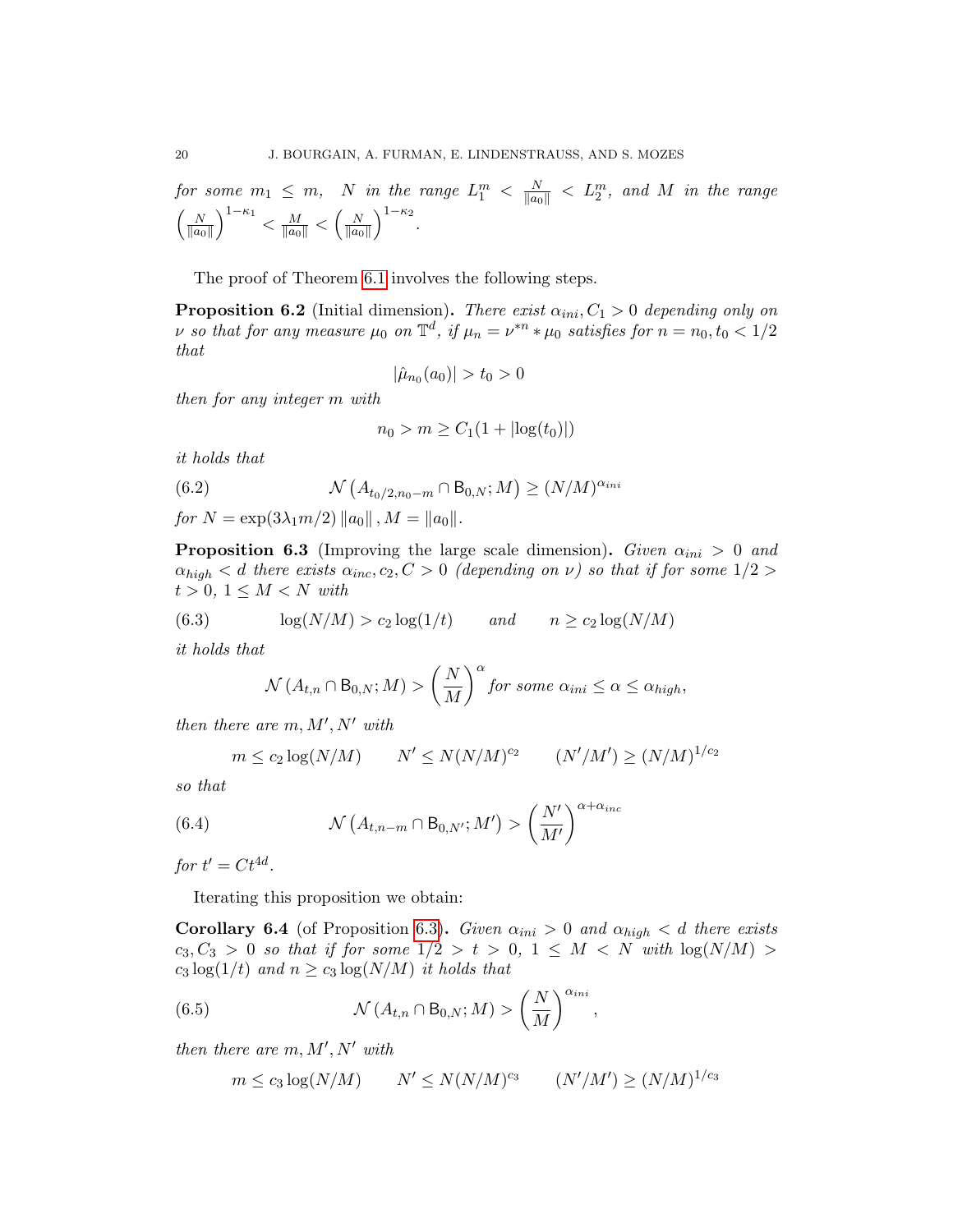so that

(6.6) 
$$
\mathcal{N}\left(A_{t',n-m} \cap B_{0,N'}; M'\right) > \left(\frac{N'}{M'}\right)^{\alpha_{high}}
$$

for  $t' = t^{C_3}$ .

<span id="page-20-0"></span>Proposition 6.5 (High dimension to positive density at large scales). There exist  $\alpha_{high}, c_4, \kappa_4 > 0$  depending only on  $\nu$  and  $q_4$  depending on d with the following properties. Assume that for some  $1/2 > t > 0$ ,  $1 \leq M < N$  with  $\log(N/M) >$  $c_4 \log(1/t)$  and  $n \geq c_4 \log(N/M)$  it holds that

$$
\mathcal{N}\left(A_{t,n} \cap B_{0,N};M\right) > \left(\frac{N}{M}\right)^{\alpha_{high}}.
$$

then there are  $m, M', N'$  with

$$
m \le c_4 \log(N/M)
$$
  $N' \le N(N/M)^{c_4}$   $(N'/M') \ge (N/M)^{1/c_4}$ 

such that

$$
\mathcal{N}\left(A_{t_1,n-m} \cap B_{0,N'}; M'\right) > c_4^{-1} t_1^{\kappa_4} \left(\frac{N'}{M'}\right)^d
$$

for  $t_1 = c_4^{-1}t^{q_4}$ .

Let us deduce Theorem [6.1](#page-18-0) from the above propositions.

*Proof.* Suppose  $|\hat{\mu}_{n_0}(a_0)| \ge t_0$ . Then by Proposition [6.2](#page-19-0) there are  $\alpha_{ini}, c_1$  so that

$$
\mathcal{N}\left(A_{t_0/2, n_0-m_1} \cap B_{0,N_1}; M_1\right) \ge (N_1/M_1)^{\alpha_{ini}}
$$

for  $N_1 = \exp(3\lambda_1 m_1/2) ||a_0||$ ,  $M_1 = ||a_0||$  provided  $n_0 \ge m_1 \ge C_1(1 + |\log t_0|)$ .

Let  $\alpha_{high} < d$  be as in Proposition [6.5,](#page-20-0) and  $c_3$ ,  $C_3$  as in Corollary [6.4,](#page-19-2) for the already chosen values of  $\alpha_{ini}, \alpha_{high}$ . Then if

(6.7) 
$$
\log(N_1/M_1) = \frac{m_1\lambda_1}{2} > c_3(1+|\log(t_0/2)|)
$$

(6.8) 
$$
n_0 - m_1 > c_3 \log(N_1/M_1)
$$

there are  $m_2 \leq c_3 \log(N_1/M_1)$  and  $N_2, M_2$  with

$$
N_2 < N_1 (N_1 / M_1)^{c_3} \qquad \frac{N_2}{M_2} \ge (N_1 / M_1)^{1 / c_3}
$$

so that

$$
\mathcal{N}(A_{t_2,n_0-m_1-m_2} \cap B_{0,N_2};M_2) > \left(\frac{N_2}{M_2}\right)^{\alpha_{high}}
$$

with  $t_2 = (t_0/2)^{C_3}$ . As long as

(6.9) 
$$
\log(N_2/M_2) > c_4(1 + \log(t_2))
$$

(6.10) 
$$
n_0 - m_1 - m_2 \ge c_4 \log(N_2/M_2)
$$

we can apply Proposition [6.5](#page-20-0) and conclude that for some  $N_3$ ,  $M_3$  with

$$
m_3 \le c_4 \log(N_2/M_2)
$$
  $N_3 \le N_2 (N_2/M_2)^{c_4}$   $(N_3/M_3) \ge (N_2/M_2)^{1/c_4}$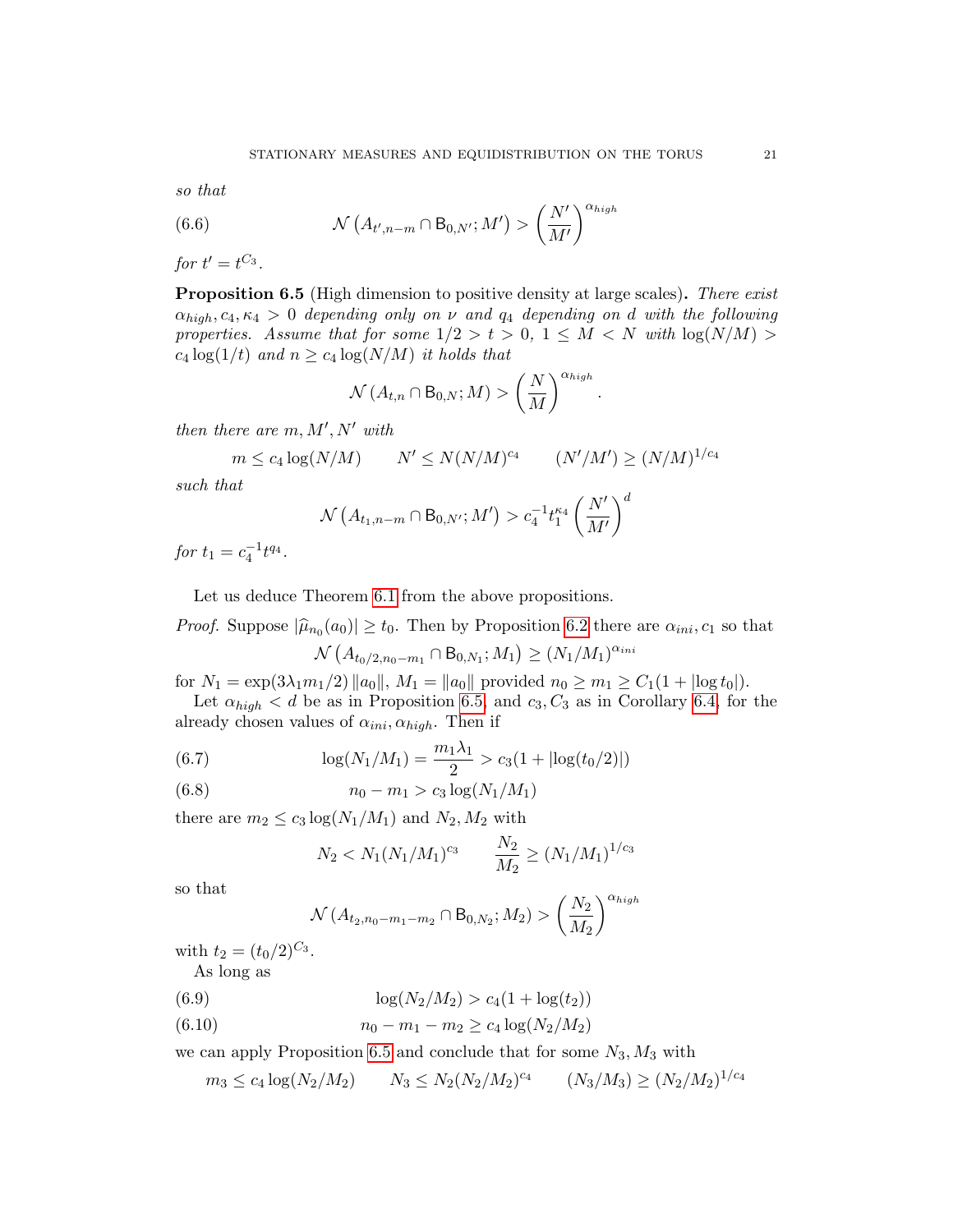so that

$$
\mathcal{N}(A_{t_3,n_0-m_1-m_2-m_3} \cap B_{0,N_3};M_3) > c_4^{-1} t_3^{\kappa_4} \left(\frac{N_3}{M_3}\right)^d
$$

with  $t_3 = (t_2)^{q_4}$ , proving the theorem.

## 6.A. Initial Dimension and Regularity: proof of Proposition [6.2.](#page-19-0)

*Proof of Proposition [6.2.](#page-19-0)* Let  $\omega = \lambda_1/4$ , and  $C_1 > 2$  a large constant to be determined later. For any fixed  $m > C_1(1 + |\log(t_0)|)$  set

$$
N = e^{(\lambda_1 + 2\omega)m} ||a_0||, \qquad R = e^{(\lambda_1 - 2\omega)m} ||a_0||.
$$

Let  $t' = \frac{t_0}{2}$  and  $n' = n_0 - m$ . Consider the following sets:

$$
G_{len} = \left\{ g \in \Gamma : e^{(\lambda_1 - \omega) \cdot m} < ||g|| = ||g^{\text{tr}}|| < e^{(\lambda_1 + \omega) \cdot m} \right\},
$$
  
\n
$$
G_{stat} = \left\{ g \in \Gamma : |\hat{\mu}_{n'}(g^{\text{tr}} a_0)| \ge t' = \frac{t_0}{2} \right\},
$$
  
\n
$$
G_{ang} = \left\{ g \in \Gamma : d_{ang}(\bar{a}_0, H(g)) = d_{ang} \left( \theta(g), a_0^{\perp} \right) > \left( \frac{t_0}{8} \right)^{1/\tau} \right\},
$$
  
\n
$$
G = G_{len} \cap G_{stat} \cap G_{ang}.
$$

By Theorem [4.3](#page-12-1) there is  $\rho_{\omega} > 0$  so that (assuming  $m > m_{\omega}$ )

$$
\nu^{*m}(\mathcal{G}_{len}) > 1 - e^{-\rho_\omega \cdot m}.
$$

Our choice of  $C_1$  should guarantee  $m > m_\omega$  and

$$
e^{-\rho_{\omega}\cdot m} < \frac{t_0}{8}.
$$

There exists  $m_1$  so that for  $m > m_1$  Lemma [4.5](#page-13-0) gives

ν

$$
\nu^{*m}(\mathcal{G}_{ang}) > 1 - \frac{t_0}{8}.
$$

Finally, the fact that  $\mu_{n_0} = \nu^{*m} * \mu_{n'}$  gives

$$
\nu^{*m}(\mathcal{G}_{stat}) > \frac{t_0}{2}.
$$

Therefore

$$
{}^{*m}(\mathcal{G}) > \frac{t_0}{2} - \frac{t_0}{8} - \frac{t_0}{8} = \frac{t_0}{4}.
$$

Since  $||g^{\text{tr}}|| = ||g||$ , and  $d_{\text{ang}}(\bar{x}, H(g^{\text{tr}})) = d_{\text{ang}}(\theta(g), \bar{x}^{\perp}),$  by Lemma [4.1](#page-10-0) (2) every  $g \in \mathcal{G} \subset \mathcal{G}_{ang} \cap \mathcal{G}_{len}$  has

$$
||g^{tr}a_0|| \ge ||g^{tr}|| \cdot ||a_0|| \cdot d_{\text{ang}}(\bar{a}, H(g^{tr})) > e^{(\lambda_1 - \omega)m} ||a_0|| \cdot \left(\frac{t_0}{8}\right)^{1/\tau}
$$

If  $m > (\omega \cdot \tau)^{-1} \cdot \log(8/t_0)$ , which is true for large  $C_1$ , then the the RHS above is bigger than R. it is also clear that if  $g \in \mathcal{G}_{len}$ ,  $||g^{tr}a_0|| < N$ . So we get

$$
R < g^{\text{tr}} a_0 < N \qquad (g \in \mathcal{G})
$$

 $\Box$ 

.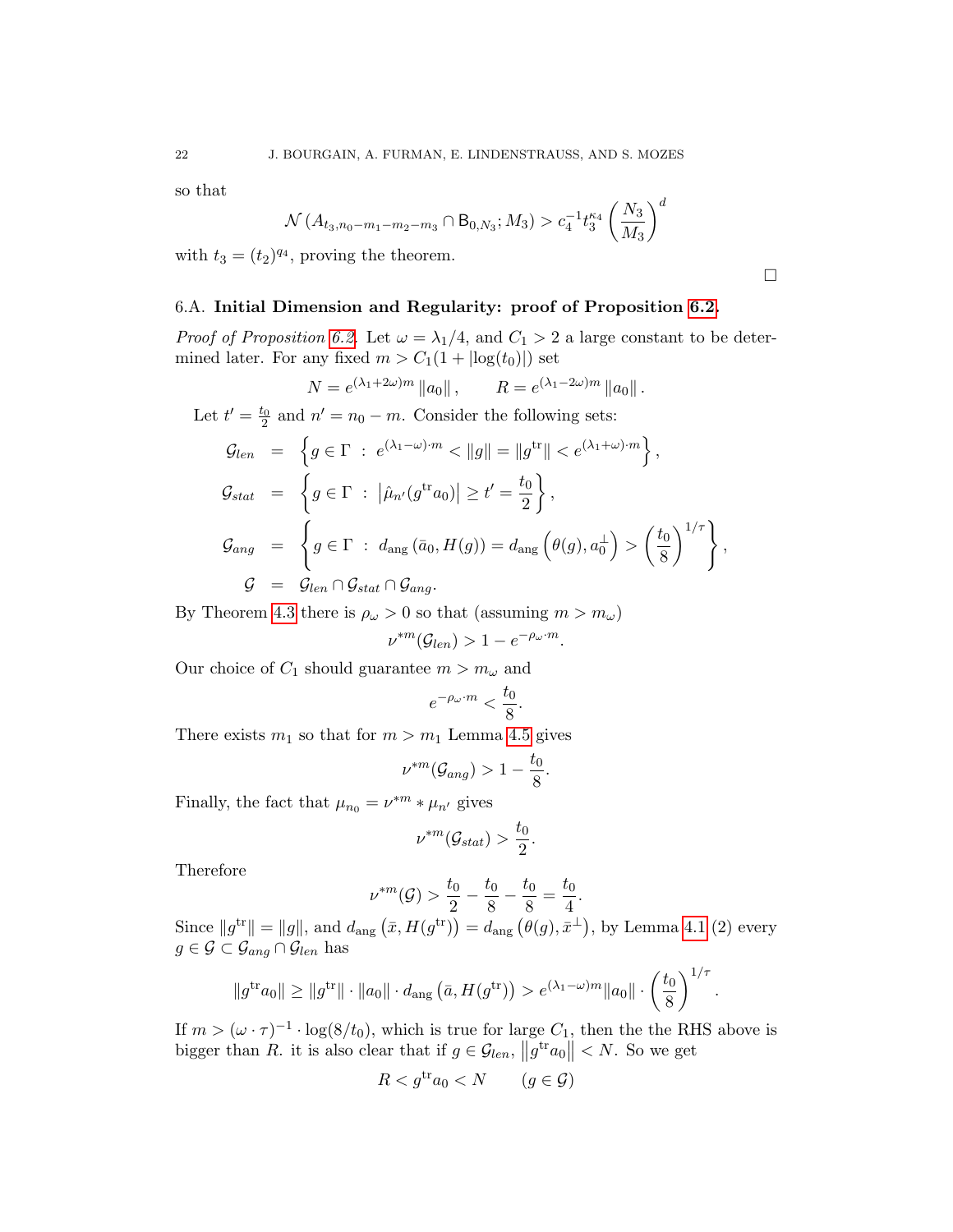while  $g^{\text{tr}}a_0 \in A_{t',n'}$  for any  $g \in \mathcal{G} \subset \mathcal{G}_{stat}$ . Thus for any  $g \in \mathcal{G}$  we have

$$
g^{\text{tr}}a_0 \in A := A_{t',n'} \cap (\mathsf{B}_{0,N} \setminus \mathsf{B}_{0,R}) = \left\{ R < \|b\| \leq N \; : \; |\hat{\mu}_{n'}(b)| > t' \right\}.
$$

Let D be the projection of A to  $\mathbb{P}^{d-1}$ . Then

$$
\nu^{*m} \left\{ g \; : \; g^{\text{tr}} \bar{a}_0 \in D \right\} \ge \frac{t_0}{4}
$$

and

$$
\mathcal{N}\left(D; e^{-(\lambda_1 - 2\omega)m}\right) \le \mathcal{N}\left(A; \|a_0\|\right).
$$

It follows that

$$
\nu^{*m} \left\{ g \; : \; g^{\text{tr}} \bar{a}_0 \in D \right\} \le \mathcal{N} \left( D; e^{-(\lambda_1 - 2\omega)m} \right) \cdot \max_{\bar{y} \in \mathbb{P}^{d-1}} \nu^{*m} \left\{ g \; : \; d_{\text{ang}} \left( g^{\text{tr}} \bar{a}_0, \bar{y} \right) < e^{-(\lambda_1 - 2\omega)m} \right\}
$$
\n
$$
\le \mathcal{N} \left( D; e^{-(\lambda_1 - 2\omega)m} \right) e^{-\tau' m}.
$$

For some  $\tau' > 0$  depending only on  $\nu$ . It follows that

$$
\mathcal{N}(A; \|a_0\|) \ge \frac{t_0}{4} e^{\tau' m} \ge e^{\tau' m/2}
$$

if  $C_1$  is large enough.

## <span id="page-22-3"></span>6.B. Bootstrap of large scale dimension: proof of Proposition [6.3.](#page-19-1)

A central step in the proof of Theorem [6.1](#page-18-0) is the bootstrap procedure, which allows us to increase the large-scale "dimension" of the set of large Fourier coefficients from  $\alpha$  to  $\alpha + \alpha_{inc}$ . in order to show this we employ the following projection theorem due the first author which implicitly can be found in [\[4\]](#page-51-9), and are proved explicitly in [\[5\]](#page-51-8).

<span id="page-22-1"></span>**Theorem 6.6** ([\[5,](#page-51-8) Thm. 5]). For any  $\alpha_0, \kappa > 0$  and  $d \geq 2$  there are  $\alpha_{\Delta}, \epsilon, r_0 > 0$ such that such that the following holds for  $0 < r < r_0$  and  $\alpha_0 < \alpha < d - \alpha_0$ : Let  $\eta$ be a probability measure on  $\mathbb{P}^{d-1}$  s.t.

(6.11) 
$$
\max_{\bar{y}} \eta(V(y^{\perp}, \rho)) < \rho^{\kappa} \quad \text{if } r < \rho < r^{\tau_0}
$$

Let  $E \subset [0,1]^d$  be a r-separated set with  $|E| > r^{-\alpha}$  and a non-concentration property

<span id="page-22-2"></span>
$$
\max_x |E \cap B_{x,\rho}| < \rho^{\kappa} |E| \qquad \text{if } r < \rho < r^{\tau_0}.
$$

Then there exist  $D \subset \mathbb{P}^{d-1}$  and  $E' \subset E$  with

$$
\eta(D) > 1 - r^{\epsilon} \qquad |E'| > r^{\epsilon}|E|
$$

So that

$$
\mathcal{N}\left(\pi_\theta(E'');r\right) > r^{-(\alpha+\alpha_\Delta)/d}
$$

<span id="page-22-0"></span>whenever  $\theta \in D$  and  $E'' \subset E'$  satisfies  $|E''| > r^{2\epsilon} |E|$ .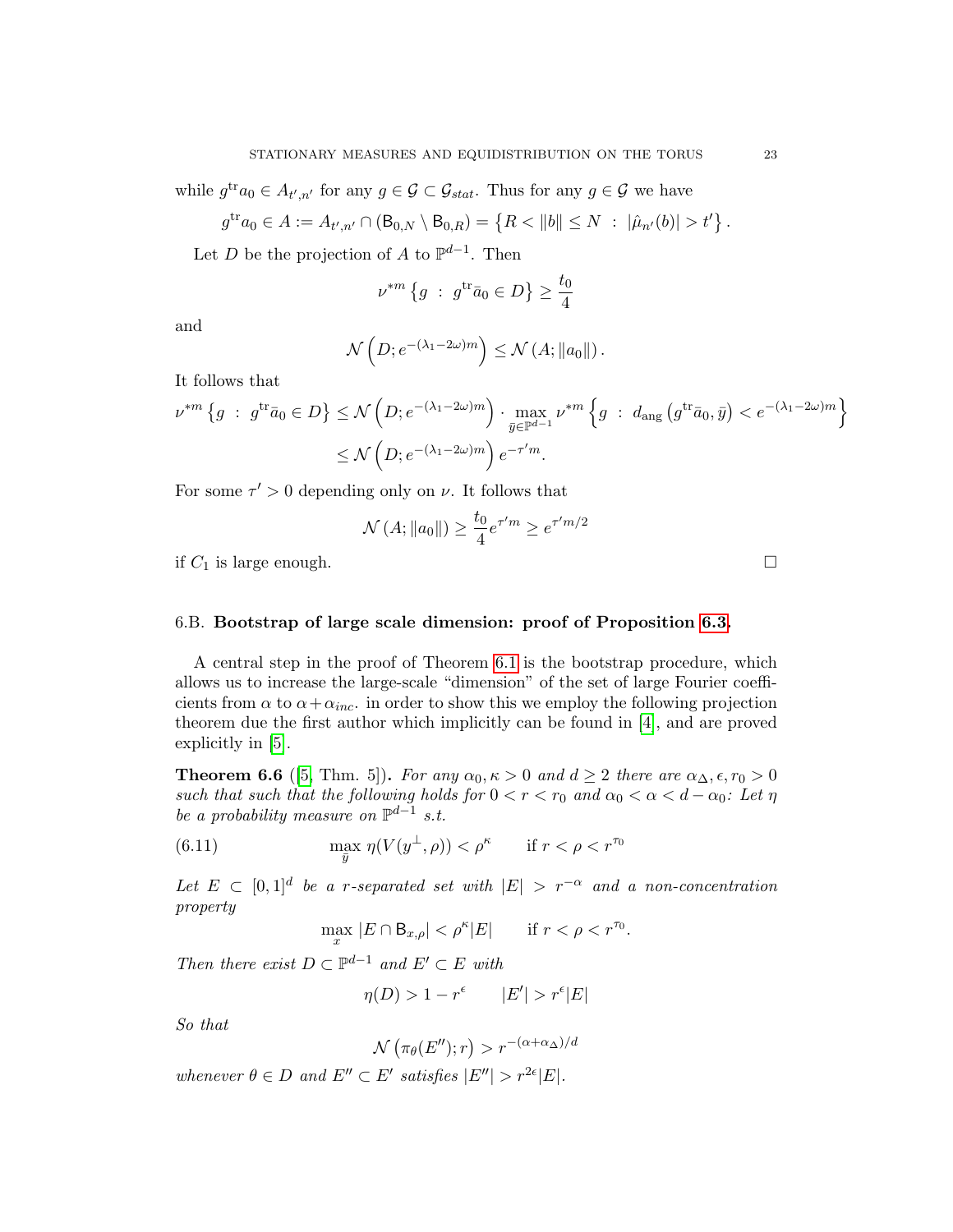**Lemma 6.7.** For any  $\epsilon > 0$ , there is a  $C_{\epsilon} > 0$  so that the following holds. Let  $\mu$ be a measure on  $\mathbb{T}^d$  and

$$
A_t(\mu) = \left\{ b \in \mathbb{Z}^d : |\widehat{\mu}(b)| > t \right\}.
$$

Assume that for some  $N > M, \alpha$ 

$$
\mathcal{N}\left(A_t(\mu)\cap \mathsf{B}_{0,N};M\right)\geq \left(\frac{N}{M}\right)^{\alpha}
$$

.

Then there is a  $M < N' < N$  with

$$
\log \frac{N'}{M} > \left(\frac{d-\alpha+\epsilon}{d-\alpha+8\epsilon}\right) \log \frac{N}{M}
$$

so that  $A_{t^2/4}(\mu) \cap B_{0,N'}$  contains a subset which is  $(C_{\epsilon}t^{-2}, \alpha - 10\epsilon)$ -regular at scale  $M$ .

*Proof.* By Lemma [5.2,](#page-15-1) there is a point  $x \in B_{0,N}$  so that  $A \cap B_{x,N'}$  supports a probability measure  $\rho$  which is  $(C_{\epsilon}, \alpha - \theta_{\epsilon})$ -regular measure at scale M with

$$
\frac{N'}{M} = \left(\frac{N}{M}\right)^{\frac{d-\alpha+\epsilon}{d-\alpha+8\epsilon}}
$$

.

Replacing  $C_{\epsilon}$  by  $4C_{\epsilon}$  we may assume all  $b \in \text{supp } \rho$  satisfies that  $\hat{\mu}(b)$  lie in a single quadrant of C, and hence

$$
\left|\sum_{b} \rho(b)\widehat{\mu}(b)\right| \ge \frac{t}{\sqrt{2}}.
$$

By Cauchy-Schwartz:

$$
\sum_{b,b_1} \widehat{\mu}(b - b_1)\rho(b)\rho(b_1) = \int_{\mathbb{T}^d} \left| \sum_b e(b \cdot x)\rho(b) \right|^2 dx
$$
  

$$
\ge \left| \int_{\mathbb{T}^d} \sum_b e(b \cdot x)\rho(b) dx \right|^2
$$
  

$$
= \left| \sum_b \widehat{\mu}(b)\rho(b) \right|^2 \ge \frac{t^2}{2}
$$

hence

(6.12) 
$$
\rho * \rho(A_{t^2/4}(\mu)) \geq \frac{t^2}{4}.
$$

Let  $\rho_2$  be the probability measure  $\rho * \rho|_{A_{t^2/4}(\mu)}$ . As  $\rho$  was  $(4C_{\epsilon}, \alpha - 9\epsilon)$ -regular on  $B_{x,N'}$ , the measure  $\rho * \rho$  is  $(2^{d+2}C_{\epsilon}, \alpha - \theta_{\epsilon})$ -regular on  $B_{0,2N'}$ , hence by  $(6.12)$ 

<span id="page-23-0"></span>
$$
\rho_2
$$
 is  $(2^{d+4}C_{\epsilon}t^{-2}, \alpha - 9\epsilon)$ -regular on  $B(0, 2N')$ .

By Lemma [5.3,](#page-17-1) there is some

$$
\tilde{A} \subset \operatorname{supp} \rho_2 \subset A_{t^2/4}(\mu) \cap B_{0,N'}
$$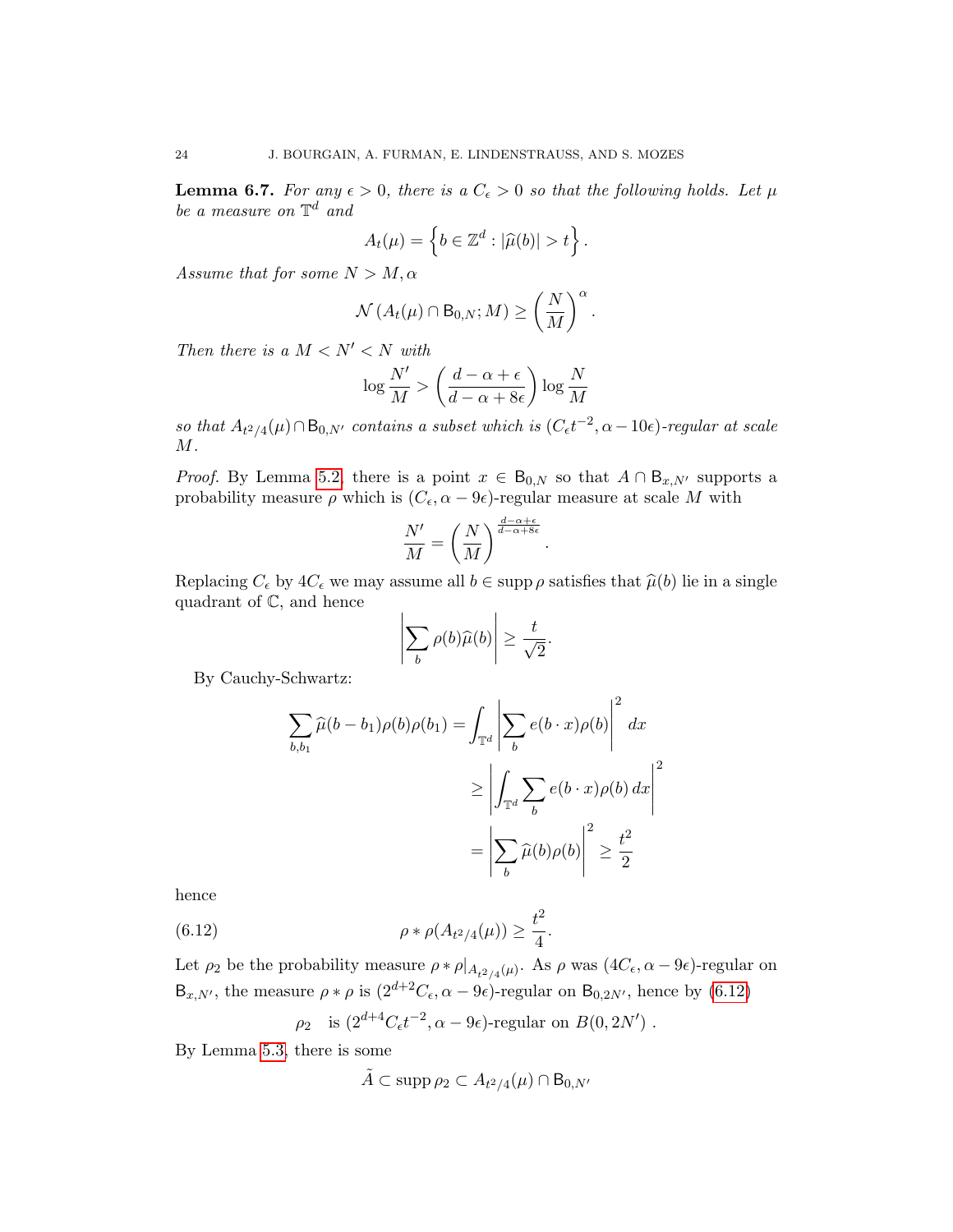which is M-separated and  $(C'_{\epsilon}t^{-2}, \alpha - 10\epsilon)$ -regular on  $B_{0,N'}$ .

<span id="page-24-2"></span>**Lemma 6.8.** Given  $\alpha_{ini} > 0$  and  $\alpha_{high} < d$  there exists  $\alpha_{inc}, c_6, C > 0$  (depending on v) so that if for some  $1/2 > t > 0$ ,  $1 \leq M < N$  with

(6.13) 
$$
\log(N/M) > c_6 \log(1/t) \qquad and \qquad n \ge c_6 \log(N/M)
$$

it holds that

<span id="page-24-0"></span>
$$
\mathcal{N}(A_{t,n} \cap B_{0,N};M) > \left(\frac{N}{M}\right)^{\alpha} \text{ for some } \alpha_{ini} \leq \alpha \leq \alpha_{high},
$$

then there are  $m, M', N'$  with  $M' \geq M$ 

<span id="page-24-1"></span>
$$
m \leq c_6 \log(N/M)
$$
  $N' \leq N(N/M)^{c_6}$   $(N'/M') \geq (N/M)^{1/c_6}$ 

and  $\xi \in \mathbb{P}^{d-1}$  so that if R denotes the "rectangle"  $B_{0,N'} \cap \mathsf{Nbd}_{M'}(\xi)$ 

(6.14) 
$$
\mathcal{N}\left(A_{t',n-m}\cap R;M'\right) > \left(\frac{N'}{M'}\right)^{(\alpha+2\alpha_{inc})/d}
$$

for  $t' = Ct^4$ .

*Proof.* Let  $\alpha_{\Delta}$  be as in Theorem [6.6](#page-22-1) for  $\alpha_0 = \kappa = \min(\alpha_{ini}, d - \alpha_{high})/2$ . By Lemma [6.7](#page-22-0) applied with  $\epsilon = \alpha_{\Delta}/20$ , there is an  $M < N_1 < N$  with

$$
\log(N_1/M) > c \log(N/M)
$$

and an M-separated subset

$$
A \subset A_{t^2/4,n} \cap B_{0,N_1}
$$

which is  $(Ct^{-2}, \alpha - \alpha_{\Delta}/2)$ -regular at scale M on B<sub>0,N<sub>1</sub></sub>; in particular

$$
|A| > C^{-1}t^2 \left(\frac{N_1}{M}\right)^{\alpha - \alpha_{\Delta}/2}
$$

.

Both the constants c and C depend only on  $\alpha_{ini}$  and  $\alpha_{high}$  (and  $\alpha_{\Delta}$  which is determined by these two quantities).

Let  $\omega > 0$  be small (specifically, we require that  $\omega < \min(\lambda_1 - \lambda_2, \lambda_1, \alpha_{\Delta})/20$ ) and let m be the smallest integer so that

$$
e^{(\lambda_1-\lambda_2-2\omega)\cdot m} > \frac{N_1}{M}.
$$

Let  $n' = n - m$  and set  $M', N'$  by

$$
(m1) N' = e^{(\lambda_1 + \omega) \cdot m} \cdot N_1,
$$

(m2) 
$$
M' = e^{(\lambda_1 - \omega) \cdot m} \cdot M
$$
,

then also

(m3) 
$$
M' \leq e^{(\lambda_2 + \omega) \cdot m} \cdot N_1 \leq M'.
$$

assuming the constant  $c_6$  in [\(6.13\)](#page-24-0) is sufficiently large, we will have that m is greater or equal to the constant  $m_0(\omega)$  in Theorem [4.3.](#page-12-1) Invoking that theorem, we conclude that the set

$$
\mathcal{G}_{len} = \left\{ g \in \Gamma \ : \ |\lambda_i - \frac{1}{m} \log \sigma_i(g)| < \omega \ \text{for} \ i = 1, 2 \right\}.
$$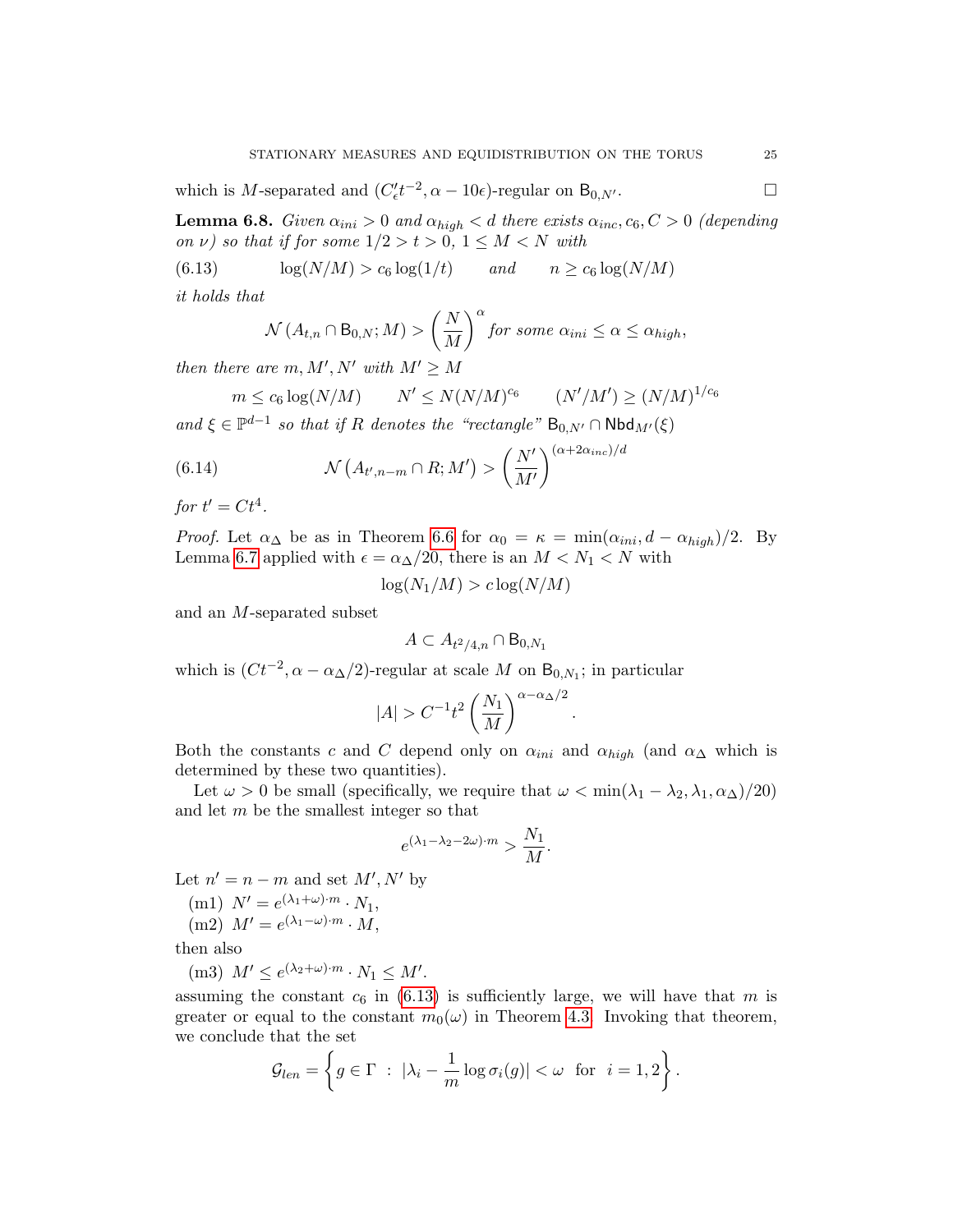satisfies

(6.15) 
$$
\nu^{*m}(\mathcal{G}_{len}) > 1 - e^{-\rho_\omega \cdot m}
$$

Conditions (m1)–(m3) imply that for any  $g \in \mathcal{G}_{len}$ 

<span id="page-25-2"></span>
$$
g^{\text{tr}}(\mathsf{B}_{0,N_1}) \subset \mathsf{B}_{0,N'} \cap \text{Nbd}_{M'}(\xi) \quad \text{with} \quad \xi = \theta(g^{\text{tr}}),
$$

i.e. the linear transformation  $g^{\text{tr}}$  maps the ball  $B_{0,N_1}$  into a cylinder of length  $2N'$ and base of radius  $M'$ .

Let  $\eta \in \text{Prob}(\mathbb{P}^{d-1})$  denote the distribution of  $\theta(g)$  where  $g \in \Gamma$  is distributed according to  $\nu^{*m}$ , i.e.,  $\eta(\Theta) = \nu^{*m} \{ g \in \Gamma : \theta(g) \in \Theta \}$ . Lemma [4.5](#page-13-0) provides the regularity of  $\eta$  as in condition [\(6.11\)](#page-22-2) of Theorem [6.6.](#page-22-1)

Let  $E = N_1^{-1} \cdot A \subset \mathbb{B}_{0,1} \subset \mathbb{R}^d$  and  $r = M/N_1$ . Theorem [6.6,](#page-22-1) applied for  $r = M/N'$  and  $\epsilon = \alpha_{\Delta}/10$ , gives us a set  $E' \subset E$  with  $|E'| > r^{\alpha_{\Delta}/10} |E|$  and  $\Theta \subset \mathbb{P}^{d-1}$  with  $\eta(\Theta) > 1 - r^{\alpha_{\Delta}/10}$  so that (6.16)

<span id="page-25-3"></span>
$$
\mathcal{N}\left(\pi_{\theta}(E'');r\right) \geq r^{-(\alpha+\frac{1}{2}\alpha_{\Delta})/d} \qquad \forall E'' \subset E', \theta \in \Theta \text{ with } \left|E''\right| > r^{\alpha_{\Delta}/10}\left|E'\right|.
$$

Let  $B = N_1 E'$  and

<span id="page-25-1"></span>
$$
\mathcal{G}_{proj} = \{ g \in \Gamma \ : \ \theta(g) \in \Theta \} .
$$

We have

(6.17) 
$$
\nu^{*m}(\mathcal{G}_{proj}) = \eta(\Theta) > 1 - r^{\alpha_{\Delta}/10}.
$$

Since  $b \in B \subset A \subset A_{t^2/4,n}$ , we have that  $|\hat{\mu}_n(b)| > \frac{1}{4}$  $\frac{1}{4}t^2$  for all  $b \in B$ ; by reducing B slightly we may also assume that  $|B|^{-1} \left| \sum_{b \in B} \hat{\mu}_n(b) \right| \ge \frac{1}{8}$ <br> $\mu = \mu^* m + \mu$ , (regall that  $n' = n - m$ ) and the Cauchy S  $\frac{1}{8}t^2$ . Using the identity  $\mu_n = \nu^{*m} * \mu_{n'}$  (recall that  $n' = n - m$ ) and the Cauchy-Schwartz inequality we may conclude that

$$
\sum_{g \in \Gamma} \nu^{*m}(g) \cdot \frac{1}{|B|} \sum_{b \in B} |\hat{\mu}_{n'}(g^{\text{tr}} b)|^2 \ge \left| \frac{1}{|B|} \sum_{g \in \Gamma} \sum_{b \in B} \nu^{*m}(g) \hat{\mu}_{n'}(g^{\text{tr}} b) \right|^2
$$

$$
= \left| \frac{1}{|B|} \sum_{b \in B} \hat{\mu}_{n}(b) \right| > 2^{-6} t^4
$$

and therefore the set

<span id="page-25-0"></span>
$$
\mathcal{G}_{stat} = \left\{ g \in \Gamma \; : \; \frac{1}{|B|} \sum_{b \in B} |\hat{\mu}_{n'}(g^{\text{tr}} b)|^2 > 2^{-7} t^4 \right\}
$$

has

(6.18) 
$$
\nu^{*m}(\mathcal{G}_{stat}) > 2^{-7}t^4.
$$

Note that for each  $g \in \mathcal{G}_{stat}$  the set

(6.19) 
$$
B_g = \left\{ b \in B : |\hat{\mu}_{n'}(g^{\text{tr}}b)|^2 > 2^{-8} t^4 \right\}
$$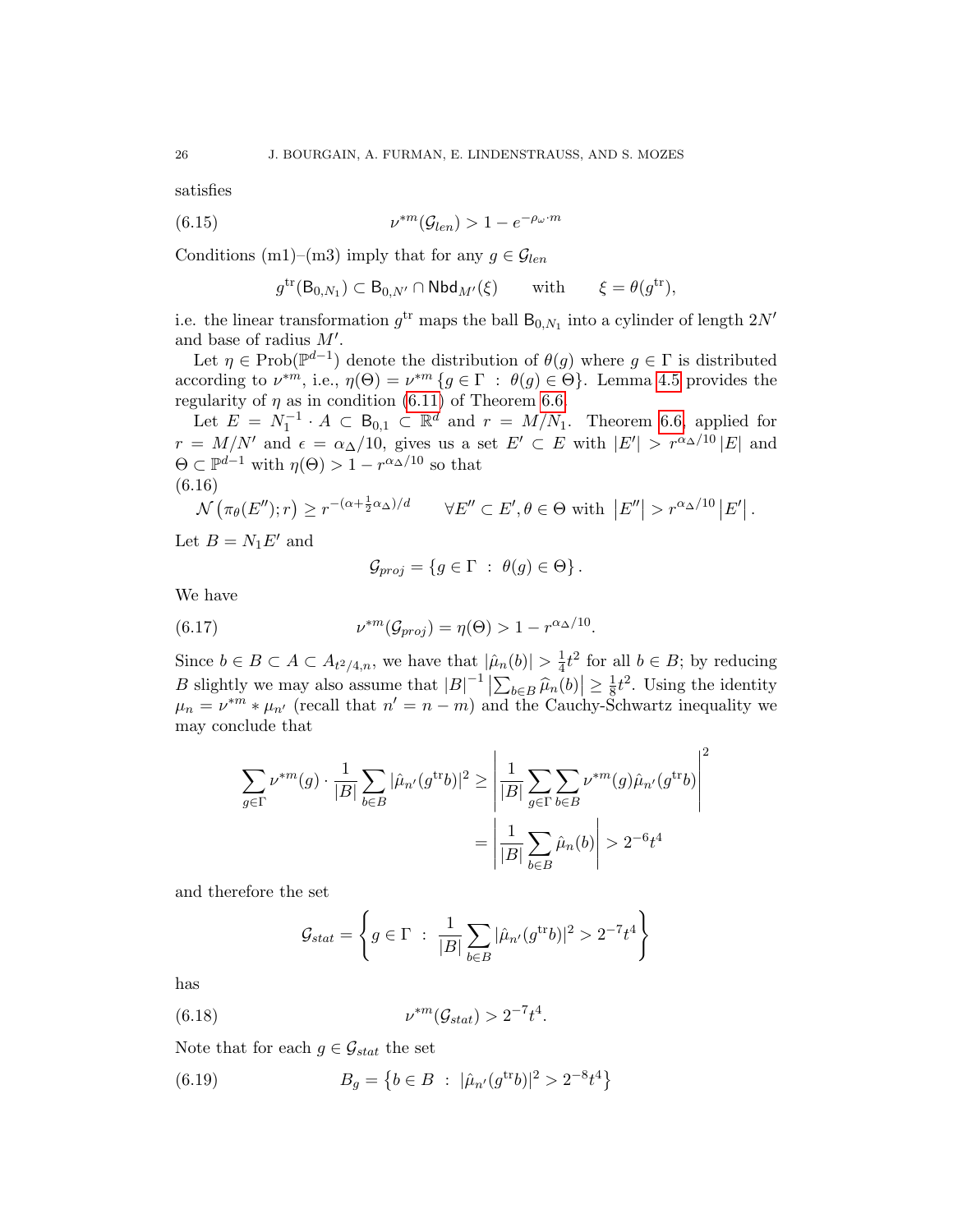has  $|B_g| > 2^{-8}t^4 \cdot |B|$ . Let  $\mathcal{G} = \mathcal{G}_{len} \cap \mathcal{G}_{proj} \cap \mathcal{G}_{stat}$ . From [\(6.18\)](#page-25-0), [\(6.17\)](#page-25-1) and [\(6.15\)](#page-25-2) we have

$$
\nu^{*m}(\mathcal{G}) > 2^{-7}t^4 - r^{\alpha_{\Delta}/10} - e^{-\rho_{\omega} \cdot m} > 2^{-8}t^4, \quad \text{where} \quad r = \frac{M}{N_1}
$$

assuming  $r^{\alpha_{\Delta}/10}$ ,  $e^{-\rho_{\omega} \cdot m} < 2^{-9} t^4$  which is guaranteed by taking  $c_6$  large enough.

Moreover, for any  $g \in \mathcal{G}$  we have that  $|B_g| > 2^{-8} t^4 \cdot |B|$  and (assuming as we may that  $2^{-8}t^4 > r^{\alpha_{\Delta}/10}$  by [\(6.16\)](#page-25-3)

$$
\mathcal{N}(\pi_{\xi}(B_g); M) \ge r^{-(\alpha + \frac{1}{2}\alpha_{\Delta})/d} \quad \text{with } \xi = \theta(g^{\text{tr}});
$$

note that by definition of  $B_q$ ,

(6.20) 
$$
g^{\text{tr}}(B_g) \subset A_{\frac{t^2}{16},n'}.
$$

Since also  $g \in \mathcal{G}_{len}, g^{\text{tr}}(B_g) \subset B_{0,N'} \cap \text{Nbd}_{M'}(\xi)$  and

<span id="page-26-1"></span><span id="page-26-0"></span>
$$
\mathcal{N}\left(g^{\mathrm{tr}}(B_g); M'\right) \geq \mathcal{N}\left(\pi_{\xi}(B_g); M\right),
$$

which in view of  $(6.20)$  implies  $(6.14)$ .

<span id="page-26-3"></span>**Lemma 6.9.** Let  $1/2 > t_1 > 0, M_1 < N_1$  and  $n_1$  satisfy

(6.21) 
$$
n_1, \log(N/M) > c_7 \log(1/t_1)
$$

with  $c_7$  depending on  $\nu$ . Let  $\xi \in \mathbb{P}^{d-1}$  and let R be the "rectangle"  $R = B_{0,N_1} \cap$  $\mathsf{Nbd}_{M_1}(\xi)$ . Then there are  $m_2, M_2, N_2$  with

$$
m_2
$$
,  $|\log(N_1) - \log(N_2)|$ ,  $|\log(M_1) - \log(M_2)| \leq c_7 \log(1/t_1)$ 

so that for  $t_2 = (t_1/8)^{2d}$ 

(6.22) 
$$
\mathcal{N}(A_{t_2,n_1-m_2} \cap B_{0,N_2};M_2) \geq c_7^{-1} t_1^{\kappa_7} \mathcal{N}(A_{t_1,n_1} \cap R;M_1)^d
$$

where  $\kappa_7$  also depends only on  $\nu$ .

*Proof.* Let  $\omega = (\lambda_1 - \lambda_2)/10$ , and let  $m_2$  be such that the sets

$$
\mathcal{G}_{len} = \left\{ \vec{g} \in \Gamma^d : |\lambda_i - \frac{1}{m_2} \log \sigma_i(g_j)| < \omega \text{ for } i = 1, 2 \text{ and } j = 1, ..., d \right\}
$$
  

$$
\mathcal{G}_{ang} = \left\{ \vec{g} \in \Gamma^d : d_{ang} \left( \xi, H(g_j^{\text{tr}}) \right) \ge 2e^{-\omega m_2} \text{ for } j = 1, ..., d \right\}
$$
  

$$
\mathcal{G}_{vol} = \left\{ \vec{g} \in \Gamma^d : \text{vol}(\theta(g_1^{\text{tr}}), ..., \theta(g_d^{\text{tr}})) > \left( \frac{t_1}{8} \right)^{2dp} \right\} \qquad (p \text{ as in Lemma 4.6})
$$

satisfy

<span id="page-26-2"></span>(6.23) 
$$
\min((\nu^{*m_2})^d(\mathcal{G}_{len}), (\nu^{*m_2})^d(\mathcal{G}_{ang}), (\nu^{*m_2})^d(\mathcal{G}_{vol})) \ge 1 - \frac{1}{6}(t_1/4)^{2d}.
$$

By Lemma [4.6](#page-14-0) and Theorem [4.3](#page-12-1) and Theorem [4.4](#page-12-5) one can find such  $m_2$  with  $m_2 < \tau_1 |\log t_1|$  for some constant  $\tau_1$ . In particular if the constant  $c_7$  of [\(6.21\)](#page-26-1) is sufficiently large,  $n_2 = n_1 - m_2 > 0$ , which we shall assume henceforth.

Let  $E \subset A_{t_1,n_1} \cap R$  be such that

.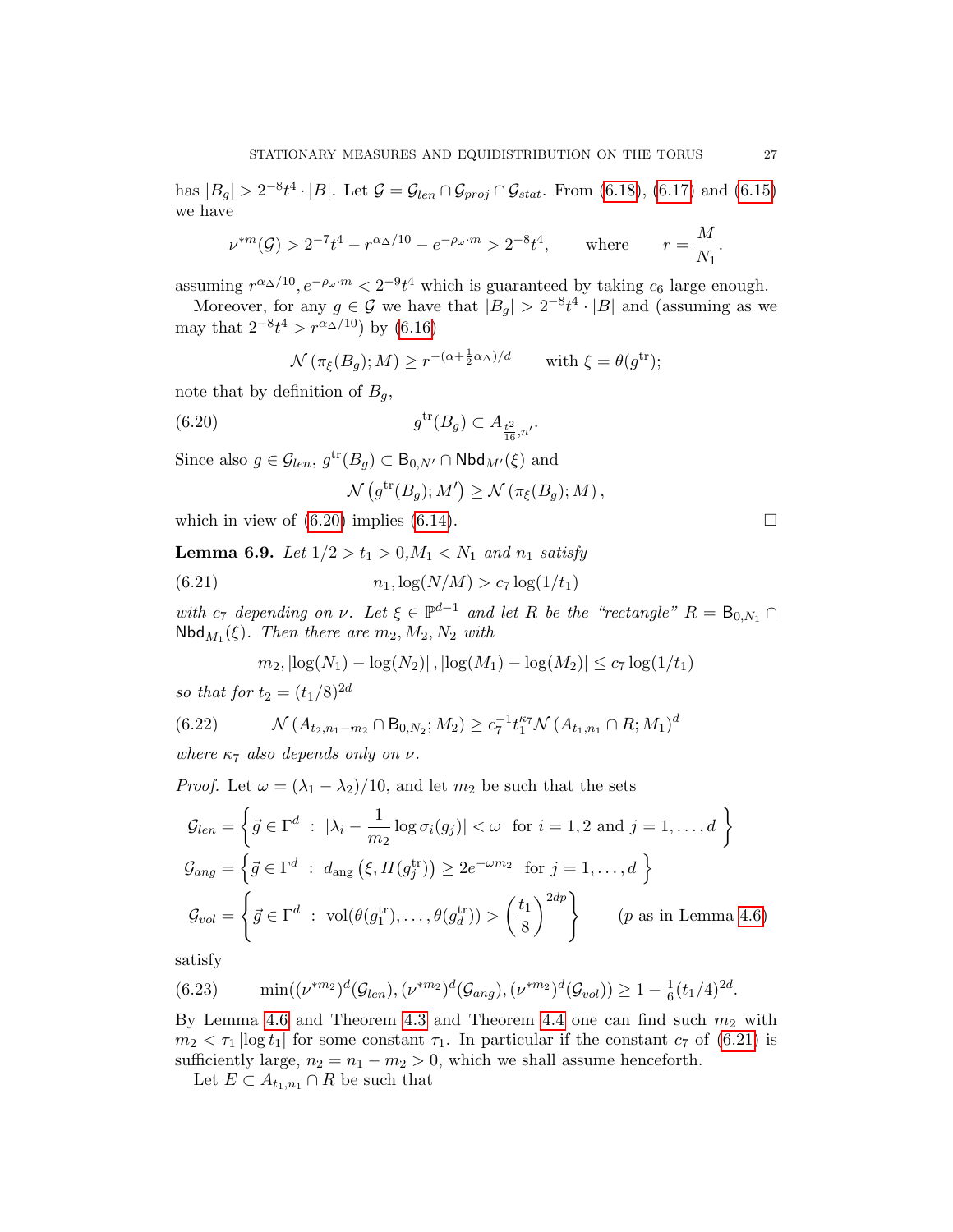(E1) for every  $b, b' \in E$ 

$$
d_{\text{ang}}\left(\xi, \frac{b-b'}{|b-b'|}\right) \leq e^{-\omega m_2}
$$

$$
(E2) \left| \sum_{b \in E} \widehat{\mu}_{n_1}(b) \right| \geq \frac{1}{2} t_1 |E|.
$$

Clearly, by  $(6.28)$  one can find such E so that

$$
|E| \ge ce^{-d\omega m_2} \mathcal{N}(A_{t_1,n_1} \cap R; M_1)
$$

where c is some constant depending only on  $d$ . Note that in order to satisfy  $(E2)$ one can e.g. take E so that  $\{\widehat{\mu}_{n_1}(b) : b \in E\}$  lie in a single quadrant of  $\mathbb{C}$ .<br>White  $C(x) = |E|^{-1} \sum_{k=1}^{\infty} k^{*} m_k(x) \sum_{k=1}^{\infty} (x)$ . Then

Write  $G(x) = |E|^{-1} \sum_{g} \nu^{*m_2}(g) \sum_{b \in E} e_{g^{tr}b}(x)$ . Then

<span id="page-27-0"></span>
$$
2^{-2d}t_1^{2d} \le \left| \frac{1}{|E|} \sum_{b \in E} \widehat{\mu}_{n_1}(b) \right|^{2d} = \left| \frac{1}{|E|} \sum_{g} \sum_{b \in E} \nu^{*m_2}(g) \widehat{\mu}_{n_2}(g^{\text{tr}}b) \right|^{2d}
$$

$$
= \left| \int G(x) d\mu_{n_2}(x) \right|^{2d} \le \int |G(x)|^{2d} d\mu_{n_2}(x)
$$

$$
= \frac{1}{|E|^{2d}} \sum_{g_1, \dots, g_{2d}} \cdots \sum_{g_n, g_n} \nu^{*m_2}(g_1) \dots \nu^{*m_2}(g_{2d}).
$$

$$
\cdot \sum_{b_1, \dots, b_{2d} \in E} \widehat{\mu}_{n_2}(g_1^{\text{tr}}b_1 + \dots + g_d^{\text{tr}}b_d - g_{2d}^{\text{tr}}b_{2d}).
$$

Set  $\Sigma_{(g_1,...,g_d)}(\vec{b}) = \sum_{i=1}^d g_i^{\text{tr}} b_i$ . Fix  $(g_{d+1},...,g_{2d}) \in \mathcal{G}_{len}$  and  $b_{d+1},...,b_{2d} \in E$ with (6.25)

<span id="page-27-1"></span>
$$
|E|^{-d}\left|\sum_{g_1,\dots,g_d}\nu^{*m_2}(g_1)\dots\nu^{*m_2}(g_d)\sum_{\vec{b}\in E^d}\widehat{\mu}_{n_2}(\Sigma_{(g_1,\dots,g_d)}(\vec{b})-\mathbf{b})\right|\geq \left(\frac{t_1}{4}\right)^{2d}
$$

where  $\mathbf{b} = g_{d+1}^{\text{tr}}b_{d+1} + \cdots + g_{2d}^{\text{tr}}b_{2d}$ . Such a choice exists in view of the estimate  $(6.23)$  on the measure of  $\mathcal{G}_{len}$  and  $(6.24)$ . Set

$$
\mathcal{G}_{stat} = \left\{ \vec{g} \in \Gamma^d \ : \ |E|^{-d} \left| \sum_{\vec{b} \in E^d} \widehat{\mu}_{n_2}(\Sigma_{\vec{g}}(\vec{b}) - \mathbf{b}) \right| > \frac{1}{2} \left( \frac{t_1}{4} \right)^{2d} \right\}.
$$

In view of  $(6.25), (\nu^{*m_2})^d(\mathcal{G}_{stat}) \geq \frac{1}{2}$  $\frac{1}{2}(t_1/4)^{2d}$ , hence by [\(6.23\)](#page-26-2) the set  $\mathcal{G} = \mathcal{G}_{stat} \cap$  $\mathcal{G}_{vol} \cap \mathcal{G}_{len} \cap \mathcal{G}_{ang}$  is nonempty. Let  $t_2 = (t_1/8)^{2d}$ .

We claim that if

<span id="page-27-2"></span>
$$
t_2^p e^{(\lambda_1 - 2\omega)m_2} > 4de^{(\lambda_2 + \omega)m_2}
$$

then for any  $\vec{g} \in \mathcal{G}$ ,

(6.26) 
$$
\mathcal{N}\left(A_{t_2,n_2}\cap\left(\Sigma_{\vec{g}}(E^d)-\mathbf{b}\right);M_2\right)\geq t_2\left|E\right|^d
$$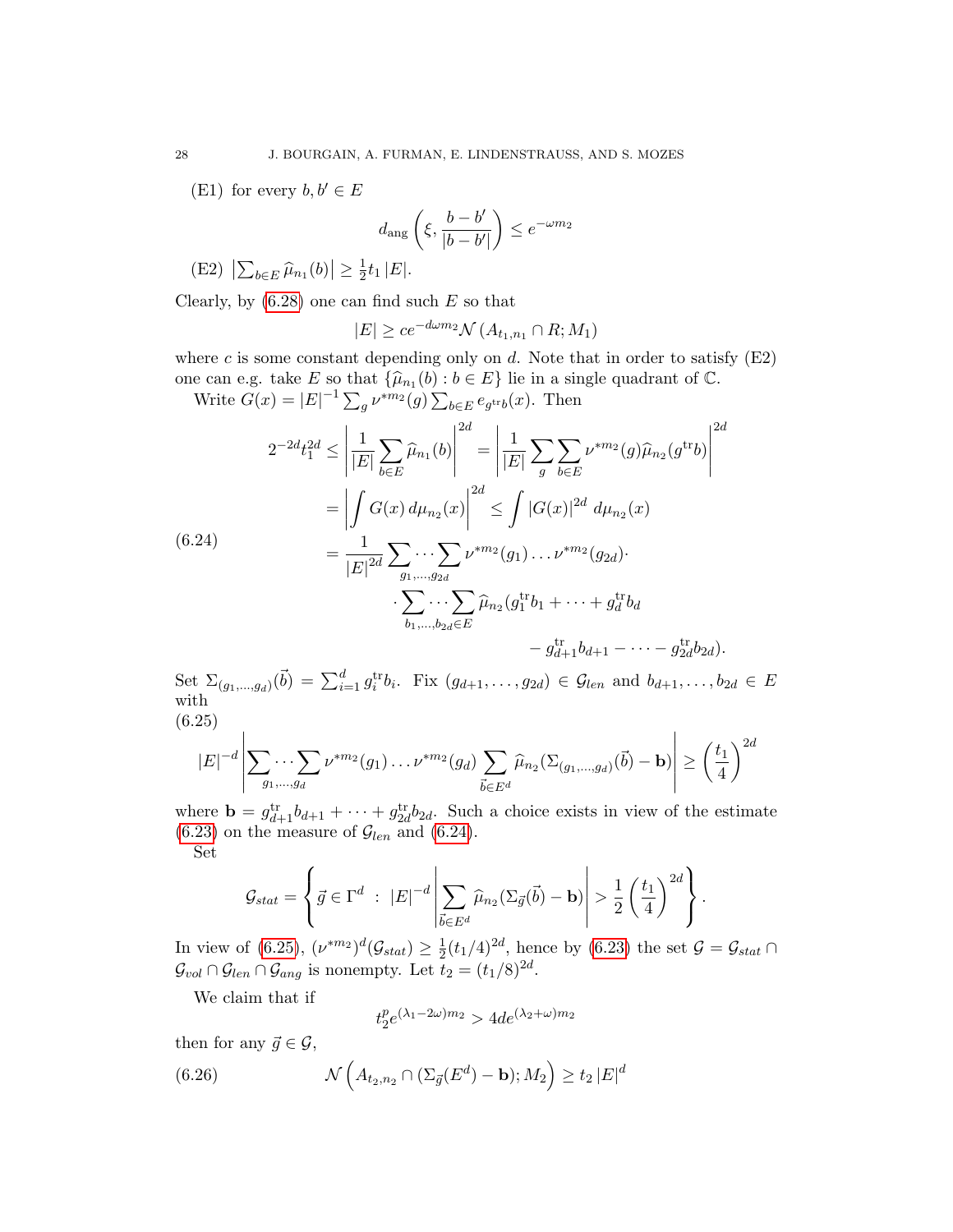with  $M_2 = \frac{1}{4}$  $\frac{1}{4}t_{2}^{p}$  $e^{p}_{2}e^{(\lambda_1-2\omega)m_2}M_1$ ; note that  $\vec{g},(g_{d+1},\ldots,g_{2d})\in\mathcal{G}_{len}$  and  $E\subset\mathsf{B}_{0,N_1}$ imply

<span id="page-28-0"></span>
$$
\Sigma_{\vec{g}}(E^d) - \mathbf{b} \subset \mathsf{B}_{0,N_2} \qquad \text{where } N_2 = 2\sqrt{d}e^{(\lambda_1 + \omega)m_2}N_1.
$$

As

(6.27) 
$$
|E| \ge ce^{-d\omega m_2} \mathcal{N}\left(A_{t',n_1} \cap R; M_1\right)
$$

It follows form [\(6.26\)](#page-27-2) and [\(6.27\)](#page-28-0) that

$$
\mathcal{N}(A_{t_2,n_2} \cap B_{0,N_2};M_2) \geq c't_2e^{-d^2\omega m_2}\mathcal{N}(A_{t',n_1} \cap R;M_1)^d,
$$

establishing Lemma [6.9](#page-26-3) assuming the claim [\(6.26\)](#page-27-2).

We now turn to proving [\(6.26\)](#page-27-2). Let  $\xi_i = \theta(g_i^{\text{tr}})$  for  $i = 1, ..., d$ . We shall use the following auxiliary expression, which is meant to approximate  $\Sigma_{\vec{g}}(\vec{b})$ :

$$
\Sigma_{\vec{g}}^*(\vec{b}) = \sum_{i=1}^d \pi_{\xi_i}(g_i^{\text{tr}} b_i),
$$

where we consider  $\pi_{\xi_i}$  as a rank one map  $\mathbb{R}^d \to \mathbb{R}^d$  whose image is in the vector space spanned by  $\xi_i$ . Indeed, for  $\vec{g} \in \mathcal{G}_{len}$ 

$$
\left\|\Sigma_{\vec{g}}(\vec{b}) - \Sigma_{\vec{g}}^*(\vec{b})\right\| \leq e^{(\lambda_2 + \omega)m_2} \sum_i \|b_i\|.
$$

Let  $\vec{b}^{(i)} = (b_1^{(i)}$  $b_1^{(i)}, \ldots, b_d^{(i)}$  ( $i = 1, 2$ ) be two distinct points in  $E^d$ ; assume they differ in the *j*th coordinate  $b_i^{(i)}$  $j^{(i)}$ . Write  $b_j = b_j^{(1)} - b_j^{(2)}$  $j_j^{(2)}$  as  $b'_j + b''_j$  with  $b''_j \in H(g_j)$ and  $b'_j \perp b''_j$ . As E is M<sub>1</sub>-separated,  $||b_j|| \geq M_1$ . Then  $d_{\text{ang}}(\xi, b_j/||b_j||) < e^{-\omega m_2}$ (cf. (E1)), hence as  $\vec{g} \in \mathcal{G}_{ang}$ 

$$
d_{\text{ang}}\left(\frac{b_j}{\|b_j\|}, H(g_j)\right) \ge d_{\text{ang}}\left(\xi, H(g_j^{\text{tr}})\right) - d_{\text{ang}}\left(\frac{b_j}{\|b_j\|}, \xi\right) \ge e^{-\omega m_2}
$$

and

$$
|b'_j| \ge e^{-\omega m_2} |b_j| \ge \frac{1}{2} e^{-\omega m_2} M_1.
$$

In these notations,  $\pi_{\xi_j}(g_j^{\text{tr}}b_j) = g_j^{\text{tr}}b'_j$ , and it follows that

$$
\left\|\pi_{\xi_j}(g_j^{\text{tr}}b_j)\right\| \geq \frac{1}{2}e^{(\lambda_1 - 2\omega)m_2} \left\|b_j\right\|.
$$

Then as  $\vec{g} \in \mathcal{G}_{vol}$ 

$$
\left\| \Sigma_{\vec{g}}^* (\vec{b}^{(1)} - \vec{b}^{(2)}) \right\| \ge \text{vol}(\Sigma_{\vec{g}}(\vec{b}^{(1)} - \vec{b}^{(2)}), \xi_1, \dots, \xi_{j-1}, \xi_{j+1}, \dots, \xi_d)
$$
  
=  $\|\pi_{\xi_j}(g_j^{\text{tr}} b_j)\| \text{vol}(\xi_1, \dots, \xi_d)$   
 $\ge \frac{1}{2} t_2^p e^{(\lambda_1 - 2\omega)m_2} \|b_j\|.$ 

Hence

$$
\left\|\Sigma_{\vec{g}}(\vec{b}^{(1)} - \vec{b}^{(2)})\right\| \ge \frac{1}{2}t_2^p e^{(\lambda_1 - 2\omega)m_2} \|b_j\| - de^{(\lambda_2 + \omega)m_2} \|b_j\|
$$

under the assumption this last expression is

$$
\geq \frac{1}{4}t_2^p e^{(\lambda_1 - 2\omega)m_2} \|b_j\| \geq M_2
$$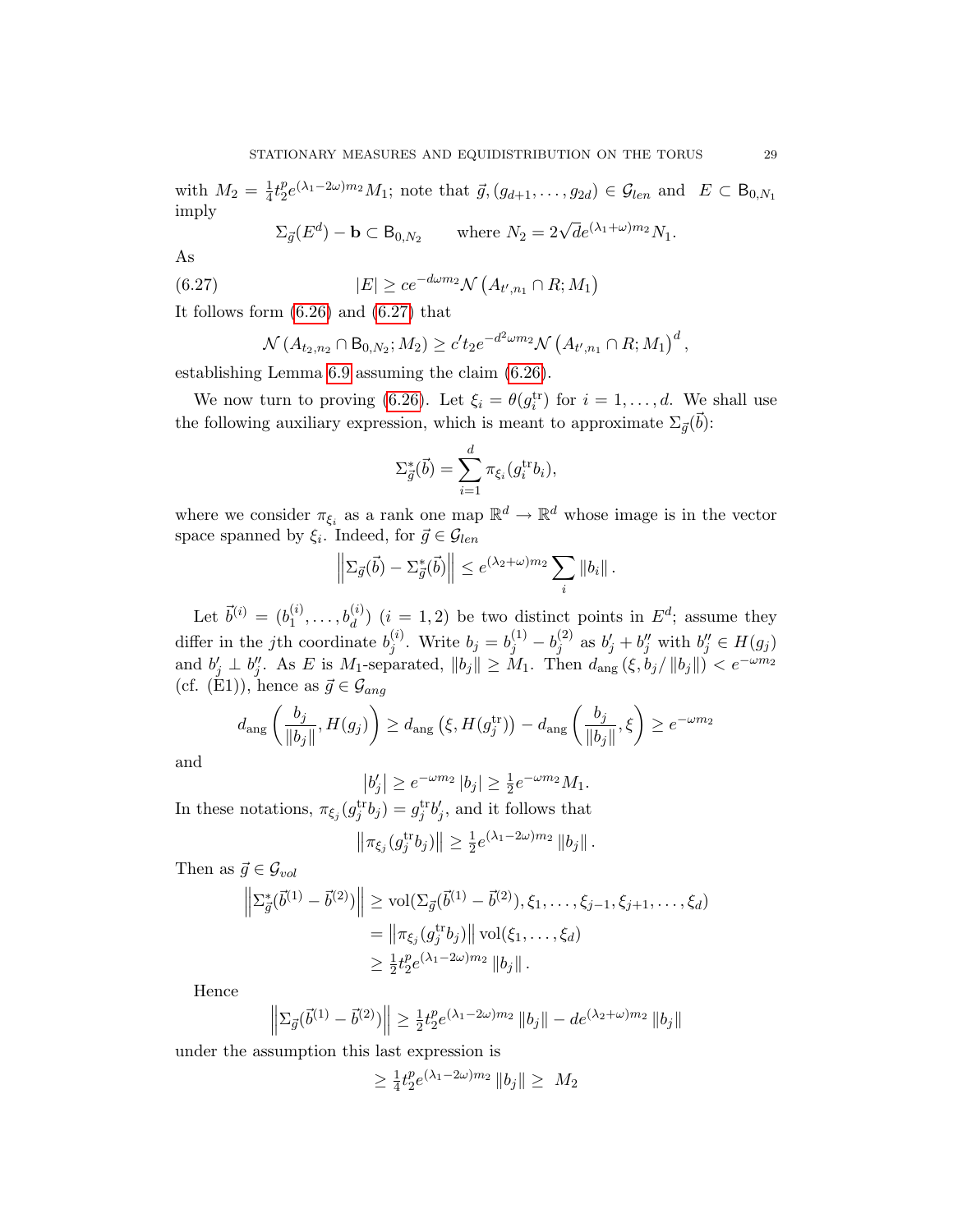for which it follows that  $\Sigma_{\vec{g}}(E^d)$  is  $M_2$ -separated and [\(6.26\)](#page-27-2) is proved, concluding the proof of Lemma [6.9.](#page-26-3)

*Proof of Proposition [6.3.](#page-19-1)* Apply Lemma [6.8](#page-24-2) to find  $N_1, M_1, m_1, n_1 = n - m_1$  with

<span id="page-29-1"></span> $m_1 \leq c_6 \log(N/M)$   $N_1 \leq N(N/M)^{c_6}$   $(N_1/M_1) \geq (N/M)^{1/c_6}$ 

and  $a \xi \in \mathbb{P}^{d-1}$  so that

(6.28) 
$$
\mathcal{N}(A_{t_1,n_1} \cap R; M_1) > \left(\frac{N_1}{M_1}\right)^{(\alpha + 2\alpha_{inc})/d} \qquad (t_1 = Ct^4)
$$

with  $R = B_{0,N_1} \cap \text{Nbd}_{M_1}(\xi)$ . Now apply Lemma [6.9](#page-26-3) to find  $m_2, n_2 = n_1$  $m_2, M_2, N_2$  with

$$
m_2
$$
,  $|\log(N_1) - \log(N_2)|$ ,  $|\log(M_1) - \log(M_2)| \le c_7 \log(1/t_1)$ 

so that

$$
\mathcal{N}(A_{t_2,n_2} \cap B_{0,N_2}; M_2) \ge c_7 t_1^{\kappa_7} \mathcal{N}(A_{t_1,n_1} \cap R; M_1)
$$
  
>  $c_7 t_1^{\kappa_7} \left(\frac{N_1}{M_1}\right)^{\alpha + 2\alpha_{inc}}$ 

with  $t_2 = (t_1/8)^{2d}$ . Note that by choosing  $c_2$  of  $(6.3)$  to be large enough guarantees that  $(6.21)$  holds. Moreover, if this constant  $c_2$  is large enough,

$$
c_7t_1^{\kappa_7}\left(\frac{N_1}{M_1}\right)^{\alpha+2\alpha_{inc}} > \left(\frac{N_2}{M_2}\right)^{\alpha+\alpha_{inc}}
$$

establishing Proposition [6.3.](#page-19-1)

 $\Box$ 

# <span id="page-29-0"></span>6.C. From high dimension to positive density: proof of Proposition [6.5.](#page-20-0)

Underlying (and motivating) the proof of Proposition [6.5](#page-20-0) is the following the-orem of Falconer [\[13\]](#page-51-7) regarding projection of sets. Falconer shows that if  $\eta$  is a measure on the set of directions with dimension  $\beta > 0$  then if the dimension of  $\rho$ is larger than  $d - \beta$  one has that for  $\eta$  almost every direction  $\theta$  the projection  $\rho_{\theta}$ of  $\rho$  in the direction  $\theta$  is absolutely continuous with respect to Lebesgue measure; we follow the treatment of this result by Peres and Schlag in [\[27,](#page-52-4) Sec. 6]. In fact, the argument gives a much more quantitative result connecting the  $\alpha$ -energy of  $\rho$ to the projections of  $\rho$ .

We need a version of this theorem for measures  $\rho$  which are  $(C, \alpha)$ -regular at some scale  $r$ , but are possibly singular at finer scales (indeed the measure we shall consider will be purely atomic). As we have already remarked in Section [5,](#page-15-2) this can be achieved by applying Falconer's theorem to  $\rho$  convolved with an appropriate smoothing function.

Let  $\Phi$  be a fixed radially symmetric nonnegative smooth function on  $\mathbb{R}^d$  with  $\|\Phi\|_1 = 1$  supported on  $B_{0,1}$ , and set for  $r > 0$ 

<span id="page-29-2"></span>(6.29) 
$$
\Phi_r(x) = r^{-d}\Phi(r^{-1}x).
$$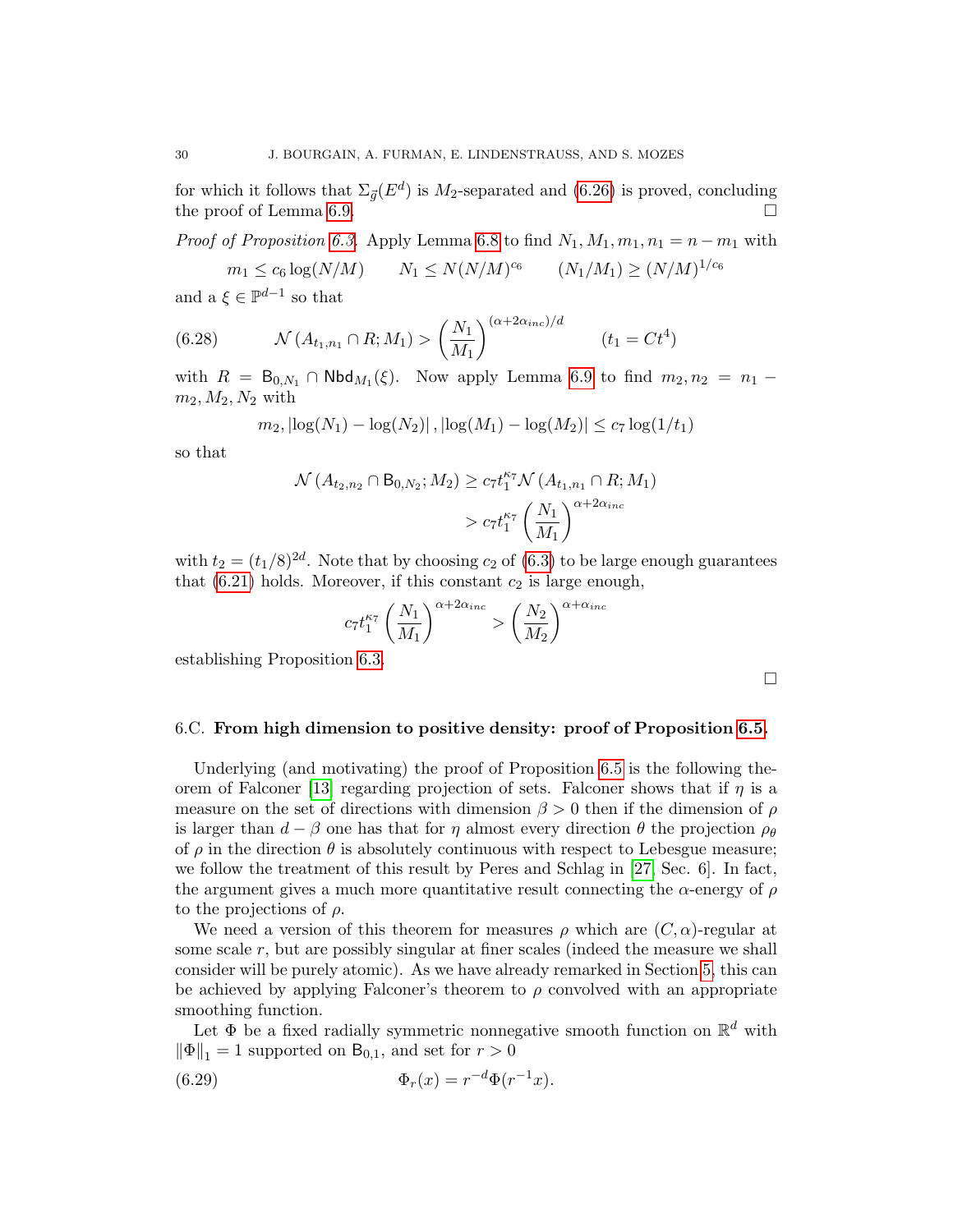Let  $\Psi : \mathbb{R} \to \mathbb{R}^+$  be the smooth compactly supported function

<span id="page-30-0"></span>
$$
\Psi(x_1) = \int dx_2 \dots \int dx_d \, \Phi(x_1, x_2, \dots, x_d),
$$

and define  $\Psi_r$  analogously to [\(6.29\)](#page-29-2).

<span id="page-30-3"></span>**Lemma 6.10.** Let  $\rho$  be a probability measure on  $\mathbb{R}$ , and  $\phi$  the Radon-Nykodim derivative  $\phi = \frac{d(\rho * \Psi_r)}{dx}$ . Then for every  $r < r_1 < 1$ 

(6.30) 
$$
\mathcal{N}(\text{supp }\rho; r_1) \ge (4r_1 \|\phi\|_2^2)^{-1}.
$$

Moreover, for any subset  $X \subset \text{supp } \rho$ ,

(6.31) 
$$
\mathcal{N}(X; r_1) \ge \frac{\rho(X)^2}{4r_1 \|\phi\|_2^2}.
$$

*Proof.* Let  $B = \text{supp }\rho + [-r, r]$ , and  $1_B$  the corresponding indicator function. Then the Lebesgue measure of B satisfies  $\lambda(B) \leq 4r_1 \mathcal{N}$  (supp  $\rho; r_1$ ). By Cauchy-Schwartz

<span id="page-30-1"></span>
$$
1 = \int 1_B(x)\phi(x) \, dx \le ||1_B||_2 ||\phi||_2.
$$

Since  $||1_B||_2 = \sqrt{\lambda(B)}$  equation [\(6.30\)](#page-30-0) follows.

To see [\(6.31\)](#page-30-1), apply [\(6.30\)](#page-30-0) on the probability measure  $\rho|_X$  defined by  $\rho|_X(Y) =$ 1  $\frac{1}{\rho(X)}\rho(X \cap Y)$ ; one has

$$
\frac{d\rho|_X}{dx}(y) = \begin{cases} \frac{1}{\rho(X)} \frac{d\rho}{dx}(y) & \text{if } y \in X \\ 0 & \text{if } y \notin X \end{cases}
$$

hence  $||d\rho||_X/dx||_2^2 \leq \rho(X)^{-2} ||d\rho/dx||_2^2$ 2

<span id="page-30-4"></span>**Proposition 6.11.** Let  $\rho$  be a probability measure supported on the unit ball  $B_{0,1}$ of  $\mathbb{R}^d$  so that  $\mathcal{E}_{\alpha}(\rho) < \infty$  for some  $0 < \alpha < d$ ,  $0 < r < 1$ , and let  $\eta$  be a measure on  $S^{d-1}$  such that for some  $c_{\eta}, \beta > 0$ 

<span id="page-30-2"></span>(6.32) 
$$
\eta(\mathsf{B}_{\theta,\epsilon}) \leq c_{\eta}\epsilon^{\beta} \quad \text{for every } \epsilon > r \text{ and } \theta \in S^{d-1}.
$$

Then for any  $\beta' < \beta$ 

(6.33) 
$$
\int_{\theta} \int_{t} |\hat{\rho}_{\theta}(t)|^{2} \left| \widehat{\Psi}_{r}(t) \right|^{2} (1+|t|)^{\beta'+\alpha-d} dt d\eta(\theta) \leq
$$

$$
c_{\eta} C_{d} \int_{\mathbb{R}^{d}} |\hat{\rho}(x)|^{2} \left| \widehat{\Phi}_{r}(x) \right|^{2} (1+|x|)^{\alpha-d} dx + c_{\eta} C(\alpha, \beta, \beta', d).
$$

**Interpretation:** if  $\alpha + \beta' > d$  and  $\eta$  is  $(C, \alpha')$ -regular at scale r for  $\alpha' > \alpha$ then by  $(5.2)$  the right hand side of  $(6.32)$  is bounded from above by a constant (depending on  $\alpha, \alpha', \beta, \beta', C, \dots$ ) while the left-hand side dominates

$$
\int_{\theta} \left\| \frac{d(\rho * \Psi_r)}{dx} \right\|_2^2 d\eta(\theta).
$$

In view of Lemma [6.10,](#page-30-3) this in particular implies that for  $\eta$ -many choices of  $\theta$ , the covering number of  $\text{supp}(\rho_{\theta})$  by r-intervals is large.

.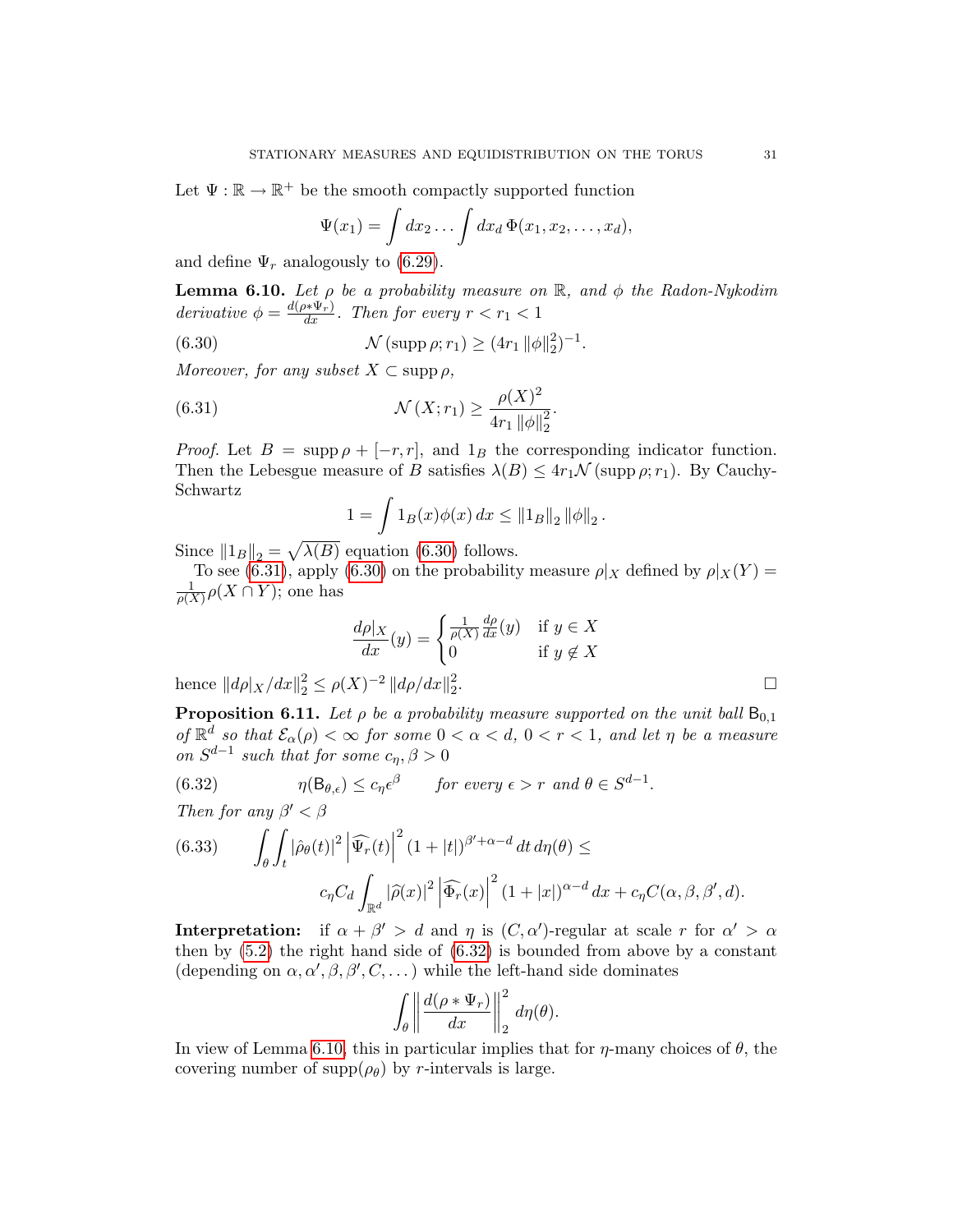Proof of Proposition [6.11.](#page-30-4) Our proof follows closely that of [\[27,](#page-52-4) Prop. 6.1]. Let  $\chi$  be a smooth, compactly supported function on  $\mathbb{R}^d$  with nonnegative Fourier transform and  $\chi \equiv 1$  on  $B_{0,1}$ . Then  $\rho = \rho \cdot \chi$  and hence  $\hat{\rho} = \hat{\rho} * \hat{\chi}$ . It follows that  $|\hat{\rho}|^2 < C |\hat{\rho}|^2 * \hat{\chi}$ ; also since  $\chi$  is smooth, compactly supported,

$$
|\widehat{\chi}(\xi)| < C_N (1 + |\xi|)^{-N} \qquad \text{for every } N;
$$

we shall assume below that  $N \geq 2d$ . Thus

<span id="page-31-0"></span>(6.34)  
\n
$$
\int_{S^{d-1}} \int_{\mathbb{R}} \left| \hat{\rho}_{\theta}(t) \widehat{\Psi}_{r}(t) \right|^{2} (1+|t|)^{\beta'+\alpha-d} dt d\eta(\theta) \le
$$
\n
$$
\leq C \int_{S^{d-1}} \int_{\mathbb{R}} \int_{\mathbb{R}^{d}} \widehat{\chi}(\theta t - x) \left| \widehat{\rho}(x) \widehat{\Phi}_{r}(x) \right|^{2} (1+|t|)^{\beta'+\alpha-d} dt d\eta(\theta) dx
$$
\n
$$
\leq C'_{N} \int_{\mathbb{R}^{d}} \left| \widehat{\rho}(t) \widehat{\Phi}_{r}(t) \right|^{2} \int_{S^{d-1}} \int_{\mathbb{R}} (1+|\theta t - x|)^{-N} (1+|t|)^{\beta'+\alpha-d} dt d\eta(\theta) dx.
$$

We estimate the innermost integral in the last line of the above equation as follows:

$$
\int_{\mathbb{R}} (1+|\theta t - x|)^{-N} (1+|t|)^{\beta' + \alpha - d} dt
$$
\n
$$
\leq 2^d (1+|x|)^{\beta' + \alpha - d} \int_{|x|/2 < |t| < 2|x|} (1+|\theta t - x|)^{-N} dt + C(N, \beta', \alpha)(1+|x|)^{-N}
$$
\n
$$
\leq C_{d,N} (1+|x|)^{\beta' + \alpha - d} \left(1 + |x| d_{\text{ang}} \left(\theta, \frac{x}{|x|}\right)\right)^{-N+d} + C(N, \beta', \alpha)(1+|x|)^{-N}.
$$

Using [\(6.32\)](#page-30-2), we have (recall that  $N > 2d$ )

$$
\int_{S^{d-1}} \left( 1 + |x| \, d_{\text{ang}}\left(\theta, \frac{x}{|x|}\right) \right)^{-N+d} d\eta(\theta) \le \eta \left\{ \theta : d_{\text{ang}}\left(\theta, \frac{x}{|x|}\right) < |x|^{-1} \right\} + \sum_{k \ge 0} 2^{-(N-d)k} \eta \left\{ \theta : 2^k |x|^{-1} \le d_{\text{ang}}\left(\theta, \frac{x}{|x|}\right) < 2^{k+1} |x|^{-1} \right\} \le 10c_\eta \max(r, (1+|x|)^{-1})^\beta.
$$

It follows that the integral on the last line of [\(6.34\)](#page-31-0) is at most

<span id="page-31-1"></span>(6.35)  
\n
$$
10 C_{d,N} c_{\eta} \int_{|x| < r^{-\beta/\beta'}} \max(r, (1+|x|)^{-1})^{\beta} |\widehat{\rho}(x)\widehat{\Phi}_r(x)|^2 (1+|x|)^{\beta'+\alpha-d} d\eta(x)
$$
\n
$$
+ 10 C_{d,N} c_{\eta} \int_{|x| > r^{-\beta/\beta'}} r^{\beta} |\widehat{\Phi}_r(x)|^2 (1+|x|)^{\beta'+\alpha-d} d\eta(x)
$$
\n
$$
+ C'(N, \beta', \alpha).
$$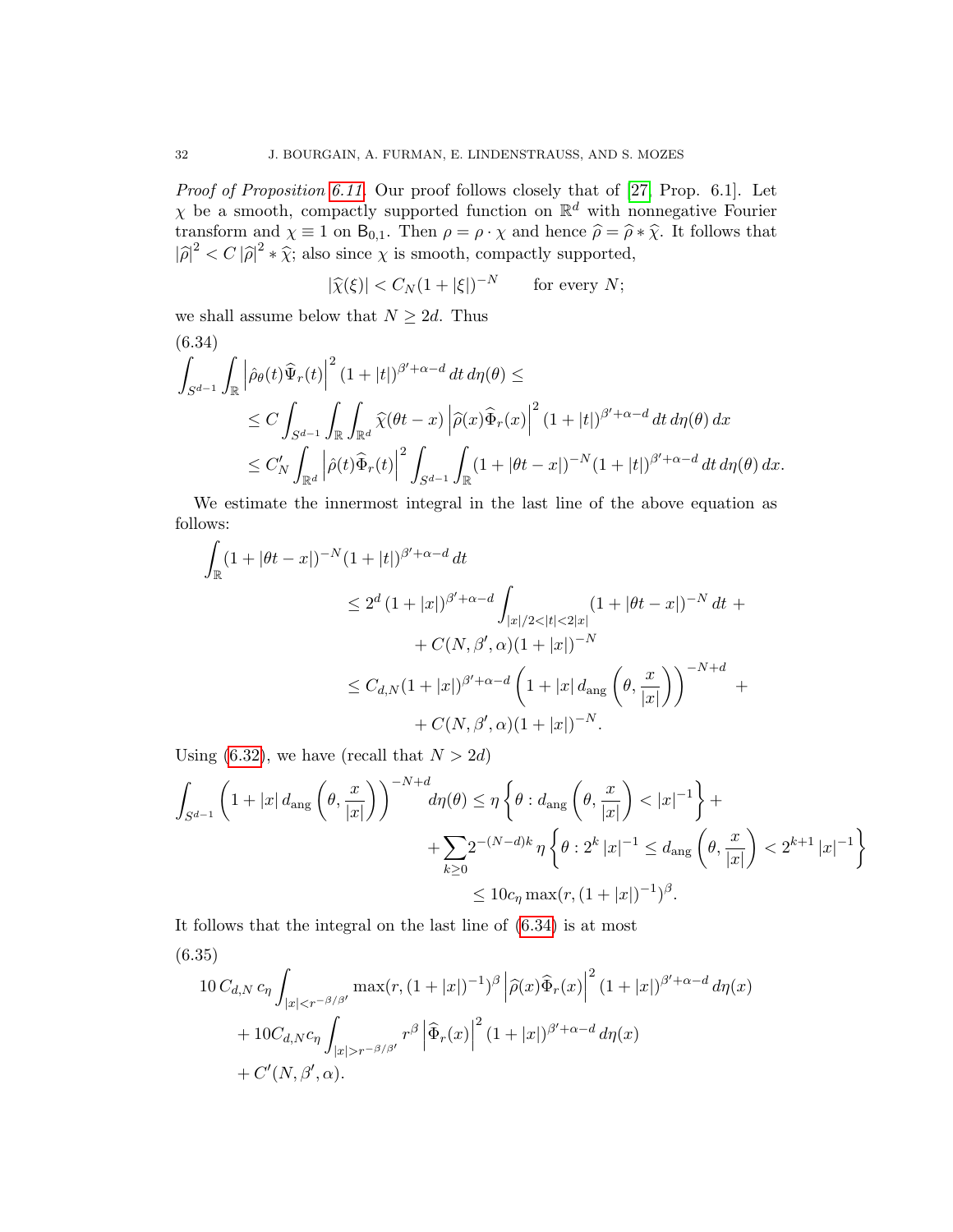For  $|x| < r^{-\beta/\beta'}$  one has the trivial inequality

$$
\max(r, (1+|x|)^{-1})^{\beta} \le 2(1+|x|)^{-\beta'}.
$$

We also note that  $\widehat{\Phi}_r(x) < C_{N_1}(r|x|)^{-N_1}$  for every  $N_1$  hence [\(6.35\)](#page-31-1) is bounded from above by

<span id="page-32-0"></span>(6.36) 
$$
10 C_{d,N} c_{\eta} \int \left| \hat{\rho}(x) \hat{\Phi}_r(x) \right|^2 (1+|x|)^{\alpha-d} d\eta(x) + C'(N, \beta', \alpha) ++ 10 C_{d,N} c_{\eta} C_{N_1} \int_{|x|>r^{-\beta/\beta'}} r^{\beta}(r |x|)^{-N_1} |x|^{\beta'+\alpha-d} d\eta.
$$

As long as  $N_1$  is large enough (depending on  $\beta$ ,  $\beta'$ ,  $d$ ,  $\alpha$ ), the integral on the second line of [\(6.36\)](#page-32-0) is bounded by a constant (depending on the same set of parameters).  $\Box$ 

As in Section [6.B,](#page-22-3) we interpret the identity

$$
\widehat{\mu}_n(b) = \sum_g \nu^{*m}(g)\widehat{\mu}_{n-m}(g^{\text{tr}}b)
$$

to mean that for "many" g in the support of  $\nu^{*m}$ , the set of large Fourier coefficients  $A_{t',n-m}$  of  $\mu_{n-m}$  contains "a substantial proportion of"  $g^{\text{tr}}A$ . This later sets we consider as a perturbation of a rescaled and rotated orthogonal projection of  $A$  in the direction  $q$  expands the most (in the notations of Section [4.A,](#page-9-1) the direction perpendicular to  $H(g)$ ).

<span id="page-32-1"></span>**Lemma 6.12.** There are  $\epsilon_0$ ,  $C$ ,  $c_8 > 0$  (depending on  $\nu$ ) and an absolute constant  $q > 0$  so that if for some  $1/2 > t > 0$ ,  $1 \leq M < N$  with

(6.37) 
$$
\log(N/M) > c_8 \log(1/t) \quad and \quad n \ge c_8 \log(N/M)
$$

it holds that

<span id="page-32-2"></span>
$$
\mathcal{N}\left(A_{t,n}\cap B_{0,N};M\right)>\left(\frac{N}{M}\right)^{d-\epsilon_0}
$$

,

then there are  $m, M', N'$  with  $M' \geq M$ 

$$
m \leq c_8 \log(N/M) \qquad N' \leq N(N/M)^{c_8} \qquad (N'/M') \geq (N/M)^{1/c_8}
$$

and  $\xi \in \mathbb{P}^{d-1}$  so that if R denotes the "rectangle"  $B_{0,N'} \cap \mathsf{Nbd}_{M'}(\xi)$  and  $t' = Ct^q$ .

(6.38) 
$$
\mathcal{N}\left(A_{t',n-m}\cap R;M'\right)>\frac{t'N'}{M'}.
$$

*Proof.* Let  $\tau$  be as in Lemma [4.5,](#page-13-0) and set  $\epsilon_0 = \tau/3$ . Assume that for  $t, n, M, N$ as in the statement of Lemma [6.12](#page-32-1) we have that

<span id="page-32-3"></span>
$$
\mathcal{N}\left(A_{t,n}\cap B_{0,N};M\right)>\left(\frac{N}{M}\right)^{d-\epsilon_0}.
$$

By Lemma [6.7](#page-22-0) applied with  $\epsilon = \tau/30$  there is a  $N_1 \in (M, N)$  with  $\log(N_1/M)$ 1  $\frac{1}{2}\log(N/M)$  so that  $A_{t_1,n} \cap B_{0,N_1}$  contains a subset E which is  $(Ct^{-2}, d - 2\tau/3)$ regular at scale M, where  $t_1 = t^2/4$  and C depends only on  $\tau$ . As before, we may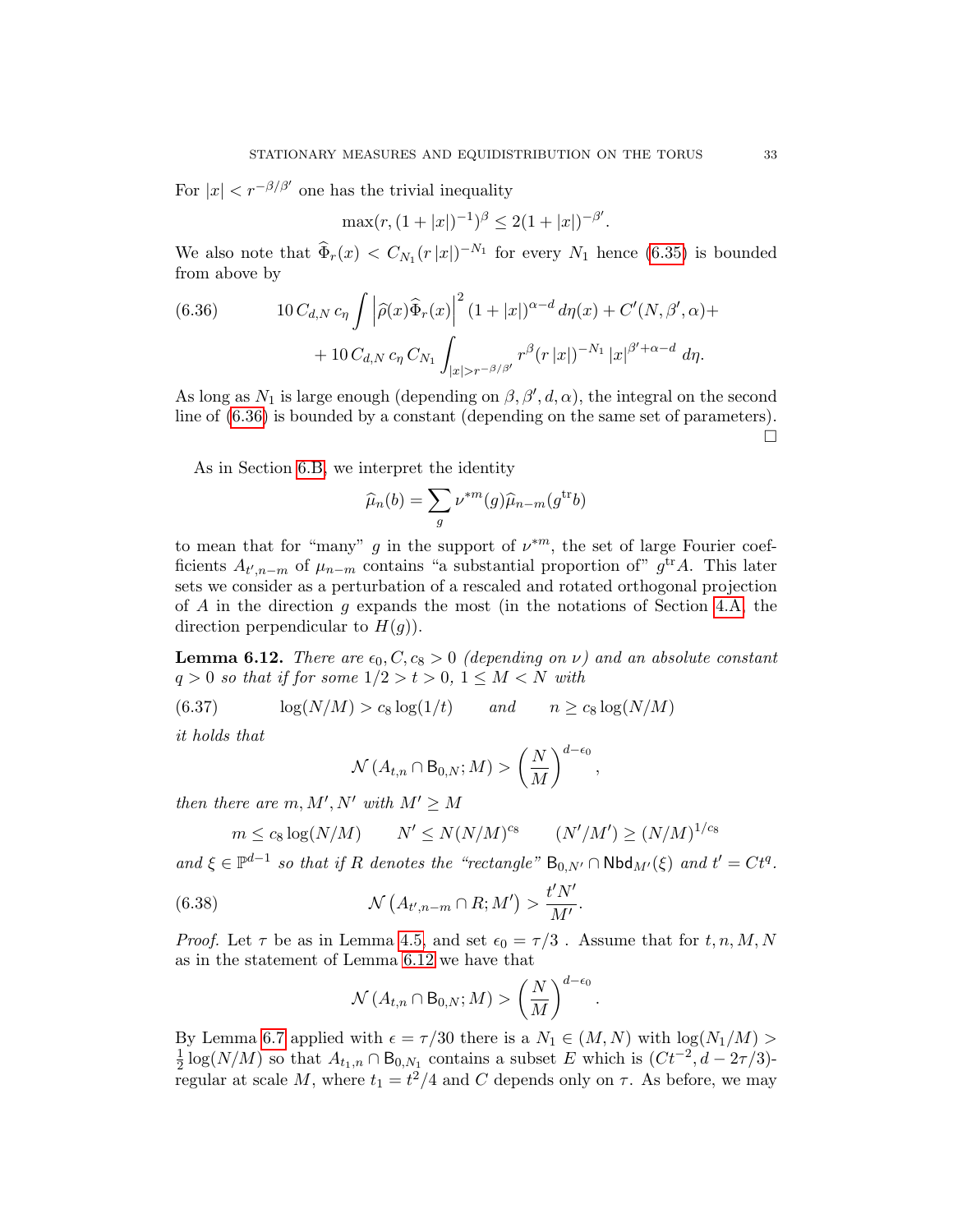assume

(6.39) 
$$
\frac{1}{|E|} \left| \sum_{b \in E} \widehat{\mu}_n(b) \right| \ge \frac{t_1}{2}
$$

since we may always choose a subset  $E_1 \subset E$  of cardinality  $\geq |E|/4$  on which the above inequality holds wake a to  $(Ct^{-2}, d - 2\tau/3)$ -regular (possibly for a slightly different  $C$ ).

Let  $m_1 = \kappa \log(N/M)$  (for a large constant  $\kappa$  to be determined later depending on  $\nu$ ), and set  $n_1 = n - m_1$ . For any  $g \in \text{supp}(\nu^{*m_1})$  set

<span id="page-33-0"></span>
$$
E(g) = E \cap (g^{\text{tr}})^{-1} A_{\frac{t_1}{8}, n_1}
$$
  

$$
\mathcal{G}_{stat} = \left\{ g \in \text{supp } \nu^{*m_1} : |E(g)| > \frac{t_1}{8} |E| \right\}.
$$

By [\(6.39\)](#page-33-0), as  $\mu_n = \nu^{*m_1} * \mu_{n_1}$ ,

$$
\frac{1}{|E|} \sum_{g} \nu^{*m_1}(g) \left| \sum_{b \in E} \widehat{\mu}_{n_1}(g^{\text{tr}} b) \right| \ge \frac{t_1}{2},
$$

and it follows that for a set of g of  $\nu^{*m_1}$ -measure at least  $t_1/4$  one has

$$
\sum_{b \in E} \widehat{\mu}_{n_1}(g^{\text{tr}} b) \ge \frac{t_1}{4} |E|.
$$

By Chebyshev inequality any such g satisfies  $|E(g)| \ge t_1 |E|/8$ ; hence we conclude that

$$
\nu^{*m_1}(\mathcal{G}_{stat}) \geq \frac{t_1}{4}.
$$

Let  $\omega = (\lambda_1 - \lambda_2)/20$ , and set

$$
\mathcal{G}_{len} = \left\{ g \in \Gamma \ : \ |\lambda_i - \frac{1}{m_1} \log \sigma_i(g)| < \omega \ \text{for} \ i = 1, 2 \right\}.
$$

By Theorem [4.3](#page-12-1) and [\(6.37\)](#page-32-2), if  $c_8$  is sufficiently large (depending on  $\nu$ ),

$$
\nu^{*m_1}(\mathcal{G}_{len}) > 1 - t_1/8
$$

hence  $\nu^{*m_1}(\mathcal{G}_{len} \cap \mathcal{G}_{stat}) \geq t_1/8$ . Let  $\mathcal{G} = \mathcal{G}_{stat} \cap \mathcal{G}_{len}$  and  $\eta$  be the probability measure on  $\mathbb{P}^{d-1}$  defined by

$$
\eta(\Omega) = \frac{\nu^{*m_1} \{ g \in \mathcal{G} : \theta(g) \in \Omega \}}{\nu^{*m_1}(\mathcal{G})}.
$$

By Lemma [4.5,](#page-13-0) for any  $\xi \in \mathbb{P}^{d-1}$  and  $e^{-c_1 m_1} < r < r_0$  (with  $r_0, C, c_1, \tau$  as in that lemma)

$$
\eta(\mathsf{B}_{\xi,r}) \le 4t_1^{-1}r^{\tau}.
$$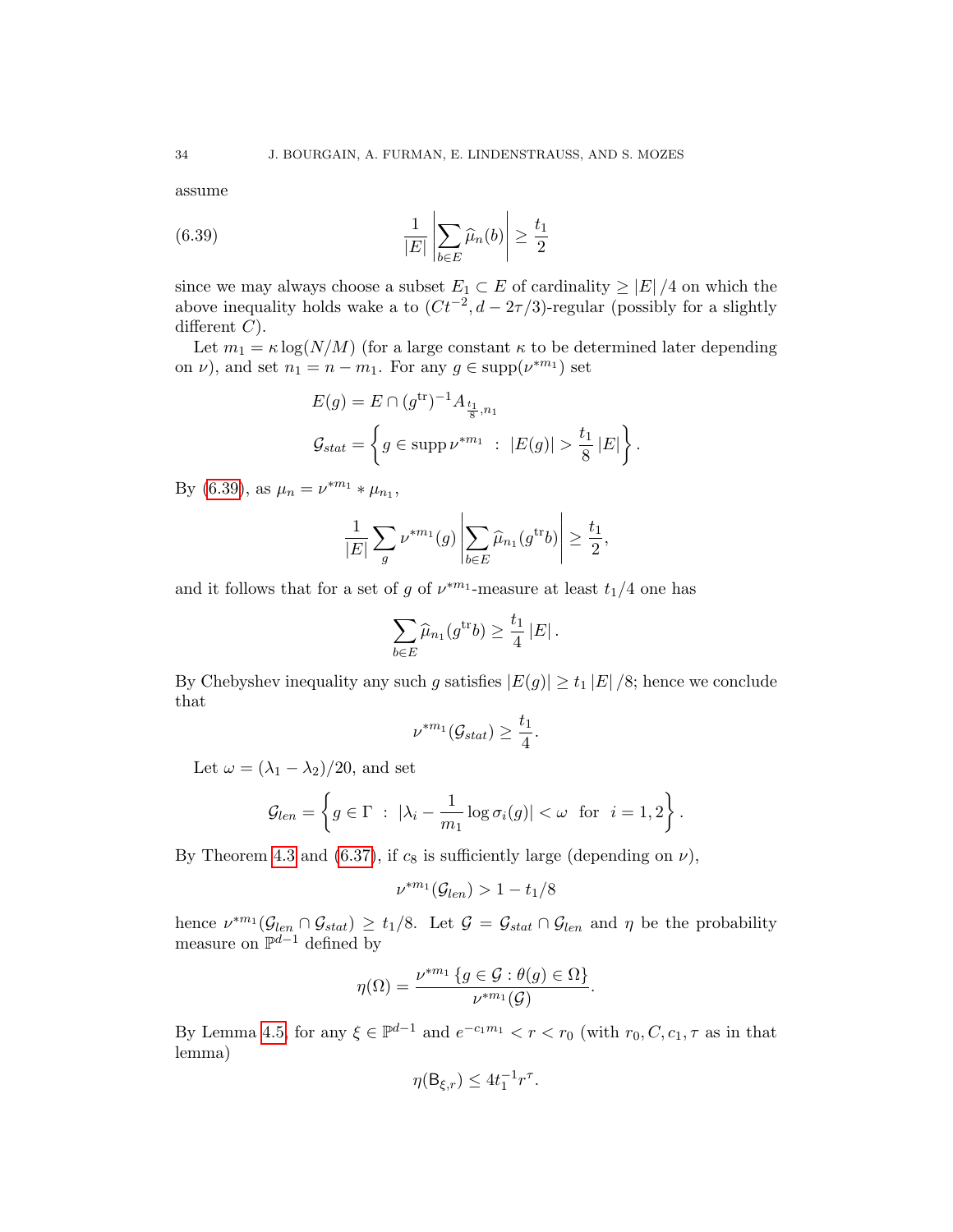Applying Proposition [6.11](#page-30-4) with  $\beta = \tau$ ,  $\beta' = \frac{5\tau}{6}$  $\frac{5\tau}{6}, \alpha = d - \frac{5\tau}{6}$  $\frac{5\tau}{6}$  and  $\rho = \frac{1}{|E|}$  $\frac{1}{|E|}\sum_{b\in E}\delta_{b/N_1}$ we get

<span id="page-34-0"></span>
$$
(6.40) \quad \int_{\xi} \left\| \frac{d(\rho_{\xi} * \Psi_r)}{dx} \right\|_2^2 d\eta(\xi) \le C' t_1^{-1} \left[ C_d \int_{\mathbb{R}^d} |\widehat{\rho}(x)|^2 \left| \widehat{\Phi_r}(x) \right|^2 (1+|x|)^{\alpha-d} dx + C(\alpha, \beta, \beta', d) \right].
$$

Recall that  $\rho$  is  $(ct^{-2}, d - \frac{2}{3})$  $\frac{2}{3}\tau$ )-regular at scale  $M/N_1$ ; moreover if  $\kappa \geq c_1^{-1}$ , we have that  $r := M/N_1 \geq e^{-c_1 m_1}$ . It follows that

$$
\int_{\mathbb{R}^d} |\widehat{\rho}(x)|^2 \left| \widehat{\Phi_r}(x) \right|^2 (1+|x|)^{\alpha-d} dx \approx \mathcal{E}_{\alpha}(\rho \circ \Psi_r)
$$
 (by (5.2))  

$$
\leq c'' t^{-2} = 8c'' t_1^{-1}
$$
 (since  $\alpha > d - 2\tau/3$ )

with  $c', c''$  depending on  $\tau, \nu$ . Substituting into [\(6.40\)](#page-34-0) we get

$$
\int_{\xi} \left\| \frac{d(\rho_{\xi} * \Psi_r)}{dx} \right\|_2^2 d\eta(\xi) \leq c_* t_1^{-2}.
$$

We conclude that there is a  $g_0 \in \mathcal{G}$  for which

(6.41) 
$$
\left\| \frac{d(\rho_{\xi_0} * \Psi_r)}{dx} \right\|_2^2 \le c_* t_1^{-2} \quad \text{with } \xi_0 = \theta(g_0).
$$

Set

<span id="page-34-1"></span>
$$
M' = \max(N_1 e^{\sigma_2(g_0)}, M e^{\sigma_1(g_0)})
$$
  

$$
N' = N_1 e^{\sigma_1(g_0)}.
$$

Since  $g_0 \in \mathcal{G}_{len}$  we have that

$$
\log(N'/M') \ge \min(\log(N_1/M), (\lambda_1 - \lambda_2 - 2\omega)m_1) \gg \log(N/M)
$$

(the implicit constant depending on  $\nu$ ). Also clearly  $M' \geq M$ . Since  $g_0 \in \mathcal{G}_{stat}$ , we have that  $|E(g_0)| > t_1 |E|/8$  hence  $\rho(\frac{1}{N})$  $\frac{1}{N_1}E(g_0)\geq t_1/8.$  Let  $\pi_{\xi_0}$  denote the orthogonal projection to the direction  $\xi_0$  (considered as a map  $\mathbb{R}^d \to \mathbb{R}$ ). By Lemma [6.10](#page-30-3) and [\(6.41\)](#page-34-1) it follows that

(6.42) 
$$
\mathcal{N}\left(\pi_{\xi_0}(\tfrac{1}{N_1}E(g_0));r'\right) \geq c_{**}(r')^{-1}t_1^4
$$

where  $r' = M'/N' \ge r$ , and  $c_{**} = 2^{-8}c_*^{-1}$ . By definition of  $E(g_0)$ , we have that  $g_0^{\text{tr}}(E(g_0)) \subset A_{t_1/8, n_1}$ ; moreover for  $b \in B_{0,N_1}$ 

<span id="page-34-2"></span>
$$
\left\|g_0^{\text{tr}}b - e^{\sigma_1(g_0)}\pi_{\xi_0}(b)\theta(g_0)\right\| \leq N_1 e^{\sigma_2(g_0)} \leq M'.
$$

In particular, setting  $\xi = \theta(g)$  and R the rectangle  $B_{0,N'} \cap Nbd_{M'}(\xi)$ ,

- <span id="page-34-3"></span> $g_0^{\text{tr}}(E(g_0)) \subset R \cap A_{t_1/8,n_1}$ (6.43)
- <span id="page-34-4"></span>(6.44)  $\mathcal{N}(g_0^{\text{tr}}(E(g_0)); M') \ge \mathcal{N}(\pi_{\xi_0}(E(g_0)); r') / 2.$

By  $(6.42)$ ,  $(6.43)$ , and  $(6.44)$ , keeping in mind that  $r' = M'/N'$ , the desired inequality  $(6.38)$  follows.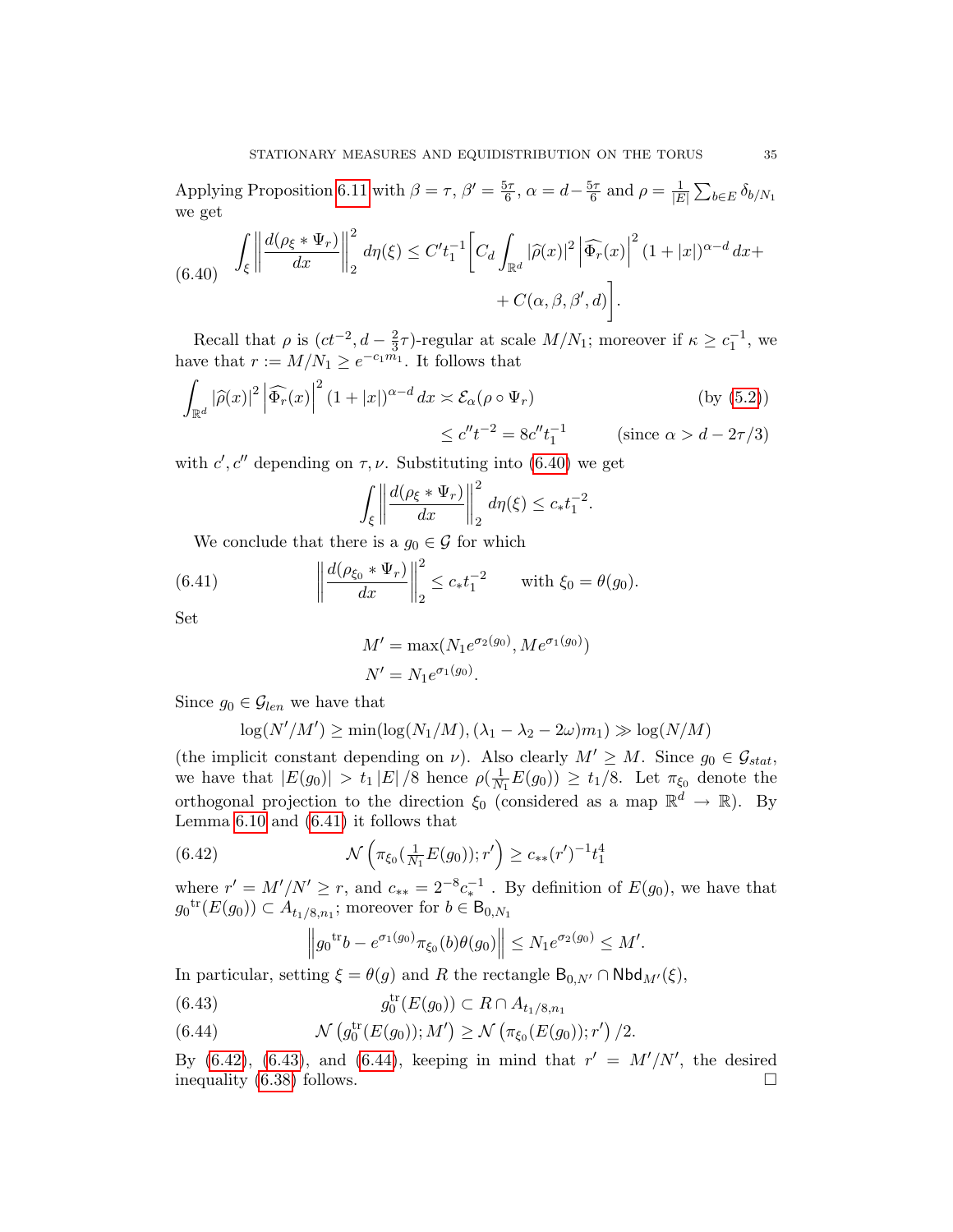Similarly to the proof of Proposition [6.3,](#page-19-1) Proposition [6.5](#page-20-0) can easily be deduced from Lemma [6.12](#page-32-1) using Lemma [6.9.](#page-26-3) Note that in the notations of Lemma [6.9,](#page-26-3)  $\left| \log \frac{N_1}{M_1} - \log \frac{N_2}{M_2} \right|$  $\vert \ll \log t_1$  with the implicit constant depending on  $\nu$ . We omit the details.

#### 7. Granulated measures

The goal of this section is to prove Proposition [3.1](#page-4-0) and hence our main result Theorem [A](#page-1-0) which follows easily from it. Assume that  $\mu_n = \nu^{*n} * \mu_0$  satisfies

$$
|\widehat{\mu}_{n_0}(a_0)| \ge t_0 > 0
$$

where  $n_0$  is assumed to be larger than a constant multiple of  $\log(2||a_0||/t_0)$ . The goal is to deduce that for any  $\lambda < \lambda_1$  there is C so that

$$
\mu_{n_0-m}(\mathsf{W}_{Q,e^{-\lambda\cdot m}}) > \left(\frac{t_0}{2}\right)^C, \quad \text{where} \quad Q < \left(\frac{2\|a_0\|}{t_0}\right)^C.
$$

We recall the notations

$$
R_Q = \left\{ \left( \frac{p_1}{q}, \dots, \frac{p_d}{q} \right) \in \mathbb{T}^d \; : \; q \le Q \right\}, \qquad \mathsf{W}_{Q,r} = \bigcup_{x \in R_Q} \mathsf{B}_{x,r}.
$$

Unless otherwise specified, all other constants defined in this section depend only on  $\nu$  (and hence indirectly also on Γ).

We outline the ingredients of the argument in the following Propositions [7.1–](#page-35-0) [7.4,](#page-37-0) and formally deduce Proposition [3.1.](#page-4-0) The proofs of propositions [7.1–](#page-35-0)[7.4](#page-37-0) are given in §§[7.A–](#page-40-1)[7.D](#page-49-0) below.

In the first phase of the proof (Section [6,](#page-18-2) Theorem [6.1\)](#page-18-0) it was shown that the set of significant Fourier coefficients  $\{a \in \mathbb{Z}^d : |\widehat{\mu}_{n_0-m}(a)| > t\}$  in large balls  ${a \in \mathbb{Z}^d : \|a\| < N}$  has positive density when viewed at resolution  $M = N^{1-\kappa}$ . We shall use this information on Fourier coefficients to show that a certain portion of the measure  $\mu_{n_0-m}$  on the torus  $\mathbb{T}^d$  is  $(1 - \kappa)$ -granulated at scale  $\rho = 1/N$  in the following sense.

Let  $\mu$  be a probability measure  $\mu$  on  $\mathbb{T}^d$ . Say that a t-portion of  $\mu$  is  $\alpha$ -granulated at scale  $\rho$  (here  $\alpha < 1$  and  $\rho > 0$  is smaller than a power of  $t/2$ ) if there exists a  $\rho^{\alpha}$ -separated set  $X \subset \mathbb{T}^d$  so that

$$
\mu(\textsf{Nbd}_\rho(X)) = \mu(\bigcup_{x \in X} \mathsf{B}_{x,\rho}) > t.
$$

The information on significant Fourier coefficients of  $\mu_n$  obtained in the first phase of the proof (Section [6,](#page-18-2) Theorem [6.1\)](#page-18-0) enables one to show that a significant portion of the measures  $\mu_{n_0-m}$  is  $(1 - \kappa)$ -granulated.

<span id="page-35-0"></span>Proposition 7.1 (Initial granulation estimate).

There exist constants  $1 < L_1 < L_2$ ,  $\kappa > 0$ , and  $c_1$ ,  $c_2$ , so that for  $m \ge c_1 \cdot \log \frac{2||a_0||}{t_0}$ , there exists  $\rho \in (L_2^{-m}, L_1^{-m})$  and a finite set  $X \subset \mathbb{T}^d$  so that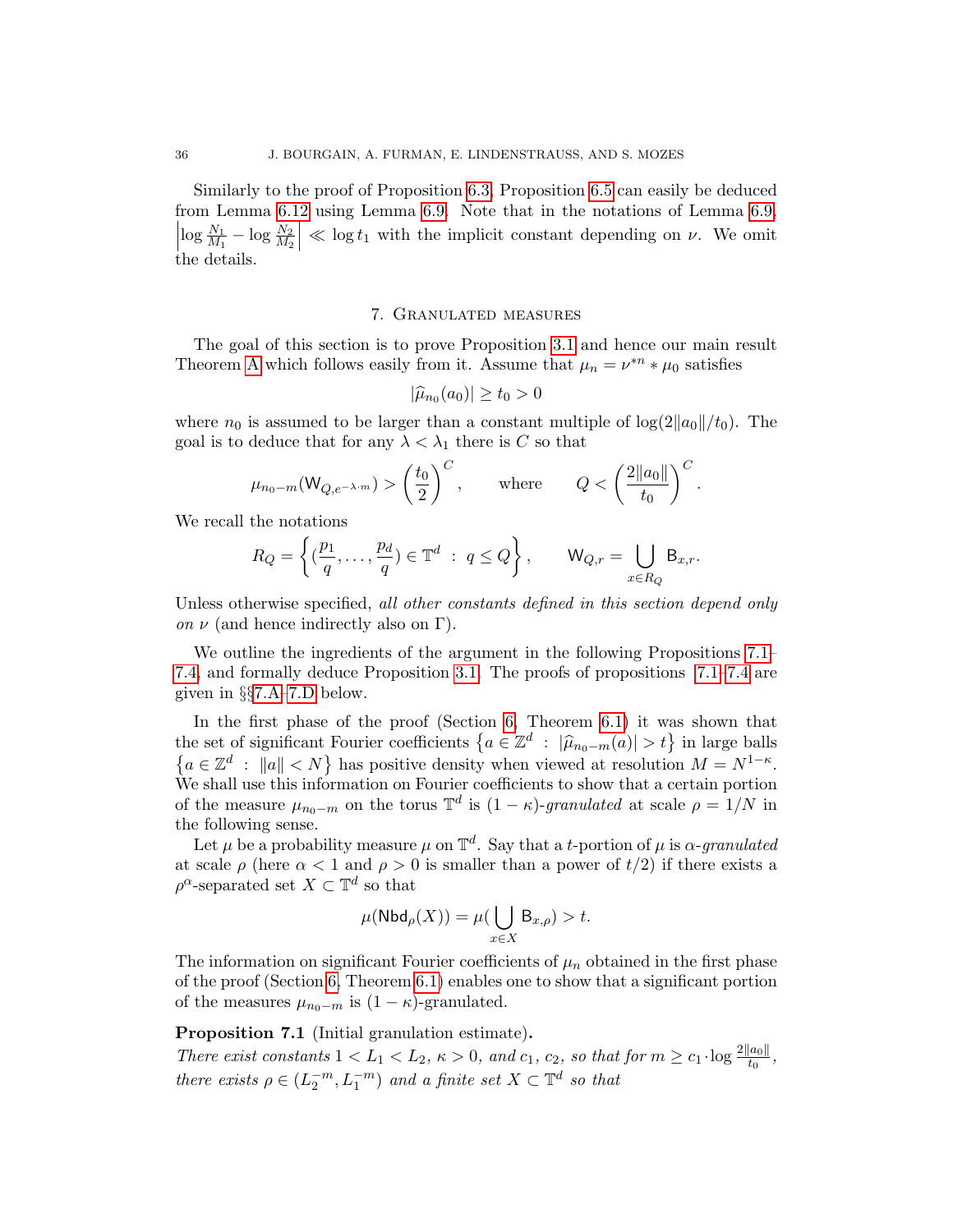.

(1) X is 
$$
r = \rho^{1-\kappa}
$$
-separated;  
(2)  $\mu_{n_0-m}$  ( $\bigcup_{x \in X} B_{x,\rho}$ ) >  $\left(\frac{t_0}{2}\right)^{c_2}$ 

Let us say that a probability measure  $\mu$  is  $\beta$ -concentrated around  $x \in \mathbb{T}^d$  at scale  $\rho$  if  $\mu(\mathsf{B}_{x,\rho}) > \rho^{\beta}$ . So Lebesgue measure is d-concentrated, while atomic measures are 0-concentrated, at all scales. Observe that if  $\alpha < d$  and  $\alpha \cdot d < \beta < d$ then a probability measure  $\mu$  which is  $\alpha$ -granulated at sufficiently small scale  $\rho$ has points which are  $\beta$ -concentrated: since  $\rho^{\alpha}$ -separated subset on the d-torus has  $O(\rho^{-d \cdot \alpha})$  points, an average  $\rho$ -ball with center  $x \in X$  has  $\mu$ -mass

$$
\mu(\mathsf{B}_{x,\rho}) > \text{const} \cdot t \cdot \rho^{\alpha \cdot d} > \rho^{\beta}.
$$

Thus  $\mu_{n_0-m}$  has points which are  $\beta$ -concentrated where  $\beta = d - \kappa > (1 - \kappa) \cdot d$ , assuming the scale  $\rho$  is small compared to t. The next step of the argument allows to bootstrap this concentration phenomenon from  $\beta_0 = d - \kappa$  down to  $\beta_N = \delta$ , where  $\delta > 0$  is some fixed concentration goal determined in Proposition [7.3](#page-36-1) below. The bootstrapping procedure is performed some finite number  $N = N(\kappa, \delta)$  of times.

#### <span id="page-36-0"></span>Proposition 7.2 (Bootstrapping concentration).

Given  $\epsilon > 0$  there is  $\gamma > 0$  and  $\ell_0$  so that for  $n > \ell > \ell_0$  the following holds: given scales  $\rho < e^{-d\lambda_1 \cdot \ell} \cdot r$  there are scales

$$
r' = e^{-(\lambda_1 + \epsilon) \cdot \ell} \cdot r, \qquad \rho' = e^{-(\lambda_1 - \epsilon) \cdot \ell} \cdot \rho
$$

so that given an r-separated set  $X \subset \mathbb{T}^d$  one can construct an r'-separated set  $X' \subset \mathbb{T}^d$  with

$$
|X'| \le |X| \quad \text{and} \quad \mu_{n-\ell}(\bigcup_{y \in X'} B_{y,\rho'}) > \left(\mu_n(\bigcup_{x \in X} B_{x,\rho})\right)^d - e^{-\gamma \cdot \ell}.
$$

The initial granulation  $\alpha = 1 - \kappa$  gives  $\frac{r_0}{\rho_0} = \rho_0^{-\kappa}$  so the above proposition can be applied with  $\ell$  as big as  $\frac{1}{d\lambda_1} \log(\frac{r_0}{\rho_0}) = \frac{\kappa}{d\lambda_1} \log(\frac{1}{\rho_0})$ . With half that big  $\ell$ , we still get a shrinking factor of  $e^{-(\lambda_1-\epsilon)\cdot\ell} < \rho_0^{\kappa/3d}$  in the scale of concentrated balls produced in the proposition. The fact that the ratio  $\frac{r'}{q'}$  $\frac{r'}{\rho'}$  in the output is close to the initial one  $\frac{r}{\rho}$ , allows to apply the proposition with a fixed  $\ell$  for a number N of iterations, and obtain very high concentrations. The loss of mass is not very drastic if the initial portion  $\tau_0 > (t_0/2)^{c_2}$  of  $(1 - \kappa)$ -granulated measure  $\mu_{n_0-m}$  is large compared to the scale  $\rho$  and  $e^{-\gamma \ell}$ .

The following proposition shows that certain level of concentration can occur only near rational points. This determines the desired concentration level  $\delta > 0$ mentioned above.

<span id="page-36-1"></span>Proposition 7.3 (Rational approximation). There is  $\delta > 0$  and  $c_4 < \infty$  so that for any small  $\rho > 0$ 

$$
\mu_n(\mathsf{B}_{z,\rho}) > \rho^{\delta} \implies \mathsf{B}_{z,\rho} \subset \mathsf{W}_{Q,r},
$$
  
for  $r = \rho^{9/10}$  and  $Q = \rho^{-1/10}$ , provided  $n > c_4 \cdot \log(1/\rho)$ .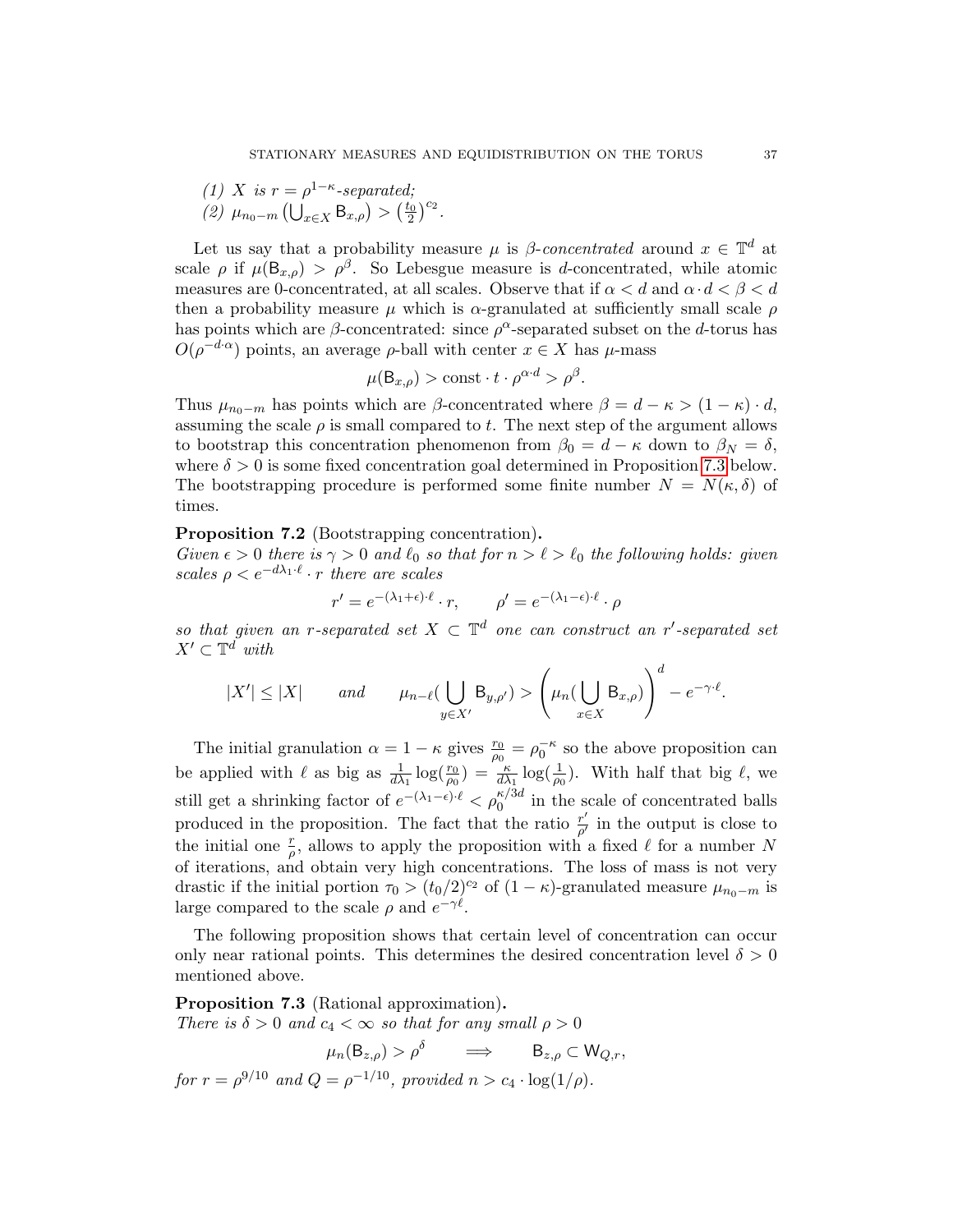Hence assuming that a significant  $\mu_n$ -mass is granulated with exponent  $\delta$ ,  $\mu_n$ gives this significant mass to  $W_{Q,r}$  with  $r = Q^{-9}$ . Of course factor 9 is arbitrary here, for the following we could work with any factor bigger than say 3.

The final step of the proof, uses the Γ-invariance of the set  $R_Q$  to show that most of  $\mu_n$  mass of  $\mathsf{W}_{Q,r} = \bigcup_{x \in R_Q} \mathsf{B}_{x,r}$  must be concentrated near the centers  $R_Q$ of these balls.

## <span id="page-37-0"></span>Proposition 7.4 (Tight Bootstrapping). Given  $\epsilon > 0$  there is  $m_*$  and  $\omega > 0$  so that if  $r > 0$ ,  $Q < \infty$  and  $m > m_*$  satisfy

$$
e^{d\lambda_1\cdot m}\cdot r<\frac{1}{Q^2}
$$

then

$$
\mu_{n-m}(\mathsf{W}_{Q,e^{-(\lambda_1-\epsilon)\cdot m}\cdot r})>\mu_n(\mathsf{W}_{Q,r})-e^{-\omega\cdot m}
$$

assuming  $n > m$ .

This is done by considering the intersections of a large number  $N > e^{\delta \cdot m}$  of translates  $g_i^{-1}(W_{Q,r})$ , where  $g_1, \ldots, g_N$  are chosen using the distribution  $\nu^{*m}$  of the m-step random walk.

Let us now deduce Proportion [3.1](#page-4-0) of the introduction from these propositions, which are proved in the following subsections §§[7.A](#page-40-1)[–7.D.](#page-49-0)

#### Proof of Proposition [3.1.](#page-4-0)

We assume that  $|\hat{\mu}_{n_0}(a_0)| \ge t_0 > 0$  for some  $a_0 \in \mathbb{Z}^d \setminus \{0\}$ . We shall work with  $n_0 > m > C \cdot \log \frac{2||a_0||}{t_0}$  where the value of C will be determined implicitly in the proof.

Our first goal is to show that for some constants  $C_1$ ,  $D$ ,  $1 < L_3 < L_4$  and any  $m_0 > C_1 \cdot \log \frac{2\|a_0\|}{t_0}$  there exist  $\rho$  with  $L_4^{-m_0} < \rho < L_3^{-m_0}$  and a finite set  $Y \subset \mathbb{T}^d$ so that

<span id="page-37-1"></span>(7.1) 
$$
\mu_{n_0 - m_0}(B_{y,\rho}) > \rho^{\delta} \quad (\forall \ y \in Y), \qquad \mu_{n_0 - m_0}(\bigcup_{y \in Y} B_{y,\rho}) > (\frac{t_0}{2})^D
$$

where  $\delta > 0$  is the constant from Proposition [7.3.](#page-36-1)

Proposition [7.1](#page-35-0) provides  $1 < L_1 < L_2$  and  $\kappa > 0$ , so that for large  $m_{00}$  there exists  $\rho_0 \in (L_2^{-m_{00}}, L_1^{-m_{00}})$  and finite set  $X_0 \subset \mathbb{T}^d$  which is  $r_0$ -separated so that

$$
r_0 = \rho_0^{1-\kappa}, \qquad \mu_{n_0-m_{00}}(\bigcup_{x \in X_0} B_{x,\rho_0}) > \left(\frac{t_0}{2}\right)^{c_2}.
$$

We shall amplify this initial concentration by a number  $(N$  below) of iterations of the bootstrapping procedure in Proposition [7.2.](#page-36-0) The relevant parameters are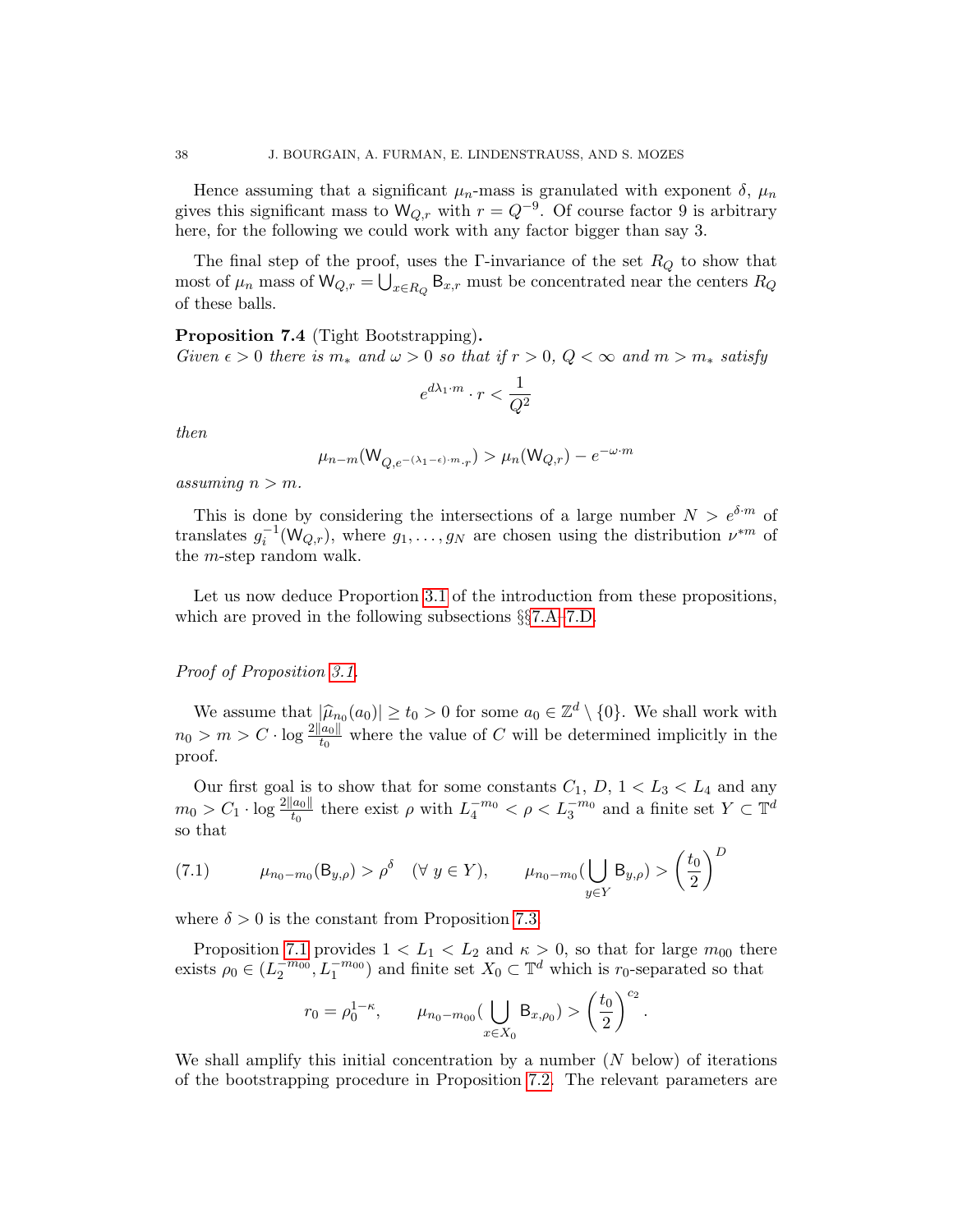chosen as follows:

<span id="page-38-0"></span>(7.2) 
$$
\ell \in \mathbb{N}
$$
 so that  $e^{-2d\lambda_1 \cdot \ell} > \frac{\rho_0}{r_0} = \rho_0^{\kappa} > e^{-3d\lambda_1 \cdot \ell}$ ,  
(7.3)  $N \in \mathbb{N}$  so that  $\delta N \cdot \kappa > 6d^2$ ,

(7.4)  $\epsilon > 0$  so that  $2N \cdot \epsilon < d\lambda_1$ .

Here  $\delta > 0$  is provided by Proposition [7.3](#page-36-1) and  $\kappa$  by Proposition [7.1.](#page-35-0) Note that  $\ell \approx \log \frac{1}{\rho_0} \approx m_{00}$ , i.e., the ratios between these quantities are bounded from below and from above by finite positive constants (depending on  $\nu$ ).

For  $j = 1, \ldots, N-1$  set  $\rho_{j+1} = e^{-j(\lambda_1 - \epsilon)\cdot \ell} \cdot \rho_0$  and  $r_{j+1} = e^{-j(\lambda_1 + \epsilon)\cdot \ell} \cdot r_0$ . Then

(7.5) 
$$
\frac{\rho_0}{r_0} < \ldots \cdots < \frac{\rho_N}{r_N} = e^{2N\epsilon\ell} \cdot \frac{\rho_0}{r_0} < e^{2N\epsilon\ell - 2d\lambda_1\ell} < e^{-d\lambda_1\ell},
$$

where the last inequality is justified by [\(7.2\)](#page-38-0) and [\(7.4\)](#page-38-0).

We have arranged  $\rho_j \leq e^{-d\lambda_1 \ell} \cdot r_j$  for  $j = 0, \ldots, N$ , and, assuming that  $\ell >$  $\ell_0$ , may apply Proposition [7.2](#page-36-0) inductively starting from the set  $X_0$  provided by Proposition [7.1.](#page-35-0) This yields a finite sequence of sets  $X_1, \ldots, X_N$ , where each  $X_j$ is an  $r_i$ -separated set on the torus, the sets do not increase in cardinality:

(7.6) 
$$
|X_N| \leq \cdots \leq |X_1| \leq |X_0| < \mathrm{const}_d \cdot r_0^{-d} < \rho_0^{-d},
$$

while the masses

<span id="page-38-1"></span>
$$
\tau_j = \mu_{n_0 - j\ell} \Big( \bigcup_{x \in X_j} \mathsf{B}_{x, \rho_j} \Big) \qquad \text{satisfy} \qquad \tau_{j+1} > \tau_j^d - e^{-\gamma \cdot \ell}.
$$

Recall that  $\gamma > 0$ , depending on  $\epsilon > 0$ , N,  $\kappa > 0$  and  $\delta > 0$ , are constants (depending on  $\nu$ ), but independent of  $\ell$ ,  $m_{00}$ , etc. So choosing  $C_1$  large enough, we may ensure that  $m_{00}$ , and thus  $\ell$ , are large compared to  $\log(2/t_0)$  so that

$$
e^{-\gamma\cdot\ell} < \left(\frac{t_0}{2}\right)^{c_2\cdot(d+1)^N}
$$

.

.

This implies, by induction on i, that  $\tau_i > 2e^{-\gamma \cdot \ell}$  and  $\tau_{i+1} > \frac{1}{2}$  $\frac{1}{2}\tau_i^d > \tau_i^{d+1}$ . In particular the last set  $X_N$  satisfies:

$$
\mu_{n_0-N\ell}(\bigcup_{x\in X_N} \mathsf{B}_{x,\rho_N})=\tau_N>\left(\frac{t_0}{2}\right)^{c_2\cdot (d+1)^N}
$$

We now use the fact that  $|X_N|$  has few elements, estimated by [\(7.6\)](#page-38-1), to extract the subset Y of very concentrated  $\rho_N$ -balls:

(7.7) 
$$
Y = \left\{ x \in X_N : \ \mu_{n_0 - N\ell}(\mathsf{B}_{x,\rho_N}) > \frac{\tau_N}{2 \cdot |X_N|} \right\}.
$$

Then

<span id="page-38-2"></span>
$$
\mu_{n_0-N\ell}(\bigcup_{y\in Y} \mathsf{B}_{y,\rho_N}) > \frac{\tau_N}{2} > \left(\frac{t_0}{2}\right)^D,
$$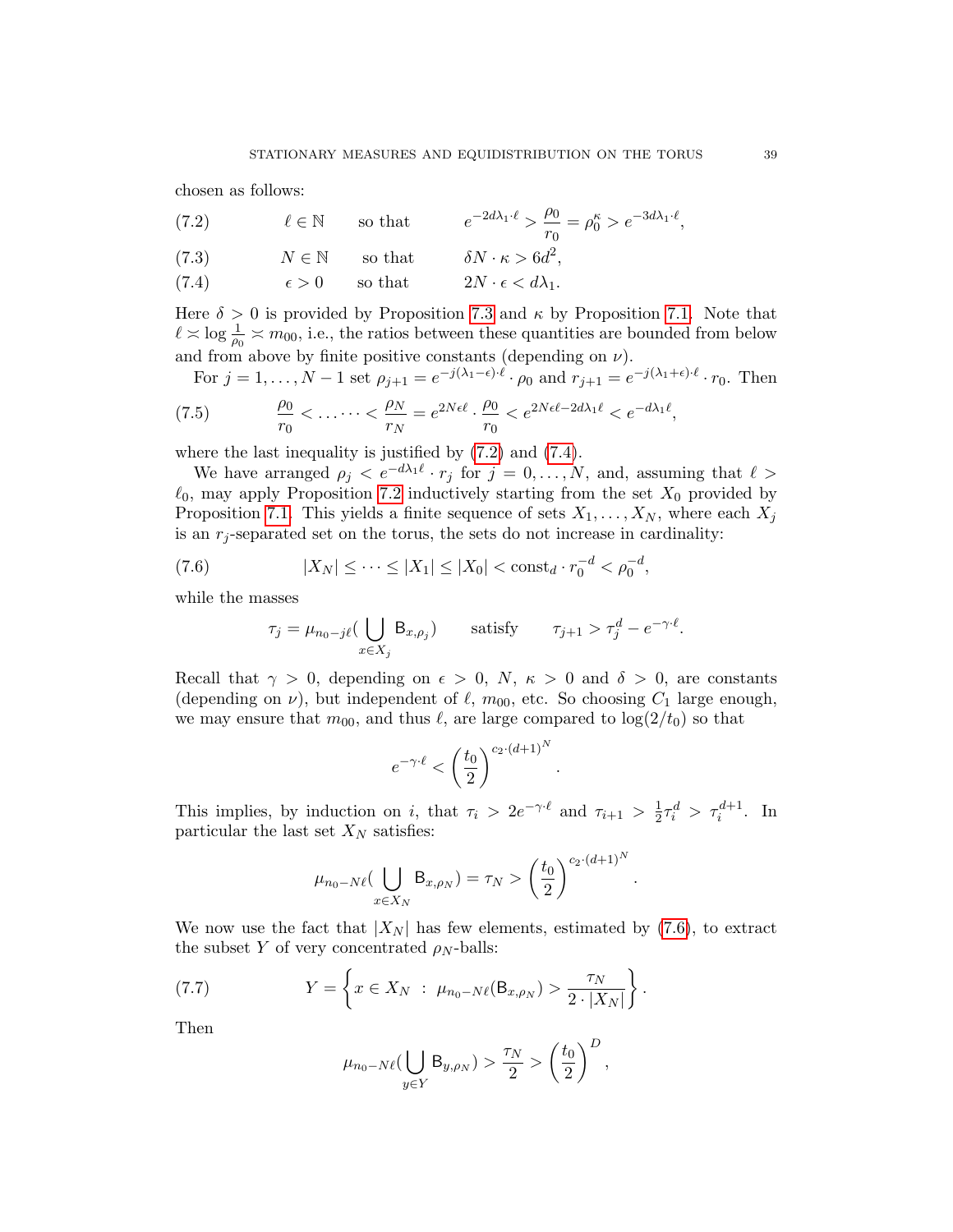where D is set to be  $D = c_2 \cdot (d+1)^N + 1$ . Finally we claim that

$$
\frac{\tau_N}{2|X_N|} > (\rho_N)^{\delta}.
$$

Indeed, assuming  $m_{00}$  is large compared to  $\log(2/t_0)$ , we have

$$
\frac{\tau_N}{2|X_N|} > \left(\frac{t_0}{2}\right)^D \cdot \rho_0^{d(1-\kappa)} > \rho_0^d.
$$

Using  $(7.3)$  and  $(7.2)$  it follows

$$
(\rho_N)^\delta = e^{-\delta N(\lambda_1 - \epsilon)\cdot \ell} \cdot \rho_0^\delta < e^{-\delta N \frac{\lambda_1}{2} \ell} < \left( e^{-3d\lambda_1 \ell} \right)^{d/\kappa} < \rho_0^d.
$$

With Y as in [\(7.7\)](#page-38-2),  $\rho = \rho_N$ ,  $m_0 = N\ell$ , the claim [\(7.1\)](#page-37-1) is proven.

Applying Proposition [7.3](#page-36-1) to the conclusion  $(7.1)$  we deduce that for some  $C_2$ ,  $C_3 > 1$ , for  $m_0 > C_2 \cdot \log \frac{2||a_0||}{t_0}$ , and  $n_0 > C_3 \cdot m_0$ , one has

<span id="page-39-0"></span>(7.9) 
$$
\mu_{n_0-m_0}(\mathsf{W}_{Q,r}) > \left(\frac{t_0}{2}\right)^D
$$
, where  $r = Q^{-9}$ ,  $Q \in (L_3^{\frac{m_0}{10}}, L_4^{\frac{m_0}{10}})$ .

The proof of Proposition [3.1](#page-4-0) concludes with the second bootstrap Proposition [7.4](#page-37-0) applied a number of times. Given  $\lambda < \lambda_1$  we choose

$$
\epsilon = \min(\frac{\lambda_1}{3}, \frac{\lambda_1 - \lambda}{2})
$$

and let  $\omega = \omega(\epsilon) > 0$  be the corresponding constant from Proposition [7.4.](#page-37-0)

With  $\epsilon < \lambda_1 - \lambda$  there are  $0 < \alpha < \beta$  and  $k \in \mathbb{N}$ , so that any large m can be written as

<span id="page-39-1"></span>
$$
m=m_0+m_1+m_2+\cdots+m_k,
$$

where

(7.10) 
$$
\lambda m < (\lambda_1 - \epsilon) \cdot (m - m_0),
$$

$$
(7.11) \qquad \alpha \cdot m < m_0 < \beta \cdot m,
$$

(7.12) 
$$
(\frac{7}{10d\lambda_1}\log L_3) \cdot m_0 < m_1 < (\frac{7}{10d\lambda_1}\log L_4) \cdot m_0,
$$

(7.13) 
$$
(1+\frac{1}{3d}) \cdot m_i < m_{i+1} < (1+\frac{1}{2d}) \cdot m_i.
$$

We set C to be large enough so that writing  $m > C \cdot \log \frac{2\|a_0\|}{t_0}$  as  $m = m_0 + \cdots + m_k$ as above we get  $m_0 > C_2 \cdot \log \frac{2||a_0||}{t_0}$  and  $m_1 > m_*$ . Then for r and Q as in [\(7.9\)](#page-39-0) condition [\(7.12\)](#page-39-1) implies

$$
e^{d\lambda_1 m_1} < L_3^{\frac{7m_0}{10}} < Q^7 = \frac{1}{r \cdot Q^2}.
$$

Denoting  $r_i = e^{-(\lambda_1 - \epsilon) \cdot (m_1 + \cdots + m_i)} \cdot r$  we also obtain

$$
e^{d\lambda_1 \cdot m_{i+1}} \cdot r_i < \frac{1}{Q^2}.
$$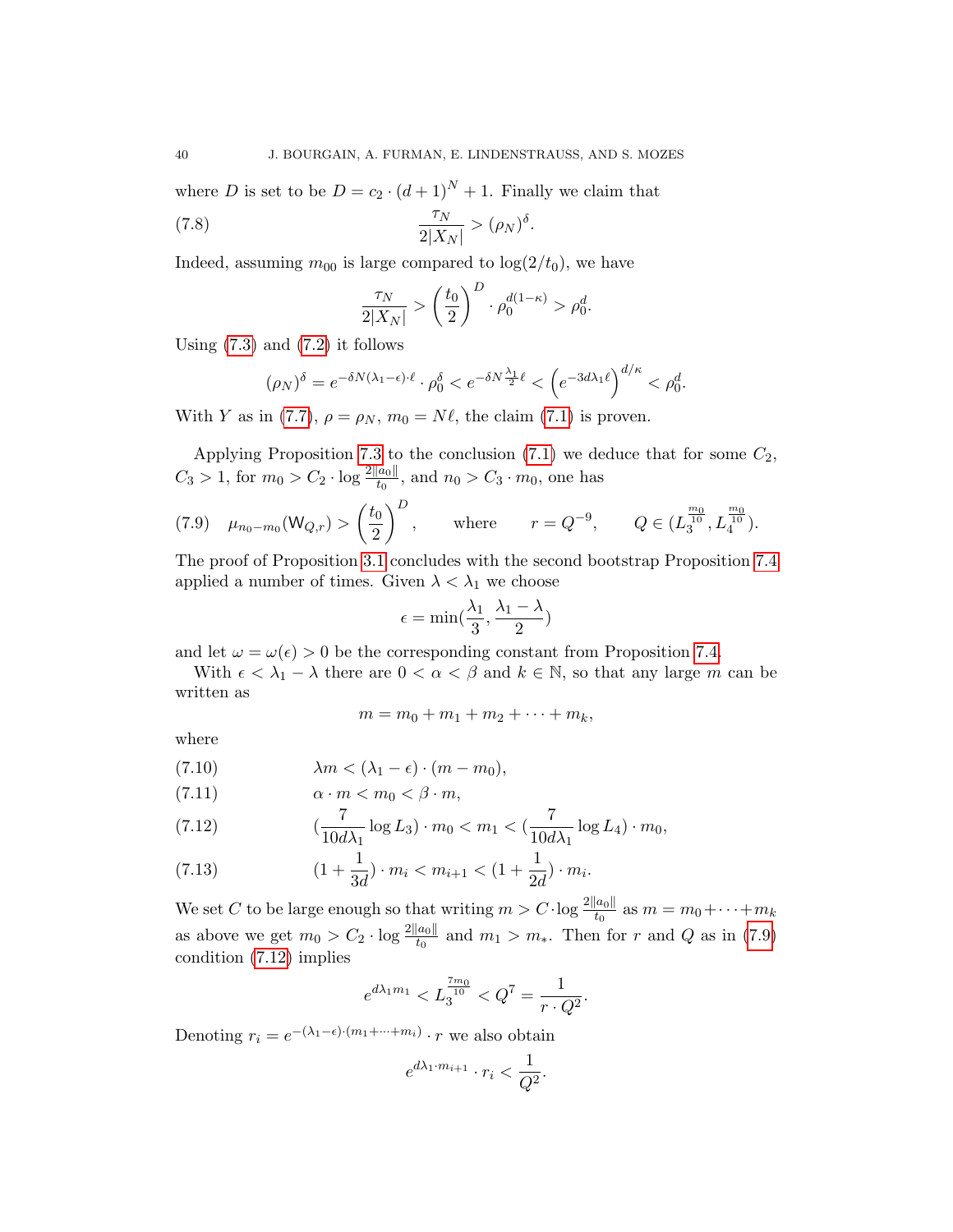Indeed, this is proven by induction using [\(7.13\)](#page-39-1):

$$
e^{d\lambda_1 \cdot m_{i+1}} < e^{d\lambda_1 \cdot m_i} \cdot e^{\frac{\lambda_1}{2} \cdot m_i} < \frac{e^{\frac{\lambda_1}{2} \cdot m_i}}{r_i \cdot Q^2} < \frac{1}{r_{i+1} \cdot Q^2}.
$$

Therefore, Proposition [7.4](#page-37-0) can be applied to deduce, using [\(7.10\)](#page-39-1), that

$$
\mu_{n_0-m}(W_{Q,e^{-\lambda \cdot m}}) > \mu_{n_0-m}(W_{Q,e^{-(\lambda_1-\epsilon)\cdot(m_1+\cdots+m_k)}\cdot r}) > \mu_{n_0-m_0}(W_{Q,r}) - e^{-\omega \cdot m_1} - \cdots - e^{-\omega \cdot m_k}.
$$

For some  $c > 0$ , independent of m, etc, we have  $\sum e^{-\omega \cdot m_i} < e^{-c \cdot m}$ . If  $C > 2D/c$ then it follows, using [\(7.9\)](#page-39-0), that

$$
\mu_{n_0-m}(W_{Q,e^{-\lambda \cdot m}}) > \mu_{n_0-m_0}(W_{Q,r}) - e^{-c \cdot m} > \left(\frac{t_0}{2}\right)^D - e^{-c \cdot m} > \left(\frac{t_0}{2}\right)^{D+1}.
$$

This completes the proof of Proposition [3.1.](#page-4-0)  $\Box$ 

# <span id="page-40-1"></span>7.A. Initial granulation: proof of Proposition [7.1.](#page-35-0)

Proposition [7.1](#page-35-0) follows from Theorem [6.1](#page-18-0) and the following general statement with  $M = N^{1-\kappa}, \, \rho = \frac{1}{M}, \, s = t = t_0^p$  $_{0}^{p}.$ 

<span id="page-40-0"></span>**Proposition 7.5.** There exists  $c > 0$  so that if a probability measure  $\mu$  on  $\mathbb{T}^d$ satisfies

$$
\mathcal{N}\left(\left\{a\in\mathbb{Z}^d\cap\mathsf{B}_{0,N}\ : \ |\hat{\mu}(a)|>t\right\};M\right)>s\cdot\left(\frac{N}{M}\right)^d
$$

with  $M < \text{const}_d \cdot N$ , then there exists an  $\frac{1}{M}$ -separated set  $X \subset \mathbb{T}^d$  with

$$
\mu\left(\bigcup_{x\in X} \mathsf{B}_{x,\frac{1}{N}}\right) > c \cdot (ts)^3.
$$

*Proof.* We shall need an auxiliary smooth function  $F$  on the torus such that

$$
0 \le F \le C_1 \cdot N^d, \qquad \text{supp}(F) \subset \mathsf{B}_{0,\frac{1}{N}}, \qquad \int_{\mathbb{T}^d} F \, dx = 1.
$$

and the Fourier coefficients

$$
\hat{F}(a) \ge 0
$$
  $\hat{F}(a) \ge \frac{1}{2}$  for  $a \in \mathbb{Z}^d \cap B_{0,N}$ .

Here  $C_1 < \infty$  is a constant depending on d only. To construct such a function, consider the step function  $F_1(x) = m(\mathsf{B}_{0,r})^{-1} \cdot 1_{\mathsf{B}_{0,r}}(x)$  where  $r = \epsilon/N$  for some fixed small  $\epsilon > 0$ . Then  $\hat{F}_1(a)$  is close to 1 for  $a \in \mathbb{Z}^d \cap B_{0,N}$ . If  $F_2$  is a smooth symmetric approximation of  $F_1$ , then the convolution  $F = F_2 * F_2$  has the desired properties.

Let  $\tilde{A} = \{a \in \mathbb{Z}^d \cap \mathsf{B}_{0,N} : |\hat{\mu}(a)| > t\}$ . Upon passing to a subset  $A \subset \tilde{A}$  of size

$$
|A| \ge \frac{|\tilde{A}|}{4} > \frac{s}{4} \left(\frac{N}{M}\right)^d
$$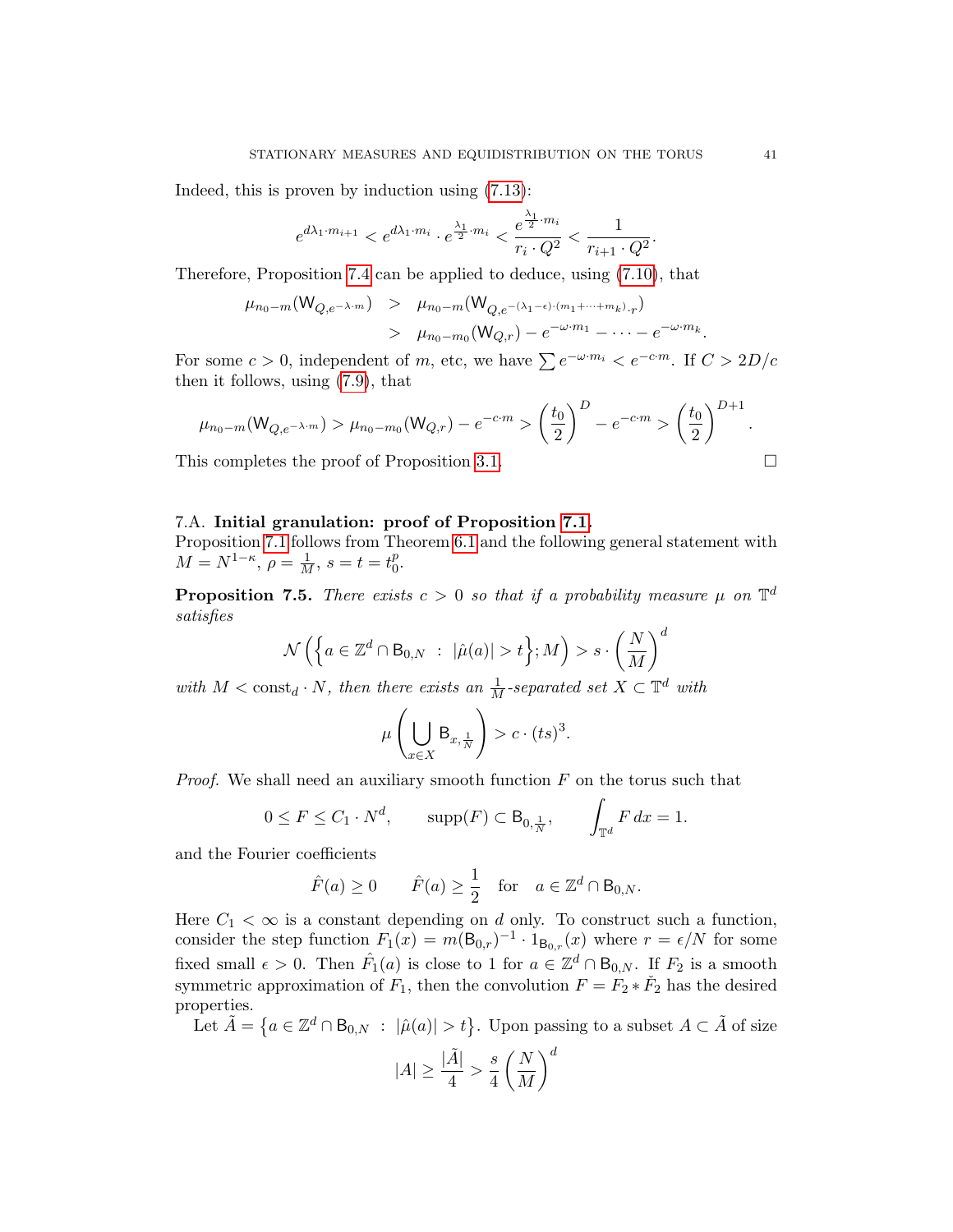we may assume that  $Re(e^{i\theta} \cdot \hat{\mu}(a)) > \frac{t}{2}$  $\frac{t}{2}$  for some fixed  $\theta \in [0, 2\pi)$ . Let

$$
\phi(x) = \sum_{a \in A} e_a(x).
$$

As usual,  $e_a(x) = e^{-2\pi i \langle x, a \rangle}$  are the standard characters. Note that

$$
|\phi(x)|^2 = (\sum_{a \in A} e_a(x)) \cdot (\overline{\sum_{b \in A} e_b(x)}) = \sum_{a, b \in A} e_{a-b}(x).
$$

The probability measure  $\lambda = \mu * F$  has a smooth density  $g : \mathbb{T}^d \to [0, \infty)$  with  $\hat{g}(b) = \hat{\mu}(b) \cdot \hat{F}(b)$ . On A we have  $\hat{F} \ge 1/2$  and  $\text{Re}(e^{i\theta}\hat{\mu}) > t/2$ . Therefore

<span id="page-41-0"></span>(7.14) 
$$
\left| \int_{\mathbb{T}^d} \phi \, d\lambda \right| \geq \sum_{a \in A} \text{Re}(e^{i\theta} \cdot \hat{g}(a)) > \frac{t}{4} \cdot |A| > \frac{ts}{16} \cdot \left(\frac{N}{M}\right)^d.
$$

We shall see that the RHS is close to an a priori upper estimate for the LHS. Partition  $\mathbb{T}^d$  into  $M^d$  "cubes"  $Q_i$  with side length  $\frac{1}{M}$  and centers  $c_i \in \mathbb{T}^d$ . By Cauchy-Schwartz inequality

<span id="page-41-1"></span>
$$
(7.15) \qquad \left| \int_{\mathbb{T}^d} \phi d\lambda \right| \leq \sum_i \left| \int_{\mathbb{T}^d} 1_{Q_i} \cdot \phi d\lambda \right| \leq \sum_i \lambda(Q_i)^{\frac{1}{2}} \cdot \left( \int_{Q_i} |\phi|^2 d\lambda \right)^{\frac{1}{2}}.
$$

Let  $r =$  $\frac{\sqrt{d}}{M}$  which is assumed to dominate  $\frac{1}{N}$ . Then  $Q_i \subset \mathsf{B}_{c_i,r/2}$  and  $y+Q_i \subset \mathsf{B}_{c_i,r}$ for any  $y \in \text{supp}(F) \subset B_{0, \frac{1}{N}}$ . Thus

$$
\lambda(Q_i) = \int_{\mathbb{T}^d} F(y) \cdot \mu(y + Q_i) dy \le \mu(\mathsf{B}_{c_i,r}).
$$

Since  $d\lambda(x) = g(x) dx$  we have

$$
\int_{Q_i} |\phi|^2 d\lambda \le G_i \cdot \int_{Q_i} |\phi|^2 dx, \quad \text{where} \quad G_i = \max_{x \in Q_i} g(x).
$$

We shall estimate  $\int_{Q_i} |\phi|^2 dx$  using an auxiliary function f on  $\mathbb{T}^d$ ; we take f to be the product  $f(x) = \prod_{i=1}^{d} h_M(x_i)$  of one dimensional Fejér kernels

$$
h_n(u) = \frac{1}{n} \sum_{k=1}^n \sum_{j=-k}^k e^{2\pi j u} = \frac{1}{n} \left( \frac{\sin \frac{n u}{2}}{\sin \frac{u}{2}} \right)^2.
$$

Note that f is a non-negative function, with  $f(x) > 10^{-d} \cdot M^d$  on the  $\frac{1}{M}$ -cube  $Q_0 = \left[-\frac{1}{2M}, \frac{1}{2M}\right]^d + \mathbb{Z}^d$  around  $0 \in \mathbb{T}^d$ . The Fourier coefficients  $\hat{f}$  take values in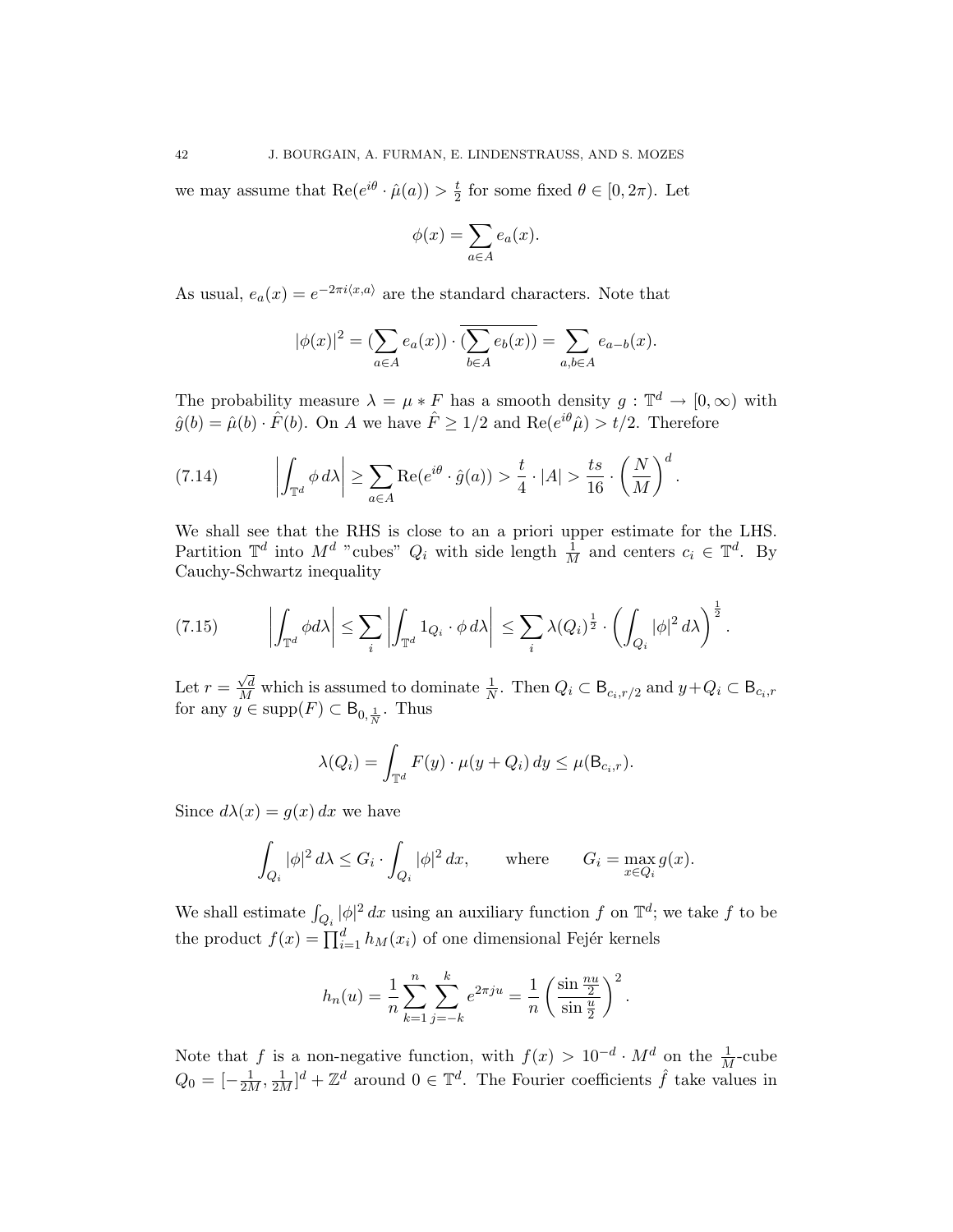[0, 1] and vanish outside the  $[-M, M]^d \cap \mathbb{Z}^d$  cube. Thus

$$
\int_{Q_i} |\phi(x)|^2 dx = \int_{Q_0} |\phi(c_i + y)|^2 dy \le \frac{10^d}{M^d} \int_{Q_0} |\phi(c_i + y)|^2 f(y) dy
$$
  
\n
$$
\le \frac{10^d}{M^d} \int_{\mathbb{T}^d} |\phi(c_i + y)|^2 f(y) dy = \frac{10^d}{M^d} \int_{\mathbb{T}^d} \sum_{a,b \in A} e_{a-b}(c_i + y) \cdot f(y) dy
$$
  
\n
$$
= \frac{10^d}{M^d} \left( \sum_{a,b \in A} e_{a-b}(c_i) \hat{f}(a - b) \right) \le \frac{10^d}{M^d} \cdot \max_{a,b \in A} |\hat{f}(a - b)|
$$
  
\n
$$
\le \frac{C_2 \cdot |A|}{M^d} \le \frac{C_2 \cdot N^d}{M^{2d}}.
$$

Here  $C_2$  is a constant which is  $10^d$  times the maximal cardinality of a 1-separated set in  $[-1, 1]^d$ .

The density g of  $\lambda = \mu * F$  has the following upper bound:

(7.16) 
$$
g(x) = \int F(x - y) d\mu(y) \leq C_1 \cdot N^d \cdot \mu(\mathsf{B}_{x, \frac{1}{N}}).
$$

Since  $\textsf{Nbd}_{\frac{1}{N}}(Q_i) \subset \mathsf{B}_{c_i,r}$  it follows that

$$
G_i = \max_{x \in Q_i} g(x) \le C_1 N^d \mu(\mathsf{B}_{c_i,r}).
$$

Let  $0 \le H_i \le 1$  denote the ratio, so  $G_i = H_i \cdot C_1 N^d \mu(\mathsf{B}_{c_i,r})$ . By [\(7.14](#page-41-0) and [7.15\)](#page-41-1)

$$
\frac{ts}{16} \left(\frac{N}{M}\right)^d \le \sum_i \mu(B_{c_i,r})^{\frac{1}{2}} \cdot G_i^{\frac{1}{2}} \cdot \frac{\sqrt{C_2} \cdot N^{\frac{d}{2}}}{M^d}
$$

$$
\le \sum_i \mu(B_{c_i,r}) \cdot H_i^{\frac{1}{2}} \cdot \sqrt{C_1 \cdot C_2} \cdot \left(\frac{N}{M}\right)^d.
$$

Let  $C_3 =$ √  $\overline{C_1 \cdot C_2}$ . We have

$$
\sum_{i} \mu(B_{c_i,r}) \cdot H_i^{\frac{1}{2}} > \frac{ts}{16C_3}.
$$

Therefore

<span id="page-42-0"></span>(7.17) 
$$
\sum_{i \in I} \mu(B_{c_i,r}) > \frac{ts}{2^5 C_3} \quad \text{where} \quad I = \left\{ i \; : \; H_i^{\frac{1}{2}} > \frac{ts}{2^5 C_3} \right\}.
$$

For each  $i \in I$  let  $x_i \in Q_i$  be such that  $g(x_i) > \left(\frac{ts}{25C}\right)$  $\frac{ts}{2^5C_3}$ )<sup>2</sup> ·  $C_1$  ·  $N^d$  ·  $\mu(\mathsf{B}_{c_i,r})$ . Then

$$
\mu(\mathsf{B}_{x_i, \frac{1}{N}}) > \frac{(ts)^2}{2^{10}C_2} \cdot \mu(\mathsf{B}_{c_i, r})
$$

and using [\(7.17\)](#page-42-0)

$$
\sum_{i \in I} \mu(B_{x_i, \frac{1}{N}}) > \frac{(ts)^3}{2^{15} \cdot C_2 \cdot C_3}.
$$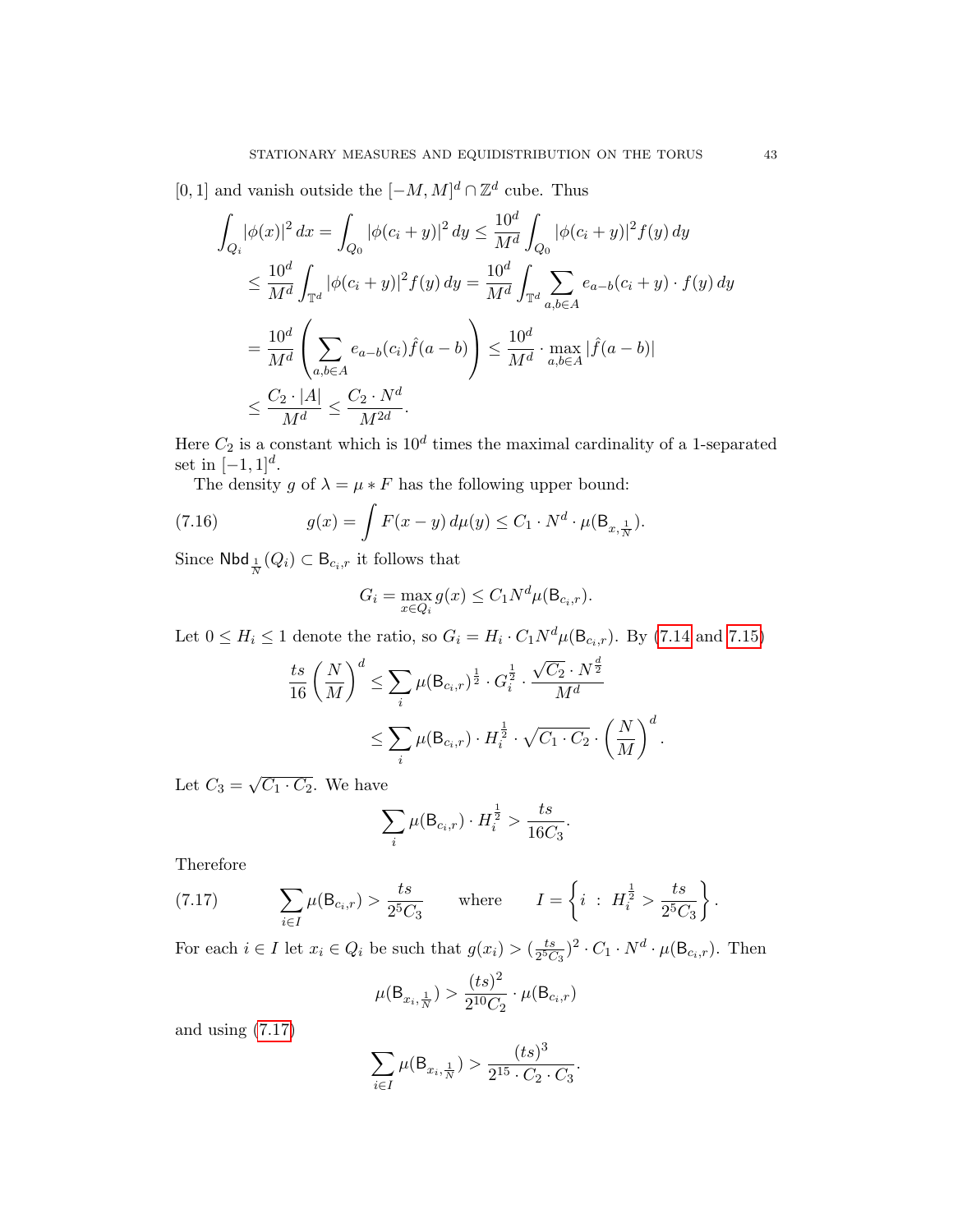The set  $\tilde{X} = \{x_i : i \in I\}$  visits each of the cubes  $Q_j$  at most ones. Thus it may be separated into  $2^d$  subsets each of which never visits neighboring  $Q_j$ -s, and is therefore  $\frac{1}{M}$ -separated. At least one of  $2^d$  such subsets  $X \subset \tilde{X}$  has

$$
\mu(\bigcup_{x \in X} \mathsf{B}_{x,r}) = \sum_{x \in X} \mu(\mathsf{B}_{x,\frac{1}{N}}) > 2^{-d} \cdot \sum_{i \in I} \mu(\mathsf{B}_{x_i,\frac{1}{N}}) > \frac{(ts)^3}{2^{d+15} \cdot C_2 \cdot C_3}.
$$

This completes the proof of the Proposition.

$$
\Box
$$

# 7.B. Bootstrapping the concentration: proof of Proposition [7.2.](#page-36-0)

We start with a few lemmas.

<span id="page-43-0"></span>**Lemma 7.6.** Given  $\epsilon > 0$  there is  $\gamma > 0$  and  $m_0 \in \mathbb{N}$  so that for  $n > m \ge m_0$ one can find a subset  $\mathcal{G} \subset \Gamma^d$  so that for  $(g_1, \ldots, g_d) \in \mathcal{G}$ :

(i) 
$$
\left|\frac{1}{m}\log \sigma_j(g_i) - \lambda_j\right| < \epsilon \qquad (1 \le i \le d, \ 1 \le j \le d)
$$
  
(ii) 
$$
\text{vol}(\theta(g_1), \dots, \theta(g_d)) > e^{-\epsilon \cdot m}
$$

(iii) vol(
$$
\theta(a^{\text{tr}})
$$
  $\theta(a^{\text{tr}})$   $\geq e^{-\epsilon \cdot m}$ 

(iii) 
$$
\text{vol}(\theta(g_1^{\text{tr}}), \dots, \theta(g_d^{\text{tr}})) > e^{-\epsilon \cdot m}
$$

and such that for any Borel subset  $A \subset \mathbb{T}^d$  one has

$$
\mu_n(A)^d - e^{-\gamma \cdot m} \le \sum_{\vec{g} \in \mathcal{G}} \nu^{*m}(g_1) \cdots \nu^{*m}(g_d) \cdot \mu_{n-m}(g_1^{-1}A \cap \cdots \cap g_d^{-1}A).
$$

*Proof.* By Theorem [4.3](#page-12-1) for some  $\rho > 0$  and sufficiently large m the set  $\mathcal{G}_{len}$  of d-tuples  $\vec{g} \in \Gamma^d$  satisfying (i) has

$$
(\nu^{*m})^d(\mathcal{G}_{\text{len}}) > (1 - e^{-\rho \cdot m})^d.
$$

The set  $\mathcal{G}_{\text{trans}}$  of sufficiently "transversal" d-tuples  $\vec{g} \in \Gamma^d$ , namely ones satisfying conditions (ii) and (iii), has (Lemma [4.6\)](#page-14-0) mass

$$
(\nu^{*m})^d(\mathcal{G}_{trans}) > 1 - e^{-(\epsilon/p)\cdot m}.
$$

Let  $\mathcal{G} = \mathcal{G}_{len} \cap \mathcal{G}_{trans}$  and let  $\gamma > 0$  be small enough so that

$$
(\nu^{*m})^d(\mathcal{G}) > (1 - e^{-\rho \cdot m})^d - e^{-(\epsilon/p)\cdot m} > 1 - e^{-\gamma \cdot m}.
$$

Given  $A \subset \mathbb{T}^d$  the function  $f(x) = \sum_{g \in \Gamma} \nu^{*m}(g) \cdot 1_A(gx)$  on  $\mathbb{T}^d$  satisfies

$$
\int_{\mathbb{T}^d} f(x) d\mu_{n-m}(x) = \sum_{g \in \Gamma} \nu^{*m}(g) \cdot \mu_{n-m}(g^{-1}A) = \mu_n(A).
$$

By the convexity of  $t \mapsto t^d$  we deduce that

$$
\mu_n(A)^d = \left( \int_{\mathbb{T}^d} f d\mu_{n-m} \right)^d \leq \int_{\mathbb{T}^d} f(x)^d d\mu_{n-m}(x)
$$
  
= 
$$
\sum_{\vec{g} \in \Gamma^d} \nu^{*m}(g_1) \cdots \nu^{*m}(g_d) \cdot \mu_{n-m}(g_1^{-1}A \cap \cdots \cap g_d^{-1}A)
$$

and the Lemma follows by restricting the summation to  $\vec{g} \in \mathcal{G}$ .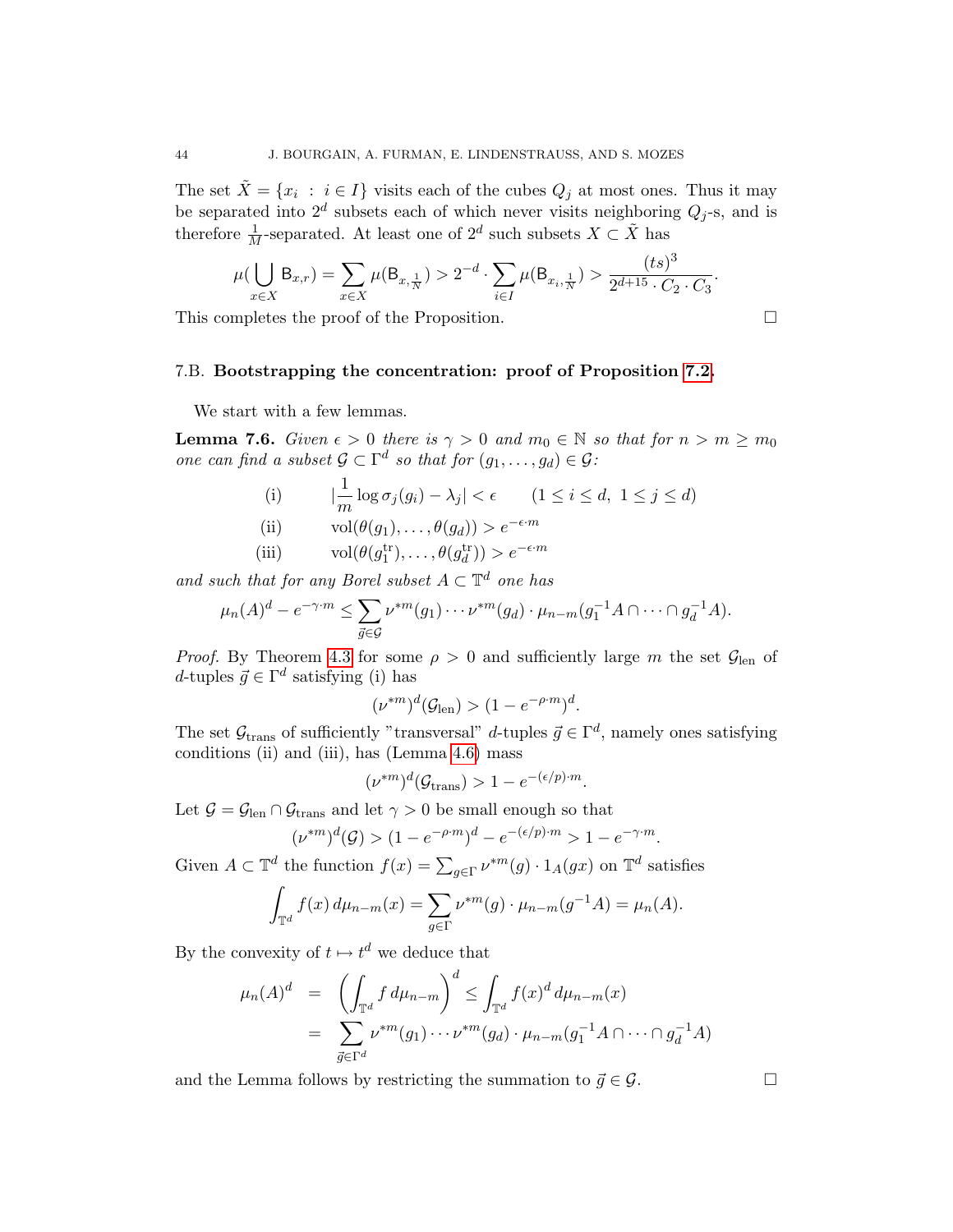<span id="page-44-0"></span>**Lemma 7.7.** For any  $\bar{x}_1, \ldots, \bar{x}_d, \bar{y}_1, \ldots, \bar{y}_d \in \mathbb{P}^{d-1}$  one has

$$
|\operatorname{vol}(\bar{x}_1,\ldots,\bar{x}_d)-\operatorname{vol}(\bar{y}_1,\ldots,\bar{y}_d)|\leq \sqrt{2}\cdot \sum_{i=1}^d d_{\text{ang}}\left(\bar{x}_i,\bar{y}_i\right).
$$

*Proof.* Assuming  $x_i$ ,  $y_i$  are unit vectors, we have

$$
|\operatorname{vol}(x_1, ..., x_d) - \operatorname{vol}(y_1, ..., y_d)| \le \sum_{i=1}^d |\operatorname{vol}(x_1, ..., x_i - y_i, ..., y_d)|
$$
  

$$
\le \sum_{i=1}^d ||x_i - y_i|| \le \sqrt{2} \cdot \sum_{i=1}^d d_{\text{ang}}(\bar{x}_i, \bar{y}_i).
$$

<span id="page-44-1"></span>**Lemma 7.8.** Given  $\epsilon > 0$  there is  $m_0(\epsilon)$  so that for  $m > m_0$  and any  $g_1, \ldots, g_d \in$ Γ with

$$
\left|\frac{1}{m}\sigma_j(g) - \lambda_j\right| < \epsilon, \qquad (j = 1, 2)
$$
\n
$$
\text{vol}(\theta(g_1^{\text{tr}}), \dots, \theta(g_d^{\text{tr}})) > e^{-\epsilon \cdot m}
$$

one has

$$
\forall v \in \mathbb{R}^d \setminus \{0\} : \qquad \max_{1 \le i \le d} \frac{\|g_i v\|}{\|v\|} \ge e^{(\lambda_1 - 3\epsilon) \cdot m}.
$$

Proof. First let us estimate

$$
\delta = \max_{1 \leq i \leq d} d_{\text{ang}}(v, H(g_i)) = \max_{1 \leq i \leq d} d_{\text{ang}}\left(\theta(g_i^{\text{tr}}), v^{\perp}\right).
$$

If  $y_i$  denote the projections of some unit vectors in  $\bar{x}_i = \theta(g_i^{\text{tr}})$  to  $v^{\perp}$ , then vol $(\bar{y}_1, \ldots, \bar{y}_d) = 0$ . Hence it follows from Lemma [7.7](#page-44-0) that

$$
\sqrt{2} \cdot \sum_{i=1}^d d_{\text{ang}}\left(\bar{x}_i, \bar{y}_i\right) \ge \text{vol}(\bar{x}_1, \dots, \bar{x}_d) > e^{-\epsilon \cdot m}.
$$

Thus  $\delta > \frac{1}{\sqrt{c}}$  $\frac{1}{2d} \cdot e^{-\epsilon \cdot m}$ , which is larger than  $e^{-2\epsilon \cdot m}$  for sufficiently large m. We have

$$
\max_{1 \le i \le d} \frac{\|g_i v\|}{\|v\|} \ge \delta \cdot \min_{1 \le i \le d} \|g_i\| \ge e^{-2\epsilon \cdot m} \cdot e^{(\lambda_1 - \epsilon) \cdot m} > e^{(\lambda_1 - 3\epsilon) \cdot m}
$$
as claimed.

*Proof of Proposition [7.2.](#page-36-0)* We fix a small  $0 < \delta < \frac{\epsilon}{3}$ ; with  $\ell_0$  to be determined later. Lemma [7.6](#page-43-0) provides a set  $\mathcal{G} \subset \Gamma^d$  of d-tuples  $(g_1, \ldots, g_d)$  and  $\gamma > 0$  so that

$$
\left|\frac{1}{m}\log \sigma_j(g_i) - \lambda_j\right| < \delta \qquad (1 \le i, j \le d)
$$
  
vol $(\theta(g_1), \dots, \theta(g_d)) > e^{-\delta \cdot \ell}$   
vol $(\theta(g_1^{tr}), \dots, \theta(g_d^{tr})) > e^{-\delta \cdot \ell}$ 

 $\Box$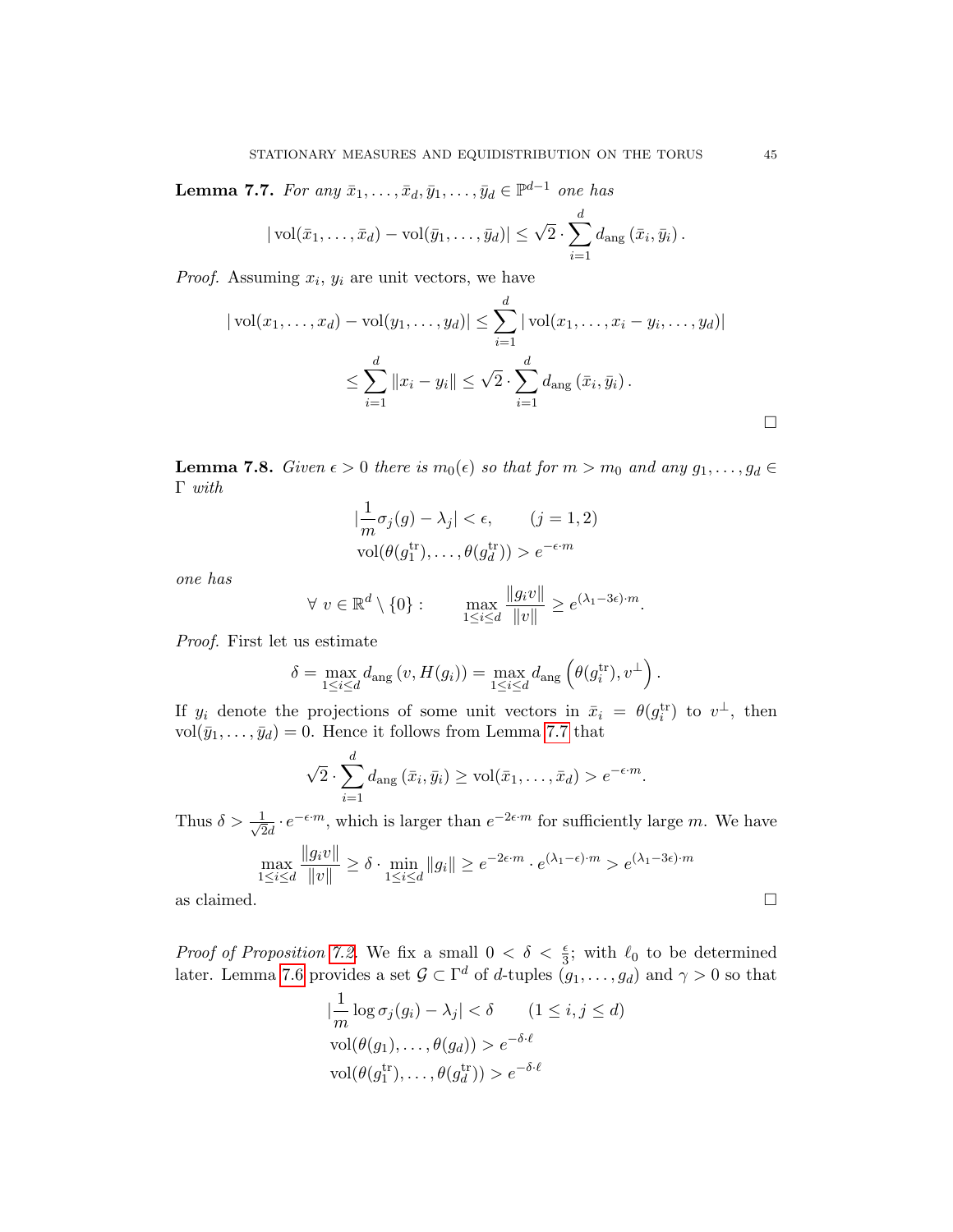and for any  $A \subset \mathbb{T}^d$ 

$$
\mu_n(A)^d - e^{-\gamma \cdot \ell} \leq \sum_{\vec{g} \in \mathcal{G}} \nu^{*\ell}(g_1) \cdots \nu^{*\ell}(g_d) \cdot \mu_{n-\ell}(g_1^{-1}A \cap \cdots \cap g_d^{-1}A).
$$

We apply this to the set  $A = \mathsf{Nbd}_\rho(X) = \bigcup_{x \in X} \mathsf{B}_{x,\rho}$  of well separated small balls on the torus, and fix a d-tuple  $(g_1, \ldots, g_d) \in \mathcal{G}$  with

$$
\mu_n(A)^d - e^{-\gamma \cdot \ell} \leq \mu_{n-\ell}(g_1^{-1}A \cap \dots \cap g_d^{-1}A) \n= \mu_{n-\ell}(\bigcup_{x_1,\dots,x_d \in X} g_1^{-1}(B_{x_1,\rho}) \cap \dots \cap g_d^{-1}(B_{x_d,\rho})).
$$

Consider the components  $C_{x_1,\dots,x_d} = g_1^{-1}(\mathsf{B}_{x_1,\rho}) \cap \cdots \cap g_d^{-1}$  $_d^{-1}(\mathsf{B}_{x_d,\rho}),$  indexed by dtuples  $\vec{x} = (x_1, \ldots, x_d) \in X^d$ , of the union in the right hand side. We shall show that most of these components are empty; in fact, there are at most  $|X|$ -many ones with  $C_{\vec{x}} \neq \emptyset$ . We shall also show that these non-empty components are r'-separated and have diameter less than  $\rho'$ . So choosing one point y from each non-empty component  $C_{\vec{x}}$  of  $g_1^{-1}A \cap \cdots \cap g_d^{-1}A$ , we obtain a set Y with the desired properties.

Let  $\vec{x} = (x_1, \ldots, x_d)$  and  $\vec{x}' = (x'_1, \ldots, x'_d)$  be two d-tuples from X, where  $C_{\vec{x}}$ and  $C_{\vec{x}'}$  are not empty, and assume that  $x_1 = x_1' = x$ . Then  $g_1^{-1}(\mathsf{B}_{x,\rho})$  intersects both  $g_j^{-1}(\mathsf{B}_{x_j,\rho})$  and  $g_j^{-1}(\mathsf{B}_{x'_j,\rho})$ . Applying  $g_j$  it follows that the set  $(g_jg_1^{-1})(\mathsf{B}_{x,\rho})$ intersects the  $\rho$ -balls around points  $x_j, x'_j \in X$ , which yields:

$$
||x_j - x'_j|| < 2\rho + ||g_j|| \cdot ||g_1^{-1}|| \cdot \rho < (2 + e^{(\lambda_1 + \delta) \cdot \ell} \cdot e^{(-\lambda_d + \delta) \cdot \ell}) \cdot \rho.
$$

By our choice of  $c_3 = \lambda_1 - \lambda_d + 1$  it follows that  $||x_j - x'_j|| < r$  and therefore  $x_j = x'_j$ . This consideration applies to all  $j = 2, \ldots, d$ . So  $\vec{x} = \vec{x}'$ .

Let us choose representatives  $y \in C_{\vec{x}}$  in non-empty components of  $g_1^{-1}A \cap \cdots \cap$  $g_d^{-1}A$  and form the set Y. We just showed that associating  $x_1$  to  $y \in C_{x_1,...,x_d}$  is an *injective* map  $Y \to X$ , so  $|Y| \leq |X|$ .

Let us show that Y is r'-separated. Let  $y \in C_{\vec{x}}$  and  $y' \in C_{\vec{x}}$  and  $y \neq y'$ . Then  $x_1 \neq x'_1 \in X$ , while  $g_1y \in \mathsf{B}_{x_1,\rho}$  and  $g_1y \in \mathsf{B}_{x'_1,\rho}$ . Therefore

$$
r < ||x_1 - x_1'|| \le 2\rho + ||g_1|| \cdot ||y - y'||.
$$

Since  $\rho$  is much smaller than r, and  $||g_1|| < \frac{1}{2}$  $\frac{1}{2} \cdot e^{(\lambda_1 + \delta) \cdot \ell} < e^{(\lambda_1 + \epsilon) \cdot \ell}$ , we have

$$
||y - y'|| > ||g_1||^{-1} \cdot (r - 2\rho) > e^{-(\lambda_1 + \epsilon)\cdot \ell} \cdot r = r'
$$

as claimed.

Let  $C_{\vec{x}}$  be a non-empty component and  $y \in C_{\vec{x}}$ . We claim that  $C_{\vec{x}} \subset B_{y,\rho'}$ . Indeed, for any  $z \in C_{\vec{x}}$  and every  $i = 1, \ldots, d$  both  $g_i y$  and  $g_i z$  are in  $B_{x_i,\rho}$ , so that

$$
\max_{1 \le i \le d} \|g_i y - g_i z\| \le 2\rho.
$$

The above distances are measured on the torus. But they are so small that the whole picture may safely be lifted to  $\mathbb{R}^d$ , and one might think of the vector  $v = y-z$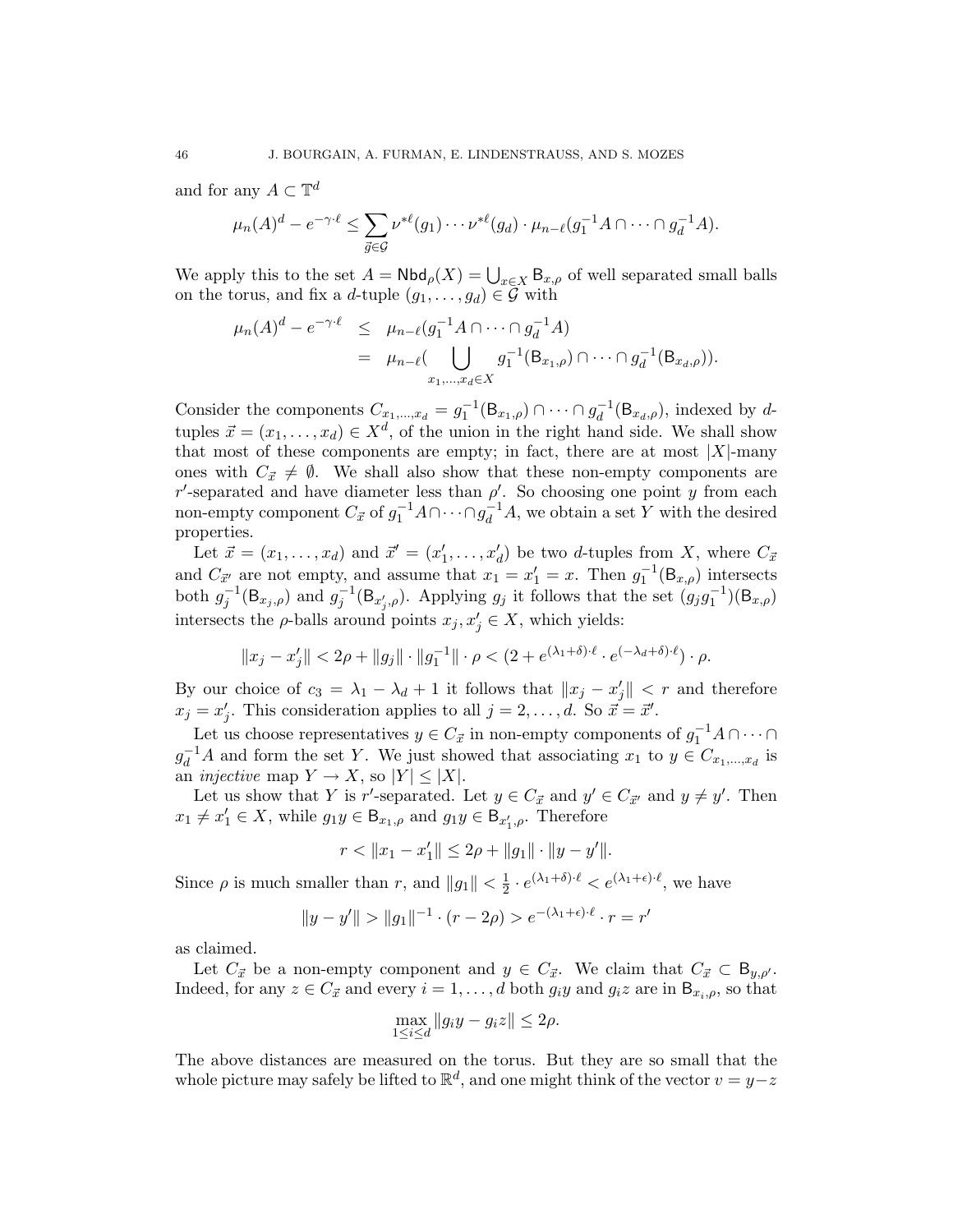being such that

$$
\max_{1 \le i \le d} \|g_i v\| \le 2\rho.
$$

By Lemma [7.8](#page-44-1) and the geometry of  $g_1, \ldots, g_d$  this implies that

$$
||y - z|| = ||v|| < e^{-(\lambda_1 - 3\delta)\cdot \ell} \cdot 2\rho < e^{-(\lambda_1 - \epsilon)\cdot \ell} \cdot \rho = \rho'.
$$

Therefore

$$
g_1^{-1}A \cap \dots \cap g_d^{-1}A \subset \bigcup_{y \in Y} \mathsf{B}_{y,\rho'}
$$

and

$$
\mu_{n-\ell}(\bigcup_{y\in Y} B_{y,\rho'}) \ge \mu_n(\bigcup_{x\in X} B_{x,\rho})^d - e^{-\gamma \cdot \ell}
$$

as required.  $\Box$ 

#### 7.C. Rational approximation: proof of Proposition [7.3.](#page-36-1)

We shall need the following technical lemma, which gives a sufficient condition for a linear combination of d very proximal elements in  $SL_d(\mathbb{R})$  to be invertible.

<span id="page-46-1"></span>**Lemma 7.9.** Given  $g_1, \ldots, g_d \in SL_d(\mathbb{R})$  and constants  $c_1, \ldots, c_d$  let

$$
\rho = \max_{1 \le i \le d} \rho(g_i), \qquad C = \max_{1 \le i,j \le d} \frac{|c_i|}{|c_j|}, \qquad L = \max_{1 \le i,j \le d} \frac{\|g_i\|}{\|g_j\|}
$$

and let  $v = \min(v_1, v_2)$ , where

$$
v_1 = \text{vol}(\theta(g_1), \dots, \theta(g_d)), \qquad v_2 = \text{vol}(\theta(g_1^{\text{tr}}), \dots, \theta(g_d^{\text{tr}})).
$$

Assume that  $\rho < (20d^2CL)^{-1} \cdot v^3$ . Then the matrix  $h = \sum_{i=1}^d c_i g_i$  is invertible.

*Proof.* The idea is as follows: the transversality parameter  $v_2 > 0$  provides a lower bound on the largest angle between an arbitrary vector z and the hyperplanes  $H(q_i)$  of "slow growth". This lower bound and the proximality parameter  $\rho$  show that any given vector  $z$  is stretched significantly by at least some of the maps  $g_i$ ; in addition, for these maps  $g_i\overline{z}$  is close to the axis  $\theta(g_i)$ . The fact that these directions are in sufficiently general position (controlled by  $v_1$ ), is used to show that the longer among the images  $g_i z$  do not to cancel each other, and cannot be offset by the shorter images  $g_j z$  either. The details follow.

Given a unit vector  $||z|| = 1$  reorder the  $g_i$ -s so that

<span id="page-46-0"></span>
$$
\alpha_i = d_{\text{ang}}\left(\bar{z}, H(g_i)\right) = d_{\text{ang}}\left(\bar{z}^{\perp}, \theta(g_i^{\text{tr}})\right)
$$

decrease:  $\alpha_1 \geq \cdots \geq \alpha_d$ . Let  $\beta = 4d\rho/v$  and define  $k = \max\{1 \leq i \leq d : \alpha_i > \beta\}.$ Denoting  $x_i = c_i g_i z$  we shall prove that

(7.18) 
$$
||x_1 + \cdots + x_k|| > ||x_{k+1}|| + \cdots + ||x_d||
$$

thereby verifying that  $hz = x_1 + \cdots + x_d \neq 0$ . Since z was an arbitrary unit vector  $h$  is non-singular.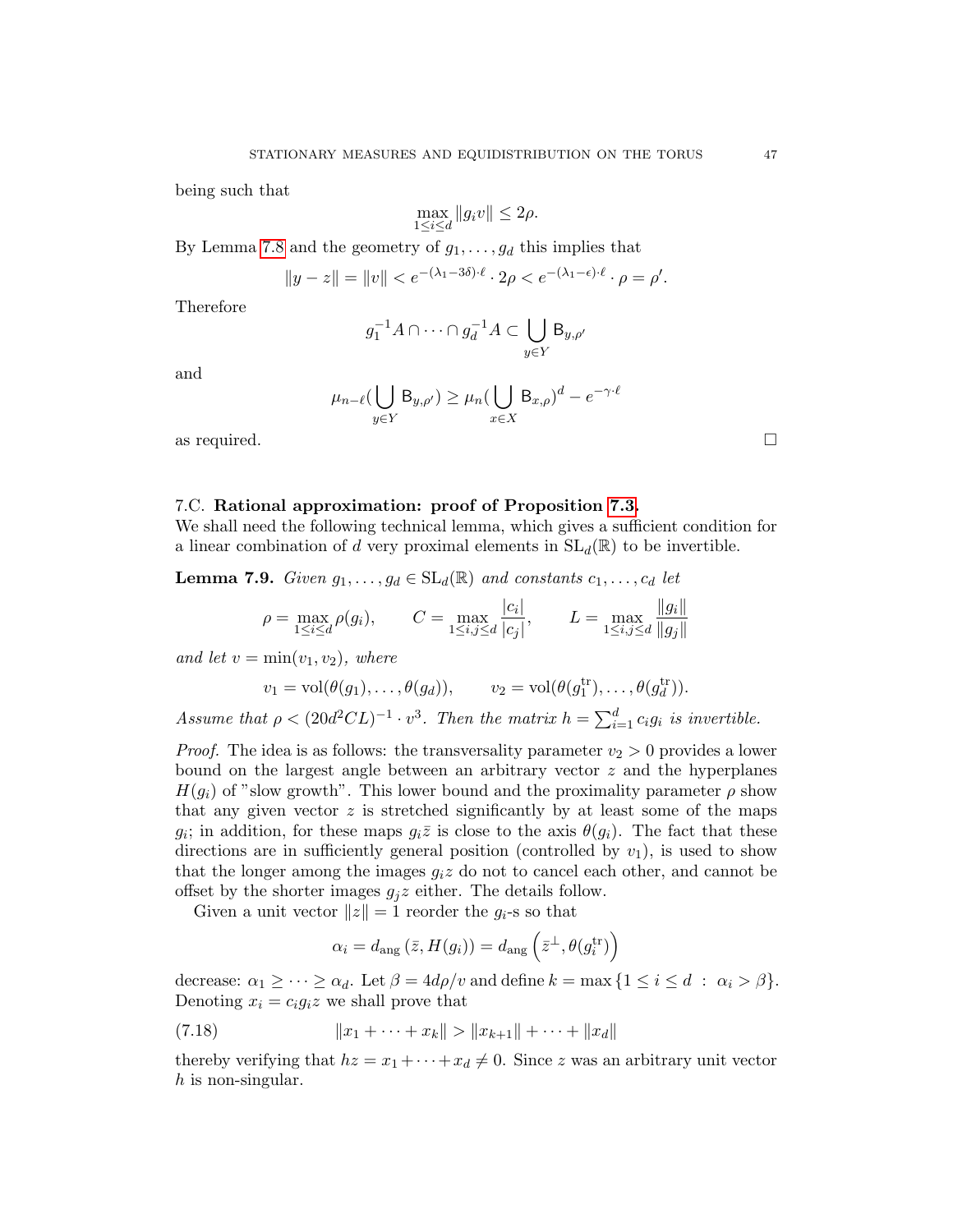Let  $\bar{y}_i$  denote the projection of  $\theta(g_i^{\text{tr}})$  and to  $\bar{z}^{\perp}$ . Then  $\text{vol}(\bar{y}_1,\ldots,\bar{y}_d)=0$  and it follows from Lemma [7.7](#page-44-0) that

$$
\sum_{i=1}^{d} \alpha_i = \sum_{i=1}^{d} d_{\text{ang}} \left( \bar{z}^{\perp}, \theta(g_i^{\text{tr}}) \right) \ge \frac{v}{\sqrt{2}}
$$

.

Therefore,  $\alpha_1 \ge v/2d$ , which in turn is bigger than  $\beta = 4d\rho/v$  by the assumptions on  $\rho$ . Hence we are guaranteed that  $k \geq 1$ . Using Lemma [4.1](#page-10-0) (3), for  $1 \leq i \leq k$ we have (with  $\bar{x}_i$  denoting the unit vector in direction  $x_i$ )

$$
||x_i|| \ge |c_i| \cdot ||g_i|| \cdot \alpha_i,
$$
  $d_{\text{ang}}(\bar{x}_i, \theta(g_i)) \le \frac{\rho}{\beta}.$ 

Thus applying Lemma [7.7](#page-44-0) to

$$
t = \text{vol}(\bar{x}_1, \dots, \bar{x}_k, \theta(g_{k+1}), \dots, \theta(g_d)),
$$
 and  $\text{vol}(\theta(g_1), \dots, \theta(g_d)) \ge v$   
gives

$$
t>v-\frac{\sqrt{2}d\rho}{\beta}>
$$

 $\overline{v}$  $\frac{1}{2}$ .

Since  $t \leq d_{\text{ang}}(\bar{x}_1, \text{span}(x_2, \ldots, x_k))$  it follows that

$$
||x_1 + \cdots + x_k|| \ge ||x_1|| \cdot t \ge |c_1| \cdot ||g_1|| \cdot \alpha_1 t \ge |c_1| \cdot ||g_1|| \cdot \frac{v^2}{4d}.
$$

At the same time, for  $k < i \le d$  one has

$$
||x_i|| \leq |c_i| \cdot ||g_i|| \cdot \sqrt{\alpha_i^2 + \rho(g_i)^2} < CL \cdot |c_1| \cdot ||g_1|| \cdot \frac{5d\rho}{v}
$$

using  $\alpha_i \leq \beta = 4d\rho/v, c_i < Cc_1, ||g_i|| \leq L||g_1||$ . Hence [\(7.18\)](#page-46-0) follows from the assumption  $\rho < (20d^2CL)^{-1} \cdot v^3$ .

*Proof of Proposition [7.3.](#page-36-1)* We set  $\epsilon = \frac{\lambda_1 - \lambda_2}{10}$ . Let  $\gamma > 0$  be the corresponding constant from Lemma [7.6,](#page-43-0) and set  $\delta = \frac{10}{10d^2\Omega}$  $\frac{\gamma}{10d^2(\lambda_1+2\epsilon)}$ . The constant  $c_4$  is chosen so that for large m and  $\rho > e^{-c_4 \cdot m}$  we have:

$$
(7.19) \t\t e^{-\gamma m} < \rho^{d\delta}
$$

and

(7.20) 
$$
e^{d(\lambda_1+2\epsilon)\cdot m} < \rho^{-\frac{1}{10}}.
$$

Applying Lemma [7.6](#page-43-0) we obtain a set  $\mathcal{G} \subset \Gamma^d$  of d-tuples  $\vec{g} = (g_1, \ldots, g_d)$  with

<span id="page-47-1"></span><span id="page-47-0"></span>
$$
\left|\frac{1}{m}\log\|g_i\| - \lambda_1\right| < \epsilon, \quad \left|\frac{1}{m}\log\sigma_2(g_i) - \lambda_2\right| < \epsilon,
$$
\n
$$
\text{vol}(\theta(g_1), \dots, \theta(g_d)) > e^{-\epsilon \cdot m},
$$
\n
$$
\text{vol}(\theta(g_1^{\text{tr}}), \dots, \theta(g_d^{\text{tr}})) > e^{-\epsilon \cdot m},
$$

and such that

$$
\mu_n(\mathsf{B}_{z,\rho})^d - e^{-\gamma \cdot m} < \sum_{\vec{g} \in \mathcal{G}} \nu^{*m}(g_1) \cdots \nu^{*m}(g_d) \cdot \mu_{n-m}(\bigcap_{i=1}^d g_i^{-1}(\mathsf{B}_{z,\rho})).
$$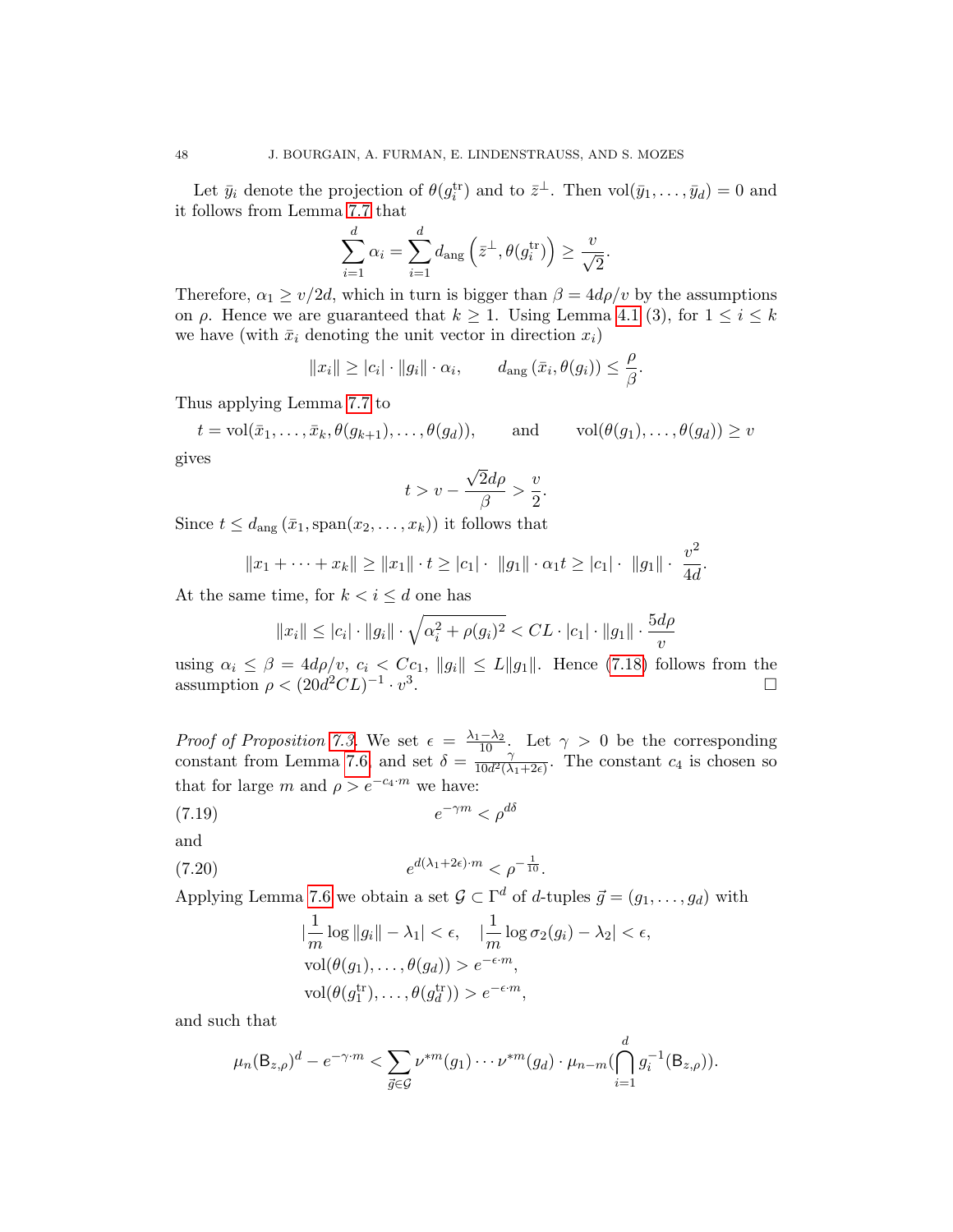The assumption  $\mu_n(\mathsf{B}_{z,\rho}) > \rho^{\delta}$  implies [\(7.19\)](#page-47-0) that

$$
\mu_n(\mathsf{B}_{z,\rho})^d > \rho^{d\delta} > e^{-\gamma m}.
$$

In particular, there exists a d-tuple  $(g_1, \ldots, g_d) \in \mathcal{G}$  with  $\mu_{n-m}(g_1^{-1}(\mathsf{B}_{z,\rho}) \cap \cdots \cap$  $g_d^{-1}$  $\binom{-1}{d}(\mathsf{B}_{z,\rho}) > 0$ . In particular, there exists  $w \in \mathbb{T}^d$  such that

<span id="page-48-0"></span>
$$
\{g_1w, g_2w, \ldots, g_dw\} \subset \mathsf{B}_{z,\rho}.
$$

Choose  $\vec{w}, \ \vec{z} \in \mathbb{R}^d$  projecting to  $w, \ z \in \mathbb{T}^d$ . Then for some integer vectors  $\vec{a}_i \in \mathbb{Z}^d$ 

(7.21) 
$$
||g_i\vec{w} - \vec{a}_i - \vec{z}|| < \rho \qquad (i = 1, ..., d).
$$

Let  $c_1 = \cdots = c_{d-1} = 1, c_d = 1 - d$ , so that  $\sum c_i = 0$  and  $\sum |c_i| < 2d$ . Combining the inequalities  $(7.21)$  with coefficients  $c_i$  we get

$$
||h\vec{w} - \vec{b}|| < 2d\rho
$$

where  $h = \sum_{i=1}^{d} c_i g_i$  is an integer  $d \times d$  matrix and  $\vec{b} = \sum_{i=1}^{d} c_i \vec{a}_i$  is an integer vector.

Our choice of  $\epsilon = \frac{\lambda_1 - \lambda_2}{10}$  and the following properties of  $g_1, \ldots, g_d$ 

$$
\max \rho(g_i) < \frac{e^{(\lambda_2 + \epsilon) \cdot m}}{e^{(\lambda_1 - \epsilon) \cdot m}}, \quad \max \frac{|c_i|}{|c_j|} < 2d < e^{\epsilon \cdot m}, \quad \max \frac{\|g_i\|}{\|g_j\|} < e^{2\epsilon \cdot m},
$$
\n
$$
\text{vol}(\theta(g_1), \dots, \theta(g_d)) > e^{-\epsilon \cdot m}, \quad \text{vol}(\theta(g_1^{\text{tr}}), \dots, \theta(g_d^{\text{tr}})) > e^{-\epsilon \cdot m},
$$

imply that the assumptions of Lemma [7.9](#page-46-1) are satisfied. Thus the integer matrix h is invertible, and its determinant  $q = \det(h)$  is a non-zero integer; in particular  $|q| \geq 1$ . Let  $k \in M_{d \times d}(\mathbb{Z})$  be such that  $hk = q \cdot I_d$ , and set  $\vec{p} = g_1 k \vec{b} \in \mathbb{Z}^d$ . We have

(7.22) 
$$
\left\|\vec{z}-\frac{\vec{p}}{q}\right\| \le \|g_1h^{-1}\|\cdot \|h\vec{w}-\vec{b}\| + \rho < (1+2d\|g_1\|\|h^{-1}\|)\cdot\rho.
$$

Let us estimate  $|q|$  and  $||h^{-1}||$  using  $||g_i|| < e^{(\lambda_1 + \epsilon) \cdot m}$ . For  $m > m(\epsilon)$  we may also assume that  $\rho < e^{-c_4 \cdot m}$ .

<span id="page-48-1"></span>
$$
||h|| \le \sum_{i=1}^{d} |c_i| \cdot ||g_i|| \le 2de^{(\lambda_1 + \epsilon) \cdot m},
$$
  

$$
|q| = |\det(h)| \le ||h||^d < (2de^{(\lambda_1 + \epsilon) \cdot m})^d < \rho^{-\frac{1}{10}},
$$

Since  $|q| \geq 1$  we also have

$$
||h^{-1}|| = |q|^{-1} \cdot ||k|| \le ||k|| \le \text{const}_d \cdot ||h||^{d-1},
$$

and using [\(7.20\)](#page-47-1) we deduce that

 $1 + 2d||g_1|| \cdot ||h^{-1}|| < \text{const}'_d \cdot (2de^{(\lambda_1 + \epsilon) \cdot m})^d < \rho^{-\frac{1}{10}}.$ 

Combining this estimate with [\(7.22\)](#page-48-1) gives

$$
\left\| \vec{z} - \frac{\vec{p}}{q} \right\| < \rho^{\frac{9}{10}}, \qquad |q| < \rho^{-\frac{1}{10}}
$$

as claimed.  $\square$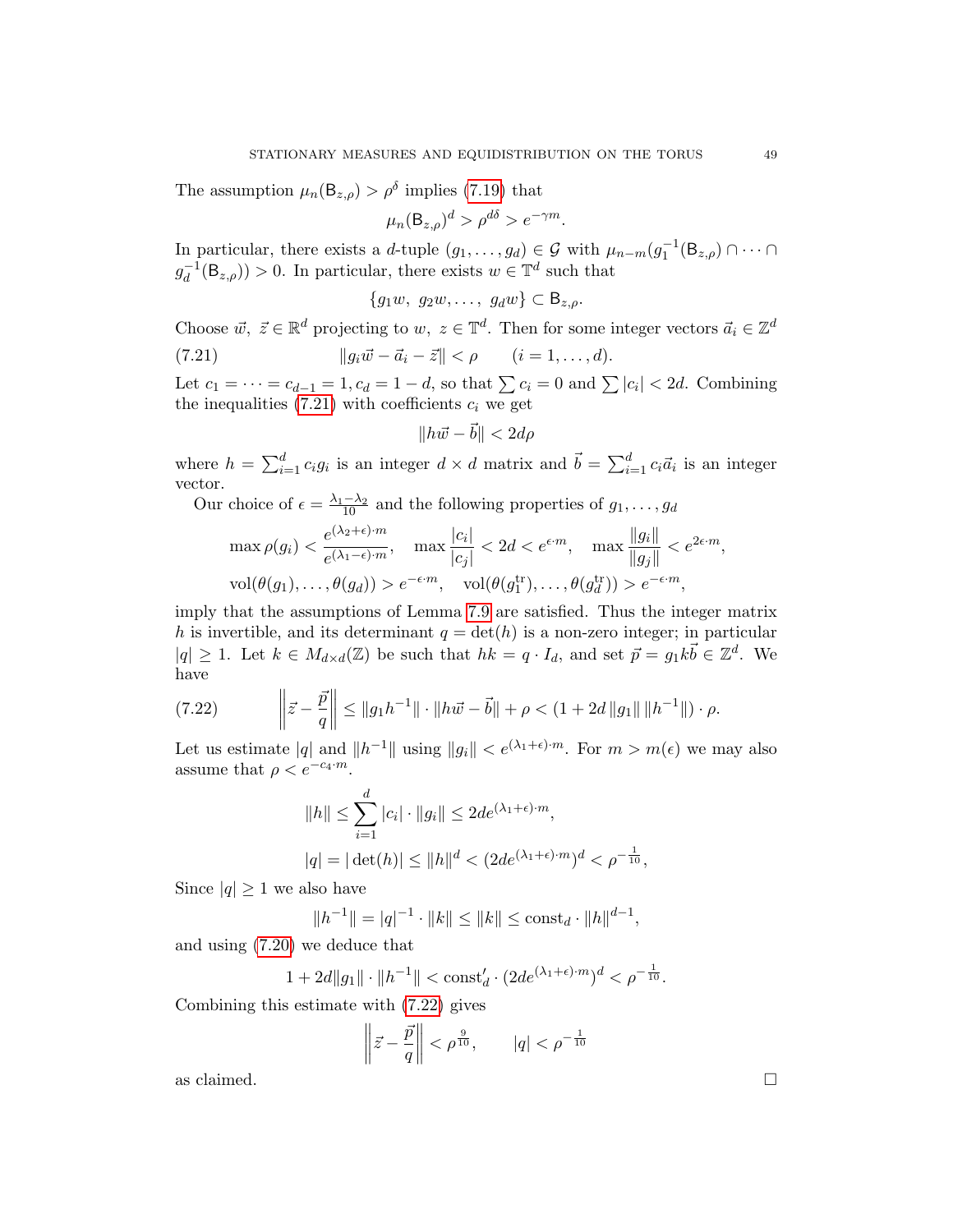#### <span id="page-49-0"></span>7.D. Final Bootstrap: proof of Proposition [7.4.](#page-37-0)

#### <span id="page-49-2"></span>Lemma 7.10.

Given  $\epsilon_1, \epsilon_2 > 0$  there exist  $\delta > 0$  and  $m_0$  so that for  $m \ge m_0$  any set  $\mathcal{G} \subset \Gamma$  with  $\nu^{*m}(\mathcal{G}) > e^{-\delta \cdot m}$  contains a subset  $\mathcal{F} \subset \mathcal{G}$  with cardinality  $|\mathcal{F}| > e^{\delta \cdot m}$ , such that

$$
\left|\frac{1}{m}\log\sigma_j(g)-\lambda_j\right|<\epsilon_1\qquad (j=1,\ldots,d,\quad g\in\mathcal{F})
$$

and every d-element subset  $\{g_1, \ldots, g_d\} \subset \mathcal{F}$  satisfies

$$
\text{vol}(\theta(g_1^{\text{tr}}), \dots, \theta(g_d^{\text{tr}})) > e^{-\epsilon_2 \cdot m}.
$$

*Proof.* Let  $\mathcal{G}_{\text{len}} = \{g \in \Gamma : \left| \frac{1}{m} \right| \}$  $\frac{1}{m}\sigma_j(g) - \lambda_j < \epsilon_1$ ,  $(1 \leq j \leq d)$ . By Theorem [4.3](#page-12-1) there exist  $N = N(\epsilon_1)$  and  $c_1 > 0$  so that for  $m > N$  the set

$$
\mathcal{G}_{\text{len}} = \left\{ g \in \Gamma \ : \ |\frac{1}{m} \log \sigma_j(g) - \lambda_j| < \epsilon_1 \qquad (j = 1, 2) \right\}
$$

has  $\nu^{*m}(\mathcal{G}_{\text{len}}) > 1 - e^{-c_1 \cdot m}$ . By Theorem [4.4](#page-12-5) given  $\epsilon_2 > 0$  there is  $c_2 > 0$  so that for any hyperplane  $H$ :

<span id="page-49-1"></span>
$$
\nu^{*m} \left\{ g \in \Gamma \ : \ d_{\text{ang}} \left( \theta(g^{\text{tr}}), H \right) \le e^{-\epsilon_2 \cdot m} \right\} < e^{-c_2 \cdot m}.
$$

Let us take positive  $\delta < \min(c_1, c_2/d)$ . For such  $\delta$  and large m

(7.23) 
$$
e^{-\delta \cdot m} - e^{-c_1 \cdot m} - (e^{\delta \cdot m})^{d-1} \cdot e^{-c_2 \cdot m} > 0.
$$

Let G with  $\nu^{*m}(\mathcal{G}) > e^{\delta \cdot m}$  be given. We shall form the subset  $\mathcal{F} \subset \mathcal{G}$  by choosing inductively elements from  $\mathcal{G}' = \mathcal{G} \cap \mathcal{G}_{len}$  by induction. Suppose  $g_1, \ldots, g_n$  are already chosen. For the next element  $g_{n+1}$  we can choose any  $g \in \mathcal{G}'$  for which the axis  $\theta(g^{\text{tr}})$  makes angle of at least  $e^{-\epsilon_2 m}$  with all hyperplanes of the form

$$
\theta(g_{i_1}^{\mathrm{tr}}) \oplus \cdots \oplus \theta(g_{i_{d-1}}^{\mathrm{tr}})
$$

where  $i_1 < \cdots < i_{d-1}$  is a  $(d-1)$ -element subset of  $\{1, \ldots, n\}$ . There are less than  $n^{d-1}$  such hyperplanes. It follows that

$$
\nu^{*m}\left(g' \setminus \bigcup_{\substack{1 \leq i_1 < \dots < i_{d-1} \leq n}} \left\{ g \ : \ d_{\text{ang}}\left(\theta(g^{\text{tr}}), \theta(g_{i_1}^{\text{tr}}) \oplus \dots \oplus \theta(g_{i_{d-1}}^{\text{tr}}) \right) < e^{-\epsilon_2 \cdot m} \right\} \right)
$$
\n
$$
> e^{-\delta \cdot m} - e^{-c_1 \cdot m} - n^{d-1} \cdot e^{-c_2 \cdot m},
$$

and in view of [\(7.23\)](#page-49-1) the RHS is positive as long as  $n \leq [e^{\delta \cdot m}]$ . This allows to construct the desired set  $\mathcal F$  with at least  $e^{\delta \cdot m}$  elements.

## Proof of Proposition [7.4.](#page-37-0)

Let  $\delta > 0$  be associated to  $\epsilon_1 = \epsilon_2 = \frac{\epsilon}{3}$  $\frac{\epsilon}{3}$  in Lemma [7.10,](#page-49-2) take  $\omega = \delta/2$  and  $m_0$ be large enough. The basic relation

$$
\mu_n(\mathsf{W}_{Q,r})=\sum_{g\in \Gamma}\nu^{*m}(g)\cdot \mu_{n-m}(g^{-1}(\mathsf{W}_{Q,r}))
$$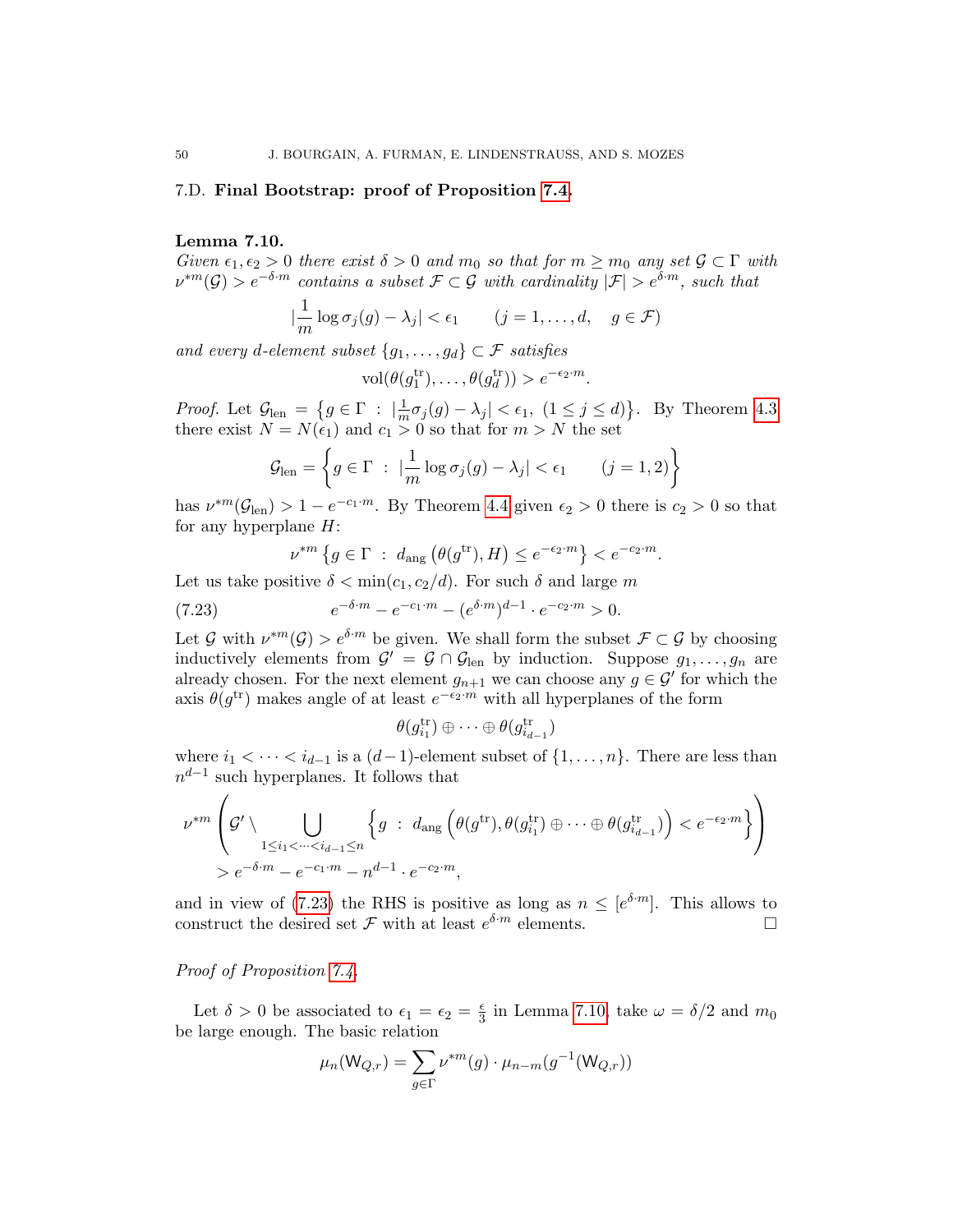implies that the set

$$
\mathcal{G} = \left\{ g \in \Gamma \; : \; \mu_{n-m} \left( g^{-1}(\mathsf{W}_{Q,r}) \right) > \mu_n(\mathsf{W}_{Q,r}) - e^{-\delta \cdot m} \right\}
$$

has  $\nu^{*m}(\mathcal{G}) > e^{-\delta \cdot m}$ . Let  $\mathcal{F} \subset \mathcal{G}$  be a subset of size  $|\mathcal{F}| > e^{\delta \cdot m}$  of well shaped elements in general position provided by Lemma [7.10.](#page-49-2) We shall consider the possible intersections of the sets

$$
g^{-1}(\mathsf{W}_{Q,r}) = \bigcup_{x \in R_Q} g^{-1}(\mathsf{B}_{x,r}) \qquad (g \in \mathcal{F}).
$$

Note that the set  $R_Q$  of centers of the r-balls which form  $\mathsf{W}_{Q,r}$  is  $Q^{-2}$ -separated:

$$
\left\|(\frac{p_1}{q},\ldots,\frac{p_d}{q}) - (\frac{p'_1}{q'},\ldots,\frac{p'_d}{q'})\right\| = \left\|(\frac{q'p_1 - qp'_1}{q \cdot q'},\ldots,\frac{q'p_d - qp'_d}{q \cdot q'})\right\| \ge \frac{1}{qq'} \ge \frac{1}{Q^2}.
$$

Suppose that for  $x, y \in R_Q$  and  $g, h \in \mathcal{F}$  the ellipses  $g^{-1}(\mathsf{B}_{x,r})$  and  $h^{-1}(\mathsf{B}_{y,r})$ have a common point, say w. We have  $||x - gw|| < r$ ,  $||y - hw|| < r$ , and  $||g^{-1}||, ||h^{-1}|| < e^{(-\lambda_d + \epsilon_1)\cdot m}$ . Note also that  $-\lambda_d < d\lambda_1$ , and we may assume that  $2e^{-(\lambda_d+\epsilon_1)\cdot m} < e^{d\lambda_1\cdot m}$ . Therefore

$$
||g^{-1}x - h^{-1}y|| \le ||g^{-1}x - w|| + ||w - h^{-1}y||
$$
  

$$
< ||g^{-1}|| \cdot ||x - gw|| + ||h^{-1}|| \cdot ||y - hw||
$$
  

$$
< 2e^{(-\lambda_d + \epsilon_1) \cdot m} \cdot r < e^{d\lambda_1 \cdot m} \cdot r < \frac{1}{Q^2}.
$$

Since  $g^{-1}x$  and  $h^{-1}y$  belong to the  $Q^{-2}$ -separated set  $R_Q$ , they coincide:  $g^{-1}x =$  $h^{-1}y = z \in R_Q.$ 

This computation shows that for any d-element subset  $\{g_1, \ldots, g_d\} \subset \mathcal{F}$  we have

$$
\bigcap_{i=1}^d g_i^{-1}(\mathsf{W}_{Q,r}) = \bigcup_{z \in R_Q} \left( \bigcap_{i=1}^d g_i^{-1}(\mathsf{B}_{g_iz,r}) \right).
$$

The conditions on  $\mathcal F$  show, using Lemma [7.8,](#page-44-1) that for any d-element subset  ${g_1, \ldots, g_d} \subset \mathcal{F}$  and every  $v \in \mathbb{R}^d$ 

$$
\max_{1 \le i \le d} \|g_i v\| \ge e^{(\lambda_1 - \epsilon) \cdot m} \cdot \|v\|.
$$

This implies that on the torus  $\mathbb{T}^d$ :

$$
\bigcap_{i=1}^d g_i^{-1}(\mathsf{B}_{g_iz,r}) \subset \mathsf{B}_{z,e^{-(\lambda_1 - \epsilon) \cdot m} \cdot r}
$$

and therefore for any d-element subset  $\{g_1, \ldots, g_d\} \subset \mathcal{F}$  we have

$$
\bigcap_{i=1}^d g_i^{-1}(\mathsf{W}_{Q,r}) \subset \mathsf{W}_{Q,e^{-(\lambda_1-\epsilon)\cdot m}\cdot r}
$$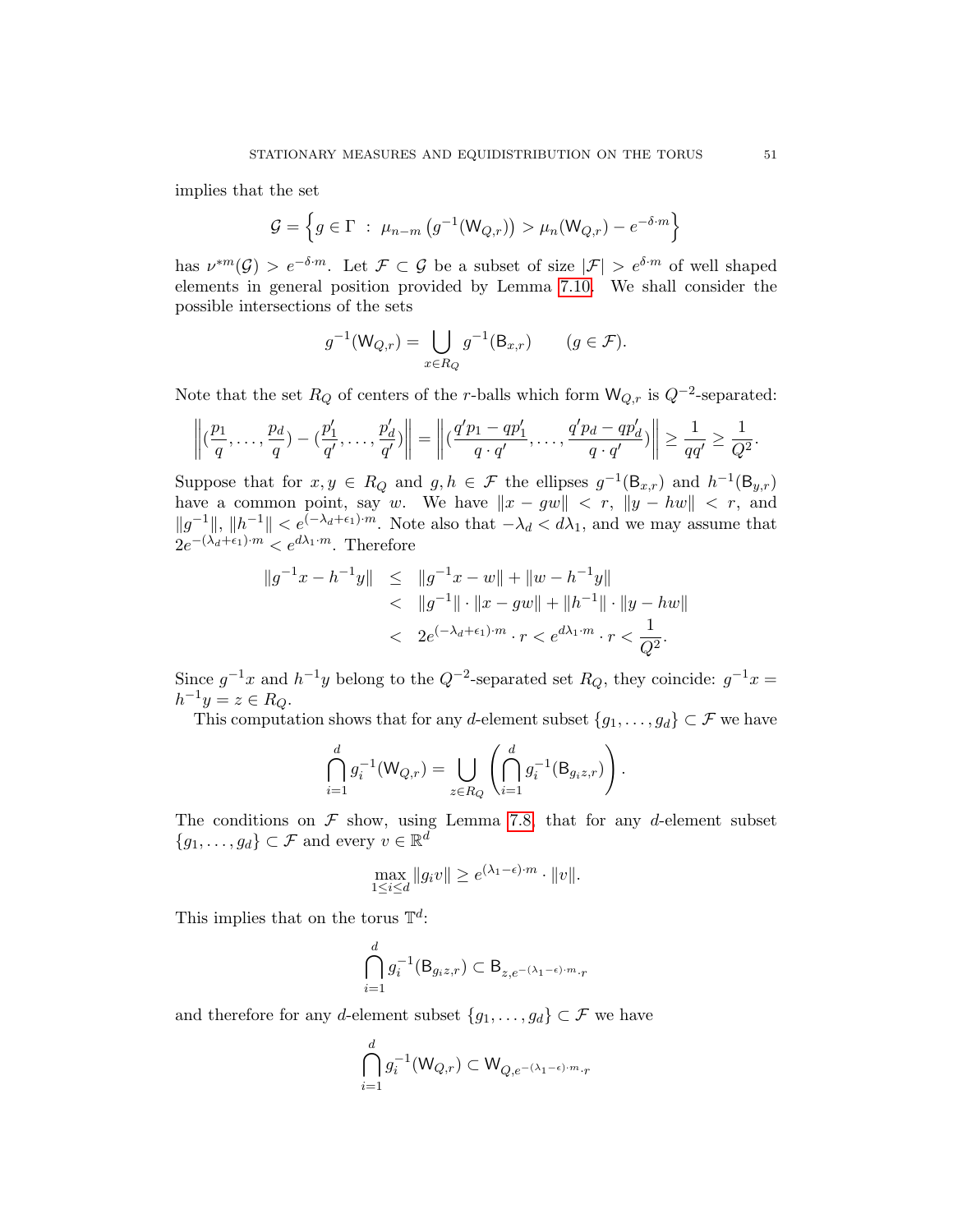For  $g \in \mathcal{F}$  let  $E_g = g^{-1}(\mathsf{W}_{Q,r}) \setminus \mathsf{W}_{Q,e^{-(\lambda_1 - \epsilon) \cdot m} \cdot r}$ . We just showed that the collection  ${E_q | g \in \mathcal{F}}$  has no d-fold intersections. Thus

$$
d > \int \sum_{g \in \mathcal{F}} 1_{E_g}(x) d\mu_{n-m}(x) = \sum_{g \in \mathcal{F}} \mu_{n-m}(E_g).
$$

Thus for at least one  $h \in \mathcal{F} \subset \mathcal{G}$  one has

$$
\mu_{n-m}(E_h) \le \frac{d}{|\mathcal{F}|} < d \cdot e^{-\delta \cdot m}.
$$

Therefore:

$$
\mu_{n-m}(\mathsf{W}_{Q,e^{-(\lambda_1-\epsilon)\cdot m} \cdot r}) = \mu_{n-m} (h^{-1}(\mathsf{W}_{Q,r})) - \mu_{n-m}(E_h)
$$
  
>  $\mu_n(\mathsf{W}_{Q,r}) - e^{-\delta \cdot m} - d \cdot e^{-\delta \cdot m}$   
>  $\mu_n(\mathsf{W}_{Q,r}) - e^{-\omega \cdot m}$ ,

assuming  $m > m_0$  where  $m_0$  is large enough.

#### **REFERENCES**

- <span id="page-51-0"></span>[1] D. Berend, Multi-invariant sets on compact abelian groups, Trans. Amer. Math. Soc. 286 (1984), no. 2, 505–535.
- Y. Benoist and F. Quint, Mesures stationnaires et fermés invariants des espaces homogénes.
- <span id="page-51-11"></span><span id="page-51-5"></span>[3] P. Bougerol and J. Lacroix, *Products of random matrices with applications to Schrödinger* operators, Progress in Probability and Statistics, vol. 8, Birkhäuser Boston Inc., Boston, MA, 1985.
- <span id="page-51-9"></span>[4] J. Bourgain, On the Erdős-Volkmann and Katz-Tao ring conjectures, Geom. Funct. Anal. 13 (2003), no. 2, 334–365.
- [5]  $\quad \underline{\hspace{2cm}}$ , The discretized sum product and projection theorems (2009).
- <span id="page-51-8"></span><span id="page-51-4"></span>[6] J. Bourgain, A. Furman, E. Lindenstrauss, and S. Mozes, Invariant measures and stiffness for non-abelian groups of toral automorphisms, C. R. Math. Acad. Sci. Paris 344 (2007), no. 12, 737–742 (English, with English and French summaries).
- [7] J. Bourgain and A. Gamburd, On the spectral gap for finitely-generated subgroups of  $SU(2)$ , Invent. Math. 171 (2008), no. 1, 83–121.
- [8] J. Bourgain, A. Gamburd, and P. Sarnak, Sieving and expanders, C. R. Math. Acad. Sci. Paris 343 (2006), no. 3, 155–159 (English, with English and French summaries).
- [9] M. Burger, *Kazhdan constants for*  $SL(3, \mathbb{Z})$ , J. Reine Angew. Math. 413 (1991), 36–67.
- <span id="page-51-6"></span>[10] M. Einsiedler and E. Lindenstrauss, Rigidity properties of  $\mathbb{Z}^d$ -actions on tori and solenoids, Electron. Res. Announc. Amer. Math. Soc. 9 (2003), 99–110 (electronic).
- [11] H. Furstenberg, Disjointness in ergodic theory, minimal sets, and a problem in Diophantine *approximation*, Math. Systems Theory 1 (1967), 1–49.
- <span id="page-51-3"></span>[12] Stiffness of group actions, Lie groups and ergodic theory (Mumbai, 1996), Tata Inst. Fund. Res. Stud. Math., vol. 14, Tata Inst. Fund. Res., Bombay, 1998, pp. 105–117.
- <span id="page-51-7"></span>[13] K. J. Falconer, Hausdorff dimension and the exceptional set of projections, Mathematika 29 (1982), no. 1, 109–115. MR673510 (83m:28014)
- <span id="page-51-2"></span>[14] Harry Furstenberg, Noncommuting random products, Trans. Amer. Math. Soc. 108 (1963), 377–428. MR0163345 (29 #648)
- <span id="page-51-10"></span>[15] H. Furstenberg and Y. Kifer, Random matrix products and measures on projective spaces, Israel J. Math. 46 (1983), no. 1-2, 12–32.
- <span id="page-51-1"></span>[16] I. Ya. Gol'dsheĭd and G. A. Margulis, *Lyapunov exponents of a product of random matrices*, Uspekhi Mat. Nauk 44 (1989), no. 5(269), 13–60 (Russian); English transl., Russian Math. Surveys 44 (1989), no. 5, 11–71.